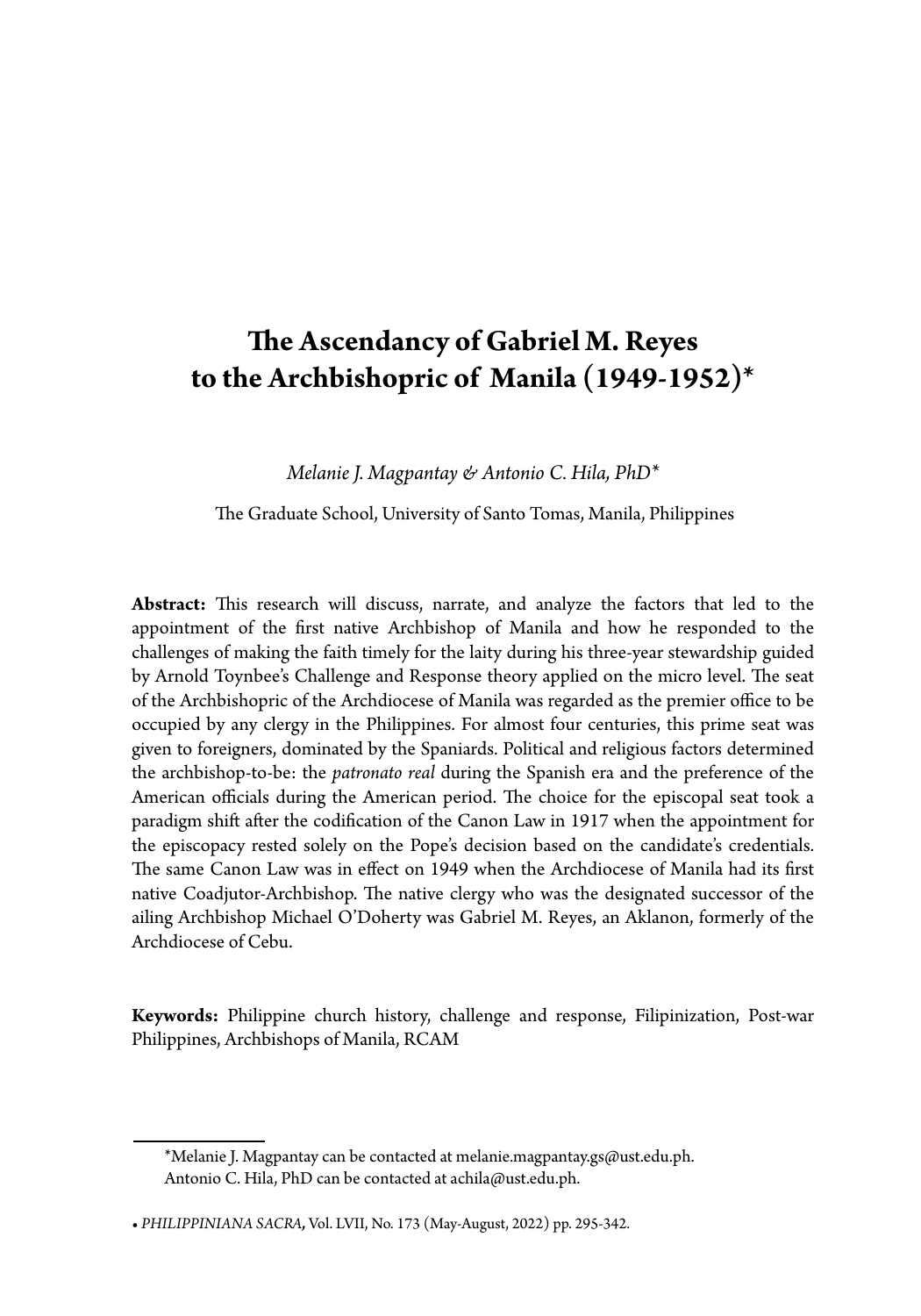t five o' clock in the afternoon of 29 September 1949, a car pulled to a<br>stop in front of the San Miguel Pro-Cathedral in Manila. Two men in<br>ecclesiastical garb alighted from the vehicle amidst the pealing of church<br>bells stop in front of the San Miguel Pro-Cathedral in Manila. Two men in ecclesiastical garb alighted from the vehicle amidst the pealing of church bells and shooting of fireworks. The pair walked to the church entrance escorted by Papal knights. Both men of the cloth paused to kiss a crucifix that Fr. Vicente Reyes, parish priest of the San Miguel Pro-Cathedral, presented to them. One of the men who kissed the crucifix wore a purple biretta,<sup>1</sup> a square ecclesiastical cap with three projections on top, with a small tuft of silk attached where the three horns meet, and a purple *cappa magna*, 2 "a large mantle with a long train" made of silk that covers the entire body, save for a vertical opening in the wearer's chest.<sup>3</sup> He is of white skin and European features. The first man was Archbishop Edigio Vagnozzi, Apostolic Delegate to the Philippines.

The second man who wore eyeglasses was also in a purple biretta with a tuft of silk attached where the three horns meet, a silver pectoral cross signifying the dignity of the pastoral office he holds,<sup>4</sup> and a purple *cappa magna*. This man also kissed the crucifix presented to him then he fell in as the second to the last person in the long line that formed at the back end of the San Miguel Pro-Cathedral church aisle. He was Archbishop Gabriel M. Reyes, a Filipino from Aklan, who was formerly the Archbishop of the Archdiocese of Cebu. He was to be enthroned as the coadjutor of the Metropolitan See of Manila.<sup>5</sup> He was given the title, Titular Bishop of Phulli; a coadjutor who had the right to succeed His Excellency, Rev. Michael James O'Doherty, the Archbishop of Manila. As a coadjutor he had all rights under Canon Law the faculty of a resident bishop and with full official Apostolic Administration of the same diocesan seat.<sup>6</sup>

<sup>\*</sup> The paper is part of the author's dissertation.

<sup>&</sup>lt;sup>1</sup> Pope Leo XIII established the different biretta colors for the clergy. Cardinals wear a red biretta at all times. Purple birettas were for Patriarchs, Primates, Archbishops, and Bishops only. All other clergy members lower than a bishop was to wear black birettas. See John Abel Nainfa, *Costume of prelates of the Catholic Church according to Roman Etiquette*, (France: John Murphy Company, 1926), 109-113. 2

 <sup>[</sup>PHOTO], *The Manila Times,* 30 September 1949: 1.

<sup>3</sup> Nainfa, *Costume of prelates of the Catholic Church, 91-*96. Both Archbishops wore the *cappa magna* in occasion of the canonical possession of the Archdiocese. See the frontpage photo of *The Manila Times,* 30 September 1949: 1.

<sup>4</sup> Nainfa, *Costume of prelates of the Catholic Church,* 131.

 $^{\rm 5}$  The account in the first two paragraphs is based on, "Archbishop Reyes Is Installed Co-Adjutor of Manila Archdiocese," *The Sentinel,* 2 October 1949: 1 and 4. 6

Egidio Vagnozzi, D.D., "Delegacion Apostolica De Filipinas," *Boletín Eclesiástico de Filipinas* 23, no. 258 (1949): 803. The original Latin in the decretum is, "Metropolitanam Titularem Phullitanam translatus fuerit atque renuntiatus Coadiutor cum iure successionis Excellenctisimi ac Reverendissimi Domini Michalies Iacobi O'Doherty, Archiepiscopi Manilanensis, cum omnibus iuribus et facultatibus Episcopi residentialis et cum officio Administratories Apostolici eiusdem dioecesis sede plena,"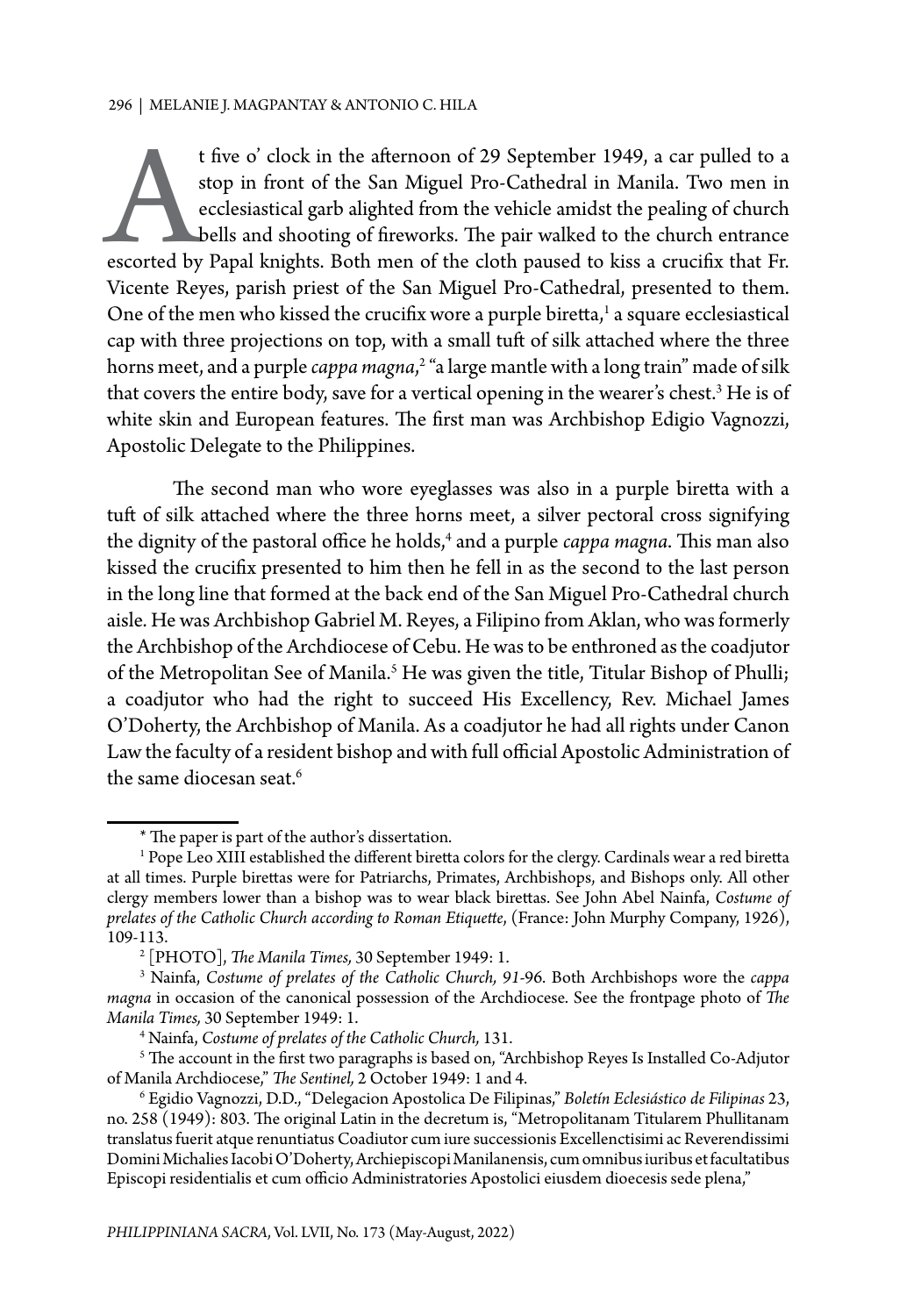Then current Archbishop Michael O'Doherty was bedridden for almost a month before he succumbed to pneumonia at the age of 75 on 14 October 1949.7 He was the longest serving shepherd of the Archdiocese of Manila whose stewardship lasted for thirty-three years. From 1916 to 1949, O'Doherty was the second archbishop appointed during the American occupation, succeeding Archbishop Jeremiah James Harty who served from 1903 to 1916. Archbishop Michael James O'Doherty became the last foreign Archbishop of Manila on 29 September 1949, on his feast day and the feast of the Archangels.

The appointment of a Filipino Archbishop to the Metropolitan See of Manila was the conclusion of a long struggle for recognition of native leadership in the Roman Catholic Church in the Philippines. It is a conglomeration of religious and political turning points that date back to the Spanish era.

## **How Foreign Bishops were Appointed**

During the Age of Exploration, the Holy See bestowed upon the Spanish monarchy a special kind of patronage. The Spanish Crown can establish Churches in areas of the New World to assure that these areas are evangelized. This patronage is more popularly known by its Spanish name, *patronato real de las Indias.* The *patronato* is an act of apostolic delegation where the Spanish subjects are tasked to spread the Gospel in areas that the Empire conquered. It marked the marriage of the Church and State to govern the colonies in the name of apostolic delegation of a theocratic Spanish crown.<sup>8</sup>

It was through this Spanish legal principle that the Diocese of Manila had its first bishop nominated. Formally established in 1579 through Pope Gregory XIII's bull *Illius fulti praesidio,* the seat of the bishopric, technically a *sede vacante*, underwent the nomination of bishops using the *patronato real*. The Spanish Crown being the patron of the newly established colony had the right to nominate a list of candidates fit for the vacant see. $^9$  This right is the essence of ecclesial patronage. $^{10}$ 

<sup>7</sup> "Archbishop Michael J. O'Doherty Dies of Lobar Pneunomia At 75; Burial at Pro-Cathedral, Oct 22" *The Sentinel,* 16 October 1949: 1.

<sup>8</sup> Horacio de la Costa, SJ, "Patronato Real and Recurso De Fuerza," *Ateneo Law Journal 2*, no. 3 (1952): 199. See also Pablo Fernández, OP, *History of the Church in the Philippines 1521-1898* (Manila: National Bookstore, 1979), 101-104. The description "theocratic" is from John Leddy Phelan, *The Hispanization of the Philippines: Spanish aims and Filipino responses 1565-1700* (Madison: University of Wisconsin Press, 1959), 6.

<sup>9</sup> J. Lloyd Mecham, "The Origins of "Real Patronato de Indias," *The Catholic Historical Review* 14, no. 2 (1928): 205-227. Accessed December 28, 2019. www.jstor.org/stable/25012517.

<sup>&</sup>lt;sup>10</sup> Mecham, "The Origins of "Real Patronato de Indias," 206.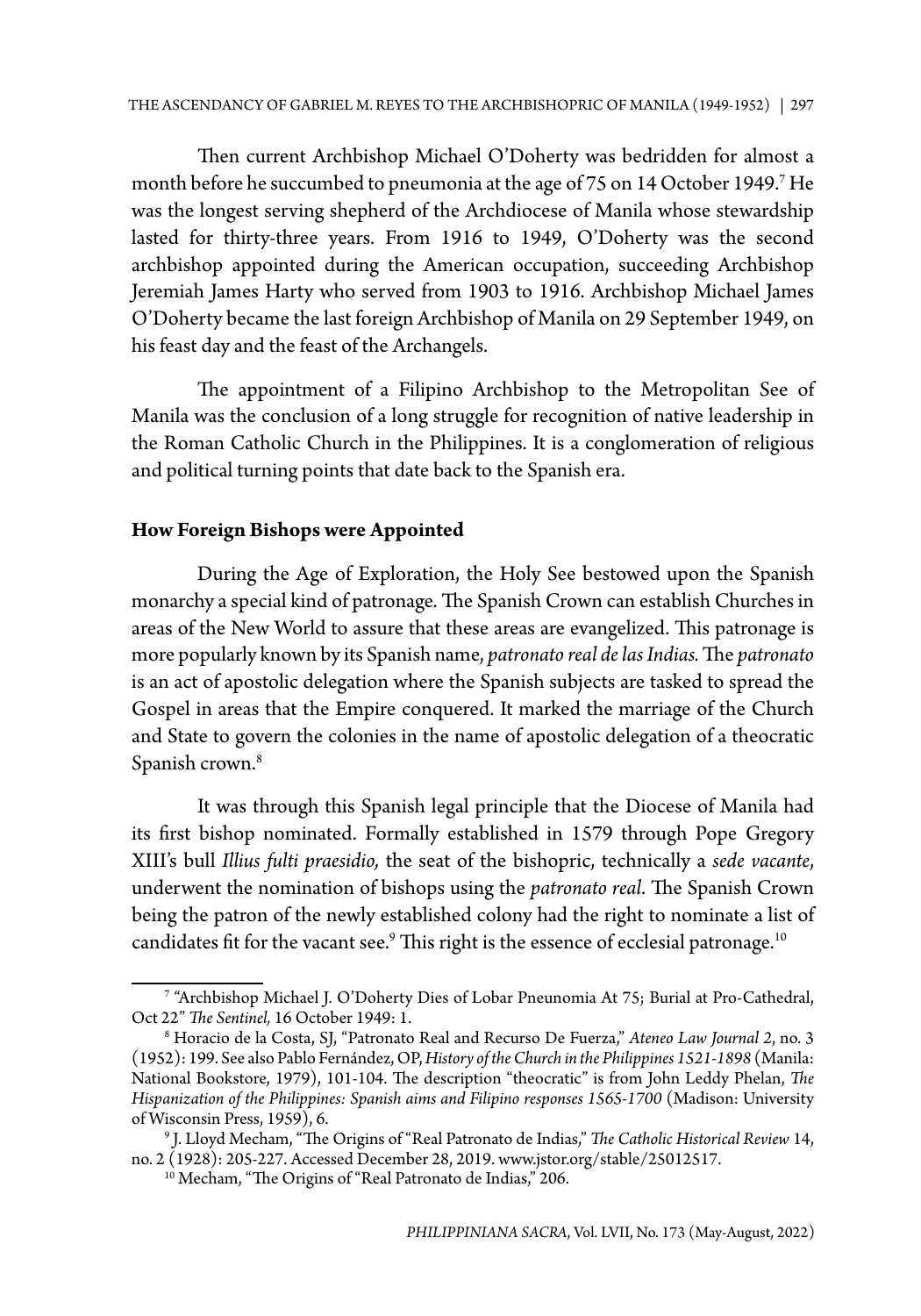There were five steps in episcopal nomination that was followed during the Spanish colonial times: recommendation, royal selection, presentation, canonical appointment, and installation.<sup>11</sup>

The role of collating and ultimately, of recommending the candidates' names rests on the *Consejo de Indias* whose members sponsor one or more candidate each. The name recommended by the outgoing incumbent bishop is sometimes though not always, considered. The *Consejo* deliberates on a final list before presenting the Council-approved official list of the candidates to the King.

The King had the sole right to choose one name from the list or someone not in the list who will occupy the vacant bishopric. At that time, the task of royal selection is known as the "election." From this point on, the royally approved clergy is called "bishop-elect," with patronal rights, pending for consecration and papal presentation.12 The *Consejo de Indias* is tasked to formally notify the bishop-elect of his appointment. A reply is necessary for the *Consejo* to begin anew if the recipient rejects the appointment.

The royally approved name is formally forwarded to the Spanish Ambassador to the Holy See who in turn presents the bishop-elect's name to the Pope for *fiat* or confirmation. As this is taking place, the bishop-elect is expected to receive his *cedulas* of appointment to the vacant see. This is the civil appointment of the bishop-elect.

Upon receiving the presentation of the royal nominee, the Consistorial Congregation conducts an inquiry into the qualifications of the pending bishopelect. This process is known as preconization or the approval of a higher ecclesiastical appointment via a papal proclamation through a consistory or a meeting of Cardinals convened for that purpose. If the secret consistory makes a "favorable action… confirmed by the pope and made public,"13 the bishop-elect passed the preconization. The papal bulls of his appointment are dispatched. Hence, the bishop-elects gains canonical investiture.

The last step may only occur when the bishop-elect receives the papal bulls of his appointment for the vacant see. His installation proceeds as prescribed by the sacrament of the holy orders. The sacramental rite of episcopal ordination may not proceed without the receipt of the papal bulls of appointment. A reply is necessary for the Consejo to begin anew if the recipient rejects the appointment.

<sup>&</sup>lt;sup>11</sup> These five steps is a summary of the work of Domingo Abella, "Episcopal Succession in the Philippines," *Philippine Studies* 7, no. 4 (1959): 435-447.

<sup>&</sup>lt;sup>12</sup> Abella, "Episcopal Succession in the Philippines," 438.

<sup>13</sup> Abella, "Episcopal Succession in the Philippines," 439.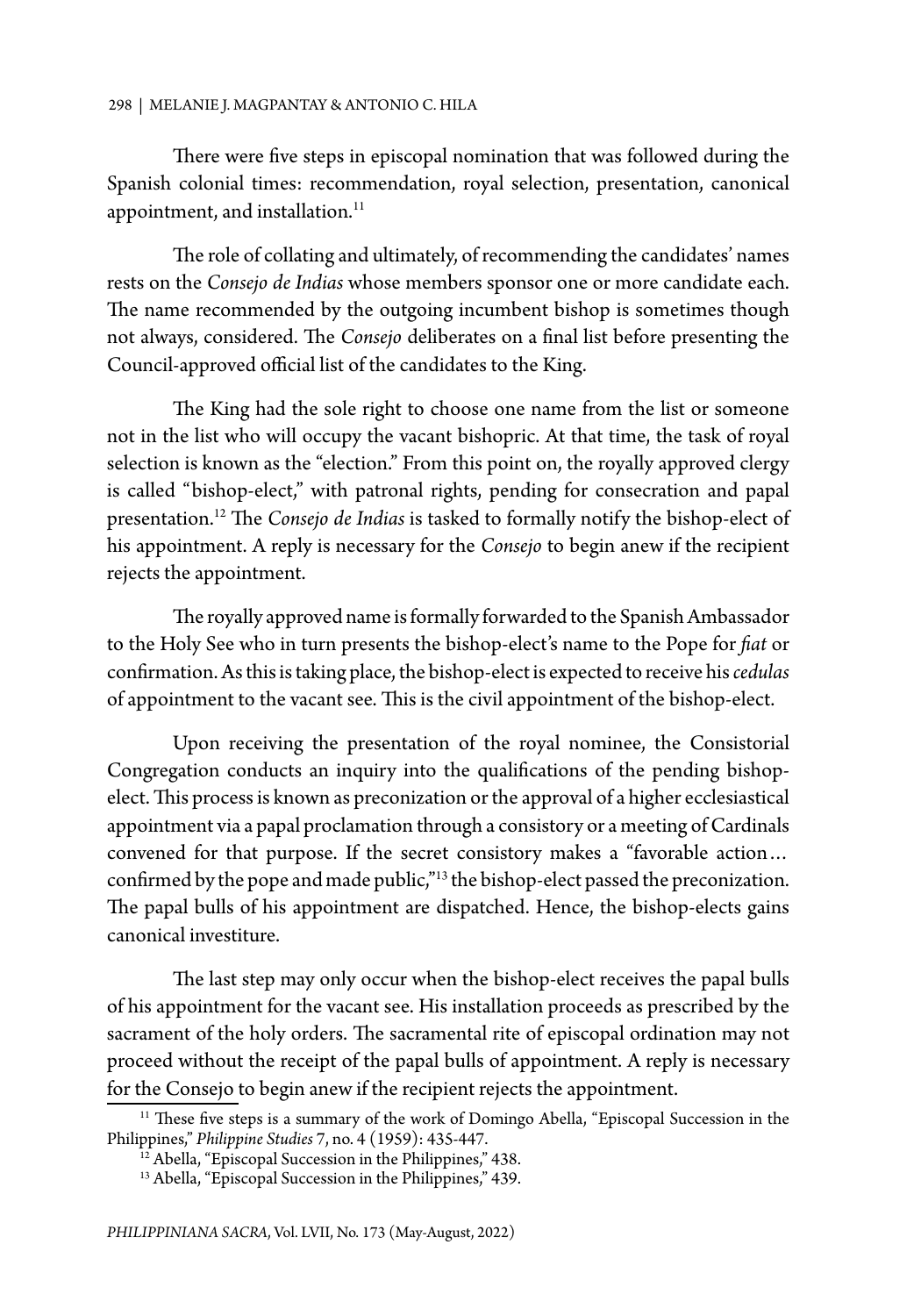## **Why natives were shunned in the nominations for the bishopric**

In this stringent nominating process, only the clergy who are Spanish born, the *peninsulares*, have the chance to be in the list of candidates of the *Consejo de Indias* should the Diocese of Manila, eventually, the Archdiocese of Manila, be *sede vacante*. The native clergy have the slimmest chance of being elevated to the episcopacy for they suffered from the "reluctant attitude of Spanish religious towards recruitment of native vocations"14 which in turn stems from a belief of purity of the bloodline also called *limpieza de sangre*.

*Limpieza de sangre* is a juridical statute that eventually evolved into a mystique among Spaniards from the  $14<sup>th</sup>$  century to the  $19<sup>th</sup>$  century, a belief that the purity of the bloodline lies on being *cristianos viejos* or those who have the honor of being baptized Christians and not converts to Catholicism—such as the Jews or Moors to avoid persecution or for convenience.15 Aside from its legal implications, *limpieza de sangre* is an attitude of the Spanish Catholic missionaries who included the *indios* to the definition of *cristianos nuevos.*16 Thus, the missionaries carried the *limpieza* in their mission stations in its simpler term: a racial bias.

This racial bias was visible throughout the Spanish times and was among the main deterrents on why the natives were initially not given their own parishes much less given an opportunity for episcopacy. In the words of the last Spanish Archbishop of Manila, Archbishop Bernardino Nozaleda, O.P., the natives are:

entirely incapable of fulfilling its sacred ministry faithfully, as it should, for reasons to follow: (a) the unanimous agreement of our predecessors, as well as our own experience, makes manifest that the Filipino priest labors under the following defects: very great irresponsibility, an uncontrolled propensity for the vices of the flesh, a lack of talent, which prevents his being able to obtain for himself the proper through instruction, at least that which a priest of ordinary formation should possess; (b) the total subordination to material interests which possesses the native priests; this subordination so influences them that they sacrifice even their priestly dignity for their prosperity of their families or the enrichment of their own house. From this come the unbridled avarice of the clergy... the factions and rivalries in the towns…the priest and his relatives with his assistance, become the owners and possessors of almost all the property of the town; (c) and through this point has always had great importance, in the present

<sup>14</sup> Rolando V. dela Rosa, OP, *Beginnings of the Filipino Dominicans* (Manila: UST Publishing House, 2014), xxv.<br><sup>15</sup> Rolando V. dela Rosa, OP, "Purity of Blood (Limpieza de Sangre): A Forgotten Factor in the

Study of Indigenous Clergy in Spanish Colonies," *Unitas* 62, no. 1-2 ( June-March 1989): 7-8.

<sup>&</sup>lt;sup>16</sup> dela Rosa quoting Mexican Bishop Pedro Martín Fernández and Bishop Diego Simancas, "Purity of Blood," 15-16.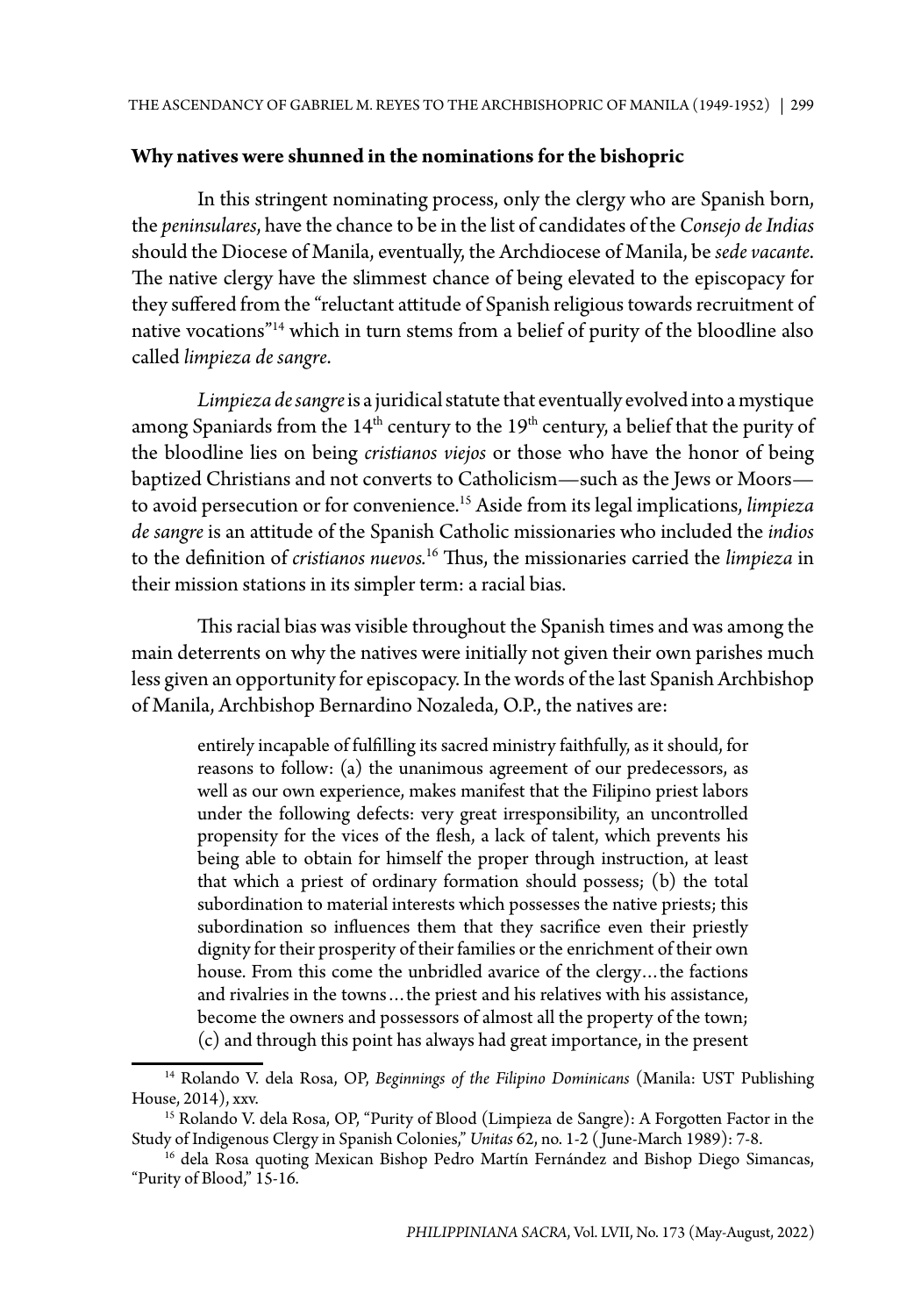circumstances it has even more: that is, if the defense of the Catholic religion were to be left to the native clergy, one would justly fear for the future of religion itself in the Philippines. Heresy has already been sending its apostles to us for some time…What will become of the faith? What will become of religion when political peace is established, and enemies are multiplied against Christ and his Church? The defence of Catholic truth requires men distinguished for their qualities of soul.<sup>17</sup>

## **The Apostolic Delegates and the Clerical Reforms**

The situation slightly changed after the signing of the 1898 Treaty of Paris when the Philippines underwent a change of political leadership and with it, the change of leadership in the church. As an American colony, the Catholic Church in the Philippines was separated from the State. This separation dismantled the *patronato real* and made the Catholic Church in the Philippines directly linked to the Vatican. By September 1899, the Philippines had its first Apostolic Delegate in the name of Placide Louis Chapelle, Archbishop of New Orleans.



Figure 1. His Excellency Most Rev. Placide Louis Chapelle, D.D., First Apostolic Delegate to the Philippines.<sup>18</sup>

Among the first tasks of Archbishop Chapelle as Apostolic Delegate was to enunciate how the legal principle of separation of Church and State applies to the Philippines in his statement, *Informe de S. E. el Reverendísimo P. L. Chapelle Delegado Apostólico.* Settling the legal dispute on the intention of some Filipinos to transfer the ownership of University of Santo Tomas' Medicine and Pharmacy departments,

<sup>&</sup>lt;sup>17</sup> John N. Schumacher, *Readings in Philippine Church History* (Quezon City: Loyola School of Theology, 1979), 300-301.

<sup>&</sup>lt;sup>18</sup> "[Illustration]." Records of the American Catholic Historical Society of Philadelphia 16, no. 4 (1905). www.jstor.org/stable/44207943.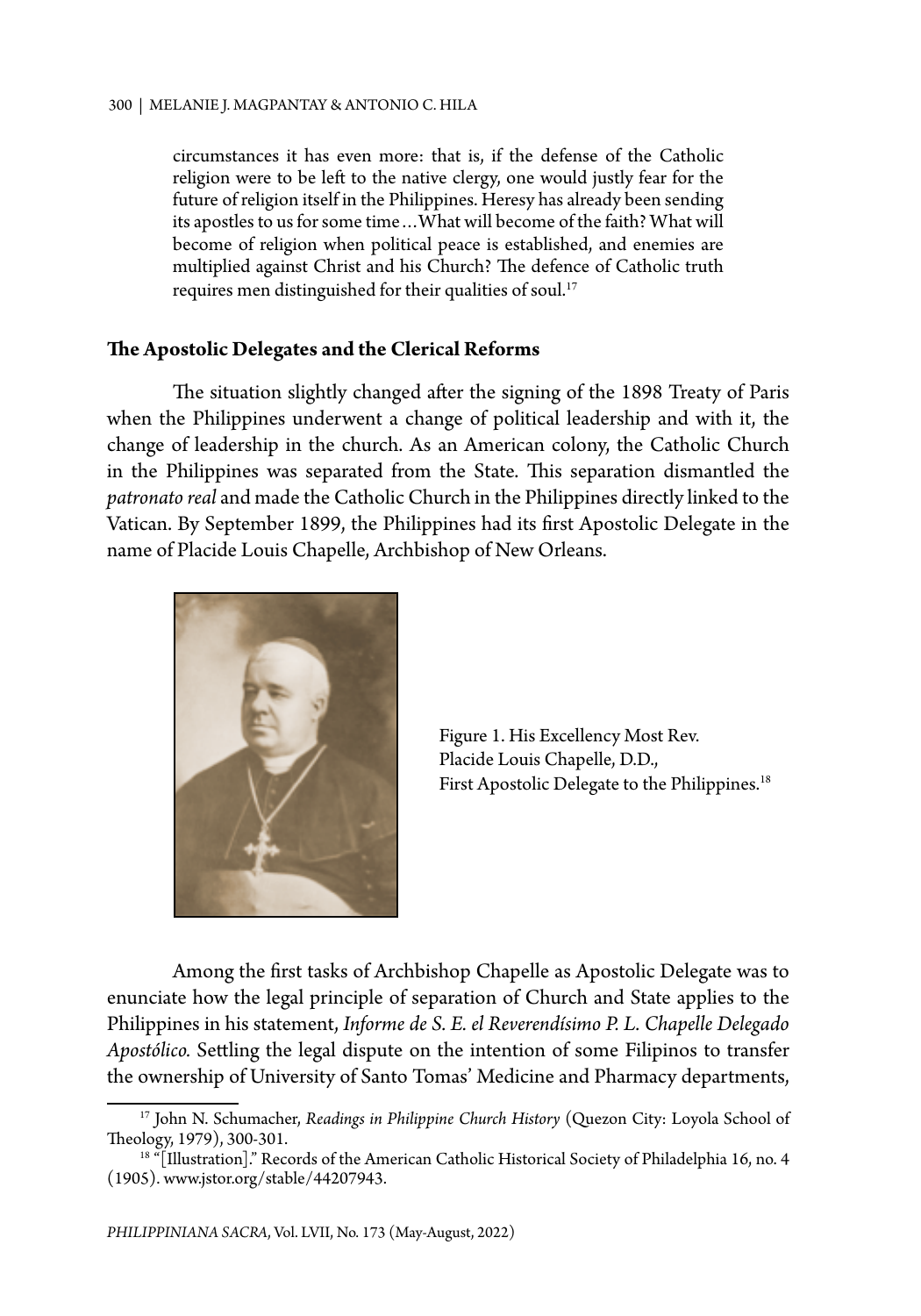originally properties of *Colegio de San Jose*, to the secular Philippine Medical Association, Chapelle argued that

The chief prerogative belonging to the Spanish Government, to which the United States surely did not succeed, is that of ecclesiastical patronage, which supposes a state or established church. From the first day of the occupation of our new possessions, the President and the military Governments have proclaimed, by word and by action, the separation of Church and State. This evidently implies that the American authorities cannot interfere in religious matters any more here than they can in the United States…This Government may not appropriate money for the support of the catholic clergy and worship, or discharge the other obligations of Royal Patronage, and therefore it has no right to interfere in the nominations to ecclesiastical benefices, in the proper collection of church revenues, the administration of ecclesiastical properties as such, and the exercise of episcopal authority.19

Archbishop Chapelle also served as a quasi-ambassador of the Vatican to the Philippines as he negotiated with the native clergy their demands for Church reform. The Apostolic Delegate first met 56 secular priests who presented their recommendations for church reform a few days after his arrival in Manila. Among the first batch recommendation is the necessity of Filipino coadjutor-bishops with the right to succession.<sup>20</sup> After a month, the secular clergy of the Archdiocese of Jaro, sent their own version of the recommendations. The *seculares* of the Archdiocese of Manila followed suit.<sup>21</sup>

The Apostolic Delegate's warm relation with the native clergy was shortlived. Chapelle was accused as being pro-friar for delaying the exodus of priests of the religious orders. Adding salt to the wound is Chapelle's meeting with the Spanish Bishops who echoed their sentiments of a native's incapability to lead the Catholic Church in the Philippines.<sup>22</sup>

For the native clergy, the Apostolic Delegate cannot deliver the much-needed Church reforms. In their haste to ensure that their demands will be delivered to the

22 de Castro, 67-69.

<sup>19</sup> P. L. Chapelle,*Informe de S. E., el Reverendísimo P. L. Chapelle Delegado Apostólico,* no publication information in the copy of the Antonio Vivencio del Rosario Heritage Section of the UST Miguel de Benavidez Library, 40, 42.

<sup>&</sup>lt;sup>20</sup> The sentence was, "necesidad de obispos Filipinos coadjutors con derecho de sucesión." There were seven other demands of the native secular clergy as stated in Antonio Regidor, *El Pleito De los Filipinos Contra los Frailes Interview publicada en The Independent de New York, num. 2, 723, 7 Febrero 1901 (Traducci*ó*n del ingles)*, Madrid: Imp. y Lito de J. Corrales, 1901, 14.

 $21$  Antonio Francisco B. de Castro, SJ, "Between Madrid and Rome: The Philippine Church in Transition (1898-1902)," in *Philippine Local Churches After the Spanish Regime Quae Mari Sinico and Beyond*, ed. Daniel Franklin Pilario and Gerardo Vibal. (Manila: Adamson University, 2015), 61-65.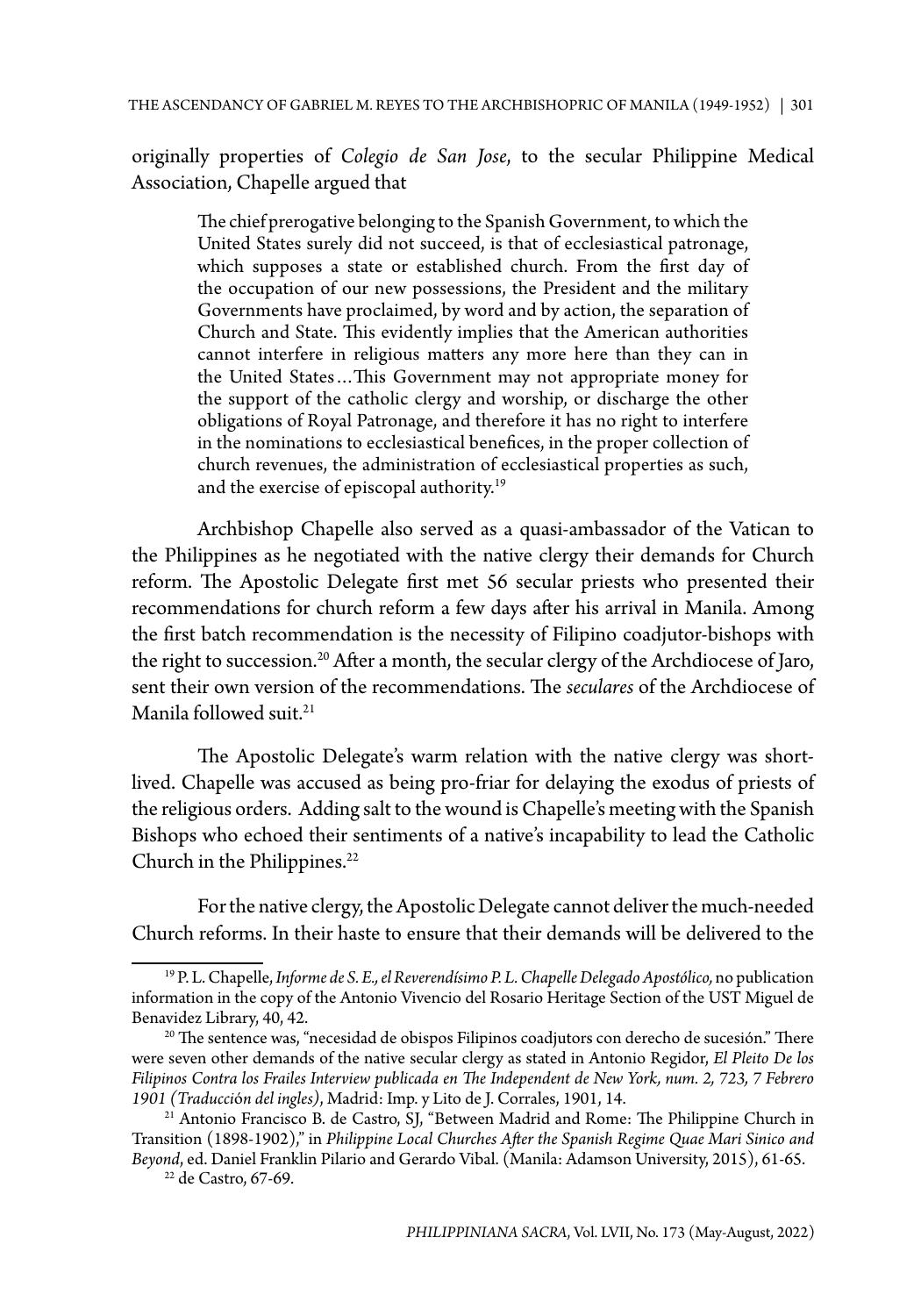Holy See, the group of Fr. Mariano Sevilla, member of the native priests who pushed for the assignment of the natives to parishes but did not sever their ties to Rome, sent two secular priests to lobby their cause to the Vatican. Fathers Salustiano Araullo and Jose M. Chanco left the country on February 1900 with the mission to inform the Holy See of the state of the Filipino people and the native clergy.<sup>23</sup> The result of this mission can only be gleaned through the events that followed it, herein narrated.

Chapelle departed for Rome to deliver his report to the United States and to the Holy Father on May 1901. With his departure is the unanswered question on what will become of the friar lands, an issue that needs to be settled the soonest as the Aglipayan schism widened its influence in the Philippines.

To settle the friar lands question, the United States sent the Second Philippine Commission to the Vatican to directly negotiate the ecclesiastical matters of the Philippines with the Congregation for Extraordinary Ecclesiastical Affairs on the summer of 1902. Then Civil Governor William Howard Taft led the American diplomats. Among the outcomes of the negotiations is the Vatican's decision to gradually replace the "Spanish Friars by priests of other nationalities and forbidding all priests to take any part in politics"24 and the removal of Chapelle as Apostolic Delegate, largely viewed by Taft as "obstructionist."25

The new Apostolic Delegate of the Philippines was the Italian Archbishop Giovanni Battista Guidi of Stauropolis.26 He is best remembered as the one who brought to the Philippines the papal constitution that reorganized the Catholic Church in the Philippines given the new political order. The name of this papal constitution is taken from its first three words, *Quae Mari Sinico,* which translates to "The islands that lie scattered over the wide expanse of the China Sea."

## **Finally, Native** *Seculares* **in the Episcopal Nomination**

*Quae Mari Sinico* of Pope Leo XIII (1902) reorganized the Philippine Church. It authorized the creation of new dioceses: Lipa, Tuguegarao, Capiz, and

<sup>23</sup> John N. Schumacher, *Revolutionary Clergy: the Filipino clergy and the nationalist movement, 1850-1903* (Quezon City: Ateneo de Manila University Press, 1981), 210. Schumacher has doubts on the authenticity of this mission as he has to see the original pamphlet reporting the progress of the mission. The memorial to Pope Leo XIII is in Pedro S. de Achutegui, S.J. and Miguel A. Bernad, S.J., *Religious Revolution in the Philippines Vol. IV* (Manila: Ateneo de Manila University, 1960), 66-76.

<sup>24</sup> Edw. F. Goss, "THE TAFT COMMISSION TO THE VATICAN, 1902." *Records of the American Catholic Historical Society of Philadelphia* 46, no. 4 (1935): 196-197. www.jstor.org/stable/44209203.

<sup>&</sup>lt;sup>25</sup> Goss, "The Taft Commission to the Vatican," 191-192. See also Frank T. Reuter, "American Catholics and the Establishment of the Philippine Public School System." *The Catholic Historical Review 49, no.* 3 (1963): 373.<br><sup>26</sup> In American primary sources he is known by the name "Jean Baptiste Guidi."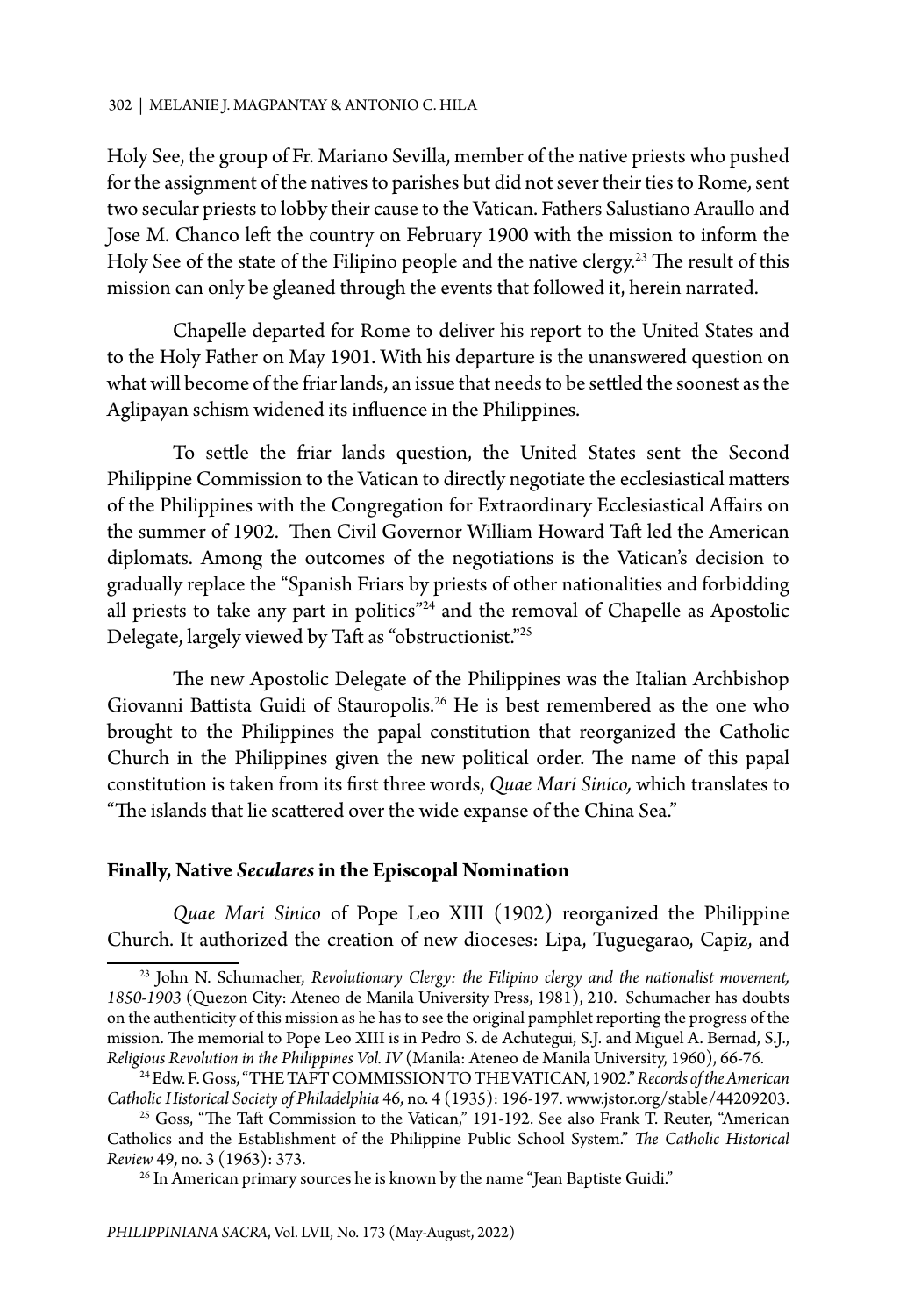Zamboanga, all suffragan to the Archdiocese of Manila. Section II of the papal constitution bestowed to the Archbishop of Manila the title of "Metropolitan," that is, other bishops, old Sees and new Sees to be created shall be subordinate to him. Owing to its vast distance from the Diocese of Cebu, the same papal constitution also created the Prefecture of Marianas.<sup>27</sup> On the ordeal of the regulars and secular priests in the Philippines, Section V prescribed the increase of assigning the native secular priests to parishes provided they are prepared "in all piety and discipline and be known to be worthy of having such offices conferred upon them."28 It also allowed the promotion of the secular priests to higher ecclesiastical office the secular priests "whom experience shows most worthy, be gradually promoted to higher dignities."<sup>29</sup>

Leo XIII signed this constitution on 17 September 1902, almost two months after the enactment of the Philippine Organic Act in Washington. As the native political leadership became a reality, the possibility of appointing a native bishop in one of the dioceses in the Philippines became clearer as well.

The change in ecclesiastical organizational structure in the Philippines means a change in the process of episcopal nomination. With the *patronato real* abolished, the canonical process in place during the American rule in the Philippines is the Roman canon law. In theory, the canon law that prescribed the appointment of bishops in the early 20<sup>th</sup> century is the Council of Trent. Session XXIV, Chapter 1 provided the procedures in creating the offices of the bishops and cardinals. The authority to create the procedures rests upon the Metropolitan See upon the convocation of a provincial Synod. The Synod decides on the form of examination or scrutiny for the nominees. Should the Synod find the nominees fit for the office, documents attesting to their qualifications are transmitted to Rome. A consistory of cardinal decides on who is best fit to be the bishop. The name of this person is endorsed to the Pope for approval.<sup>30</sup>

The canon law in force proved to be challenging to implement given the political and ecclesiastical tensions at the time of implementation of *Quae Mari Sinico.*

First, without a consistorial decree specifying the Philippine provinces under the newly created dioceses of Lipa, Tuguegarao, Capiz, and Zamboanga, the territories remained with their current bishoprics. In the case of the Archdiocese of

<sup>27</sup> Leo XIII, *Constituciones del Papa Leo XIII para las Islas Filipinas* (Manila: Imprenta del Colegio de Santo Tomás, 1902), 3-4.

<sup>28</sup> Leo XIII, *Constituciones,* 6.

<sup>29</sup> Leo XIII, *Constituciones,* 6.

<sup>30</sup> H.J. Shroefer, O.P. trans. *Canons and Decrees of the Council of Trent* (Rockford: Tan Books, 1978), 191-192.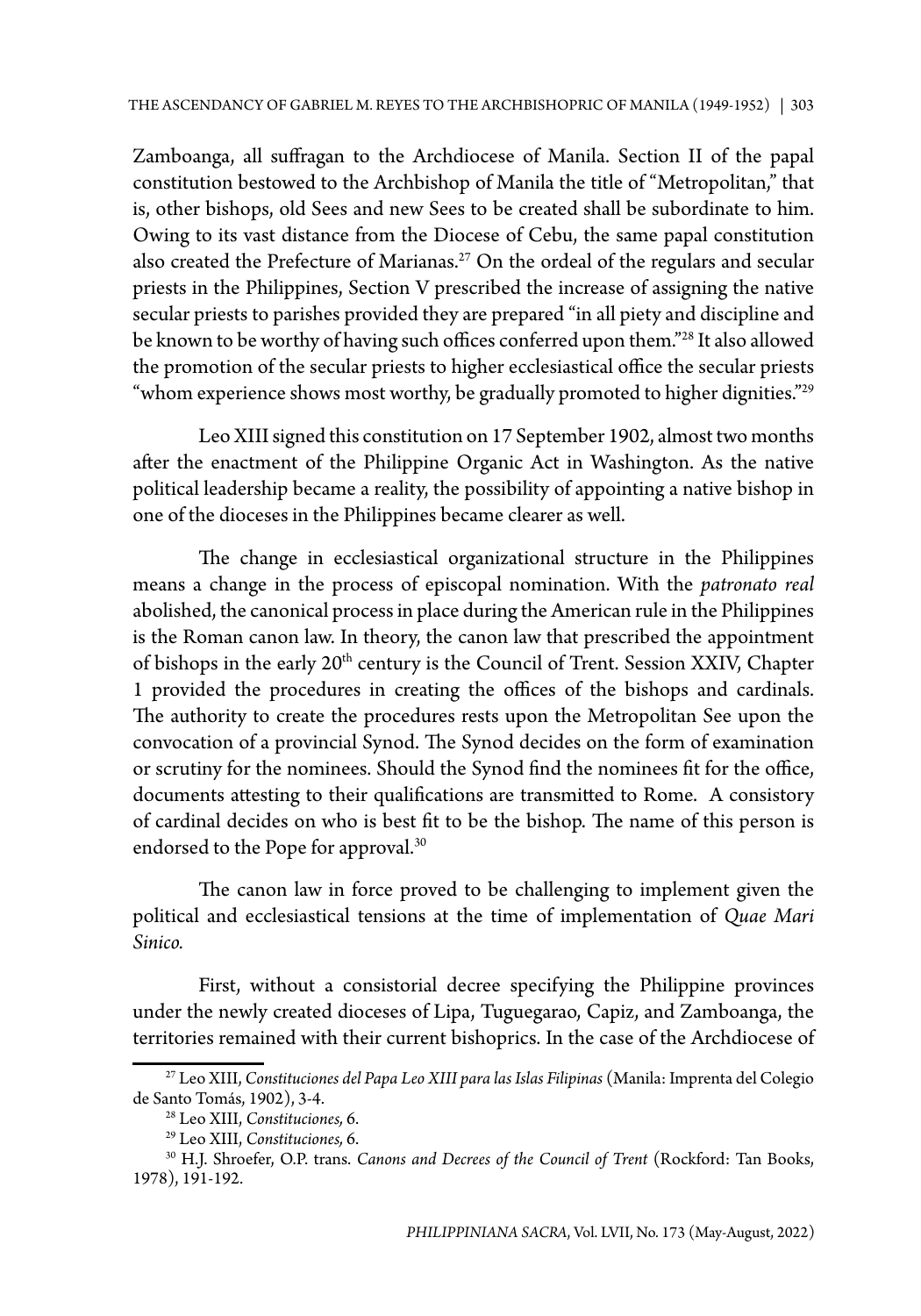Manila, the provinces of Batangas, Laguna, Tayabas, and Mindoro remained with Archbishop Nozaleda as Apostolic Administrator.

Second, the Archbishop of Manila earned the title "Metropolitan" with only four dioceses under it: Nueva Segovia, Nueva Caceres, Cebu, and Jaro. Some native clergy of these dioceses defected to the Aglipayan movement. This means that for some time, the Catholic Church partially lost some of their Luzon and Visayas territories and priests in some provinces while Protestant missions were also deploying their own stations in the country.<sup>31</sup> Convoking a provincial Synod at this time, where the Catholic clergy will gather in the Metropolitan See of Manila, means leaving their mission stations while the threat of the *Iglesia Filipina Independiente* and the Protestants were imminent.

## **Guidi Nominates Natives but not for Manila**

Without a clear guideline from the Metropolitan of Manila on how to nominate their bishop but compelled in the spirit of the *Quae Mari Sinico* to name non-Spanish bishops, Archbishop Guidi wrote to Vatican Secretary of State Mariano Cardinal Rampolla that appointing a non-Spanish bishop was "urgent (*d'urgenza*) and must be undertaken soon, "*perche est periculum in mora*." 32 The political climate at that time called for the appointment of an American Archbishop since the *patronato real* was no longer in effect.

Guidi therefore recommended three Americans for the ecclesiastical districts of Manila, Nueva Segovia, and Jaro, while giving Filipino names for the dioceses of Cebu and Nueva Caceres. American and Filipino bishop nominees were presented as a compromise for various groups: the Catholic Church that wanted to stop the spread of Aglipayan schism; the native clergy who finally gained the recognition they asked for; and the American authorities who wish to secure the Filipinos' support.

In the same letter to Cardinal Rampolla, Apostolic Delegate of the Philippines Archbishop Giovanni Guidi sent the names of the *episcopabiles* or nominees for the

<sup>&</sup>lt;sup>31</sup> Nueva Segovia was the seat of unrest of the Aglipayan Schism that began as early as January 1902. In Manila, only two priests joined the schism. Cebu had one priest who defected but returned almost immediately. In Visayas, the Diocese of Jaro was the seat of the Aglipay schism. It is also worth taking note that the friars who supplemented the number of priests who administer the Philippine parishes decreased by 71%. From 1898 to 1903, the total regulars were 1,180. In 1903, the number was only at 353. The seculars numbered only to 158 in 1898. Statistics from Schumacher, *Readings in Philippine History*, 310-311.

 $3\overline{2}$  Antolin V. Uy, SVD, citing a letter of Guidi to Rampolla dated 31 December 1902 from the Vatican Apostolic Archives in, "The New Dioceses and the Bishops until 1910," in *Philippine Local Churches After the Spanish Regime Quae Mari Sinico and Beyond*, ed. Daniel Franklin Pilario and Gerardo Vibal. (Manila: Adamson University, 2015), 92.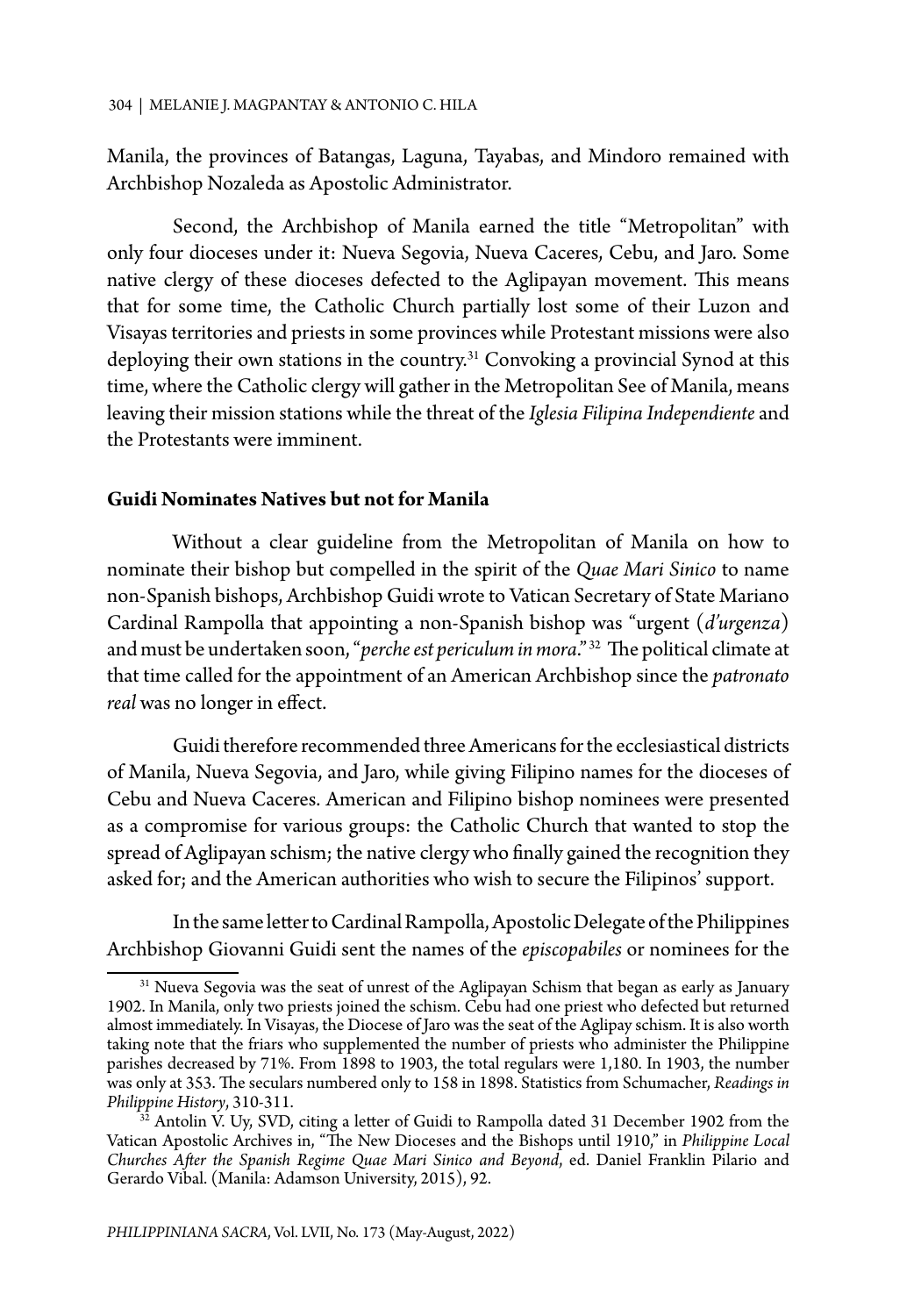office of the bishop or archbishop, for the five dioceses. There were ten Filipinos in the list, not one for the Archbishop of Manila.

Vatican, in contact with Washington, and the United States Secretary of War, preferred an American Archbishop for Manila "to bring peace to the land,"33 a calculated move under the new political climate. Archbishop John Ireland of St. Paul, Minnesota and Secretary Elihu Root agreed that Manila is a "see of supreme importance." This post was offered to two American bishops. Both refused while the last nominee accepted the offer but was blocked by Archbishop John Ireland, Vatican's contact in Washington.

With no one qualifying for the post in Guidi's list, it was the Apostolic Delegate to Washington Archbishop Sebastiano Martinelli who sent for names as nominees to Cardinal Rampolla. The names for the archbishopric of Manila were all American. Three of them were bishops and the fourth was a priest in the person of Jeremiah Jacob Harty, parish priest of St. Leo's Church in St. Louis, Missouri.

Consultations with the Vatican congregation responsible for episcopal nominations in mission lands followed. The *Sacra Congregatio de Propaganda Fide* was consulted for the candidates "who speak Spanish, at least Italian." *Propaganda Fide*  responded with Harty's nomination of "excellent credentials." Vatican Secretary of State Cardinal Rampolla then instructed the new Apostolic Delegate to Washington, Archbishop Diomede Falconio, O.F.M., to request Fr. Harty's acceptance. Fr. Harty accepted two days later.<sup>34</sup> Thus, an American priest was appointed as the Primate of the Philippines with three American bishops and one Filipino bishop under him, Jorge Barlin of Nueva Caceres.<sup>35</sup>

From the process of Archbishop Harty's appointment in 1903, one can see the role of the Apostolic Delegate in the Philippines, the Apostolic Delegate in the United States, the American Secretary of War, and that of the Archbishop of Washington in appointing the would-be Archbishop of Manila.

The Apostolic Delegate to the Philippines sends a list of bishop nominees to the Vatican Secretary of State. This list is accomplished after considerations with the Vatican's contact to Washington and the Secretary of War of the United States. The Vatican Secretary of State, through the congregation responsible for the selection of bishops in mission countries, the *Sacra Congregatio de Propaganda Fide,* requests

<sup>33</sup> Uy, 92.

<sup>34</sup> Uy, 93.

 $35$  The narrative on how the first Filipino bishop was consecrated is in Uy, "The New Dioceses and the Bishops until 1910," 99-105.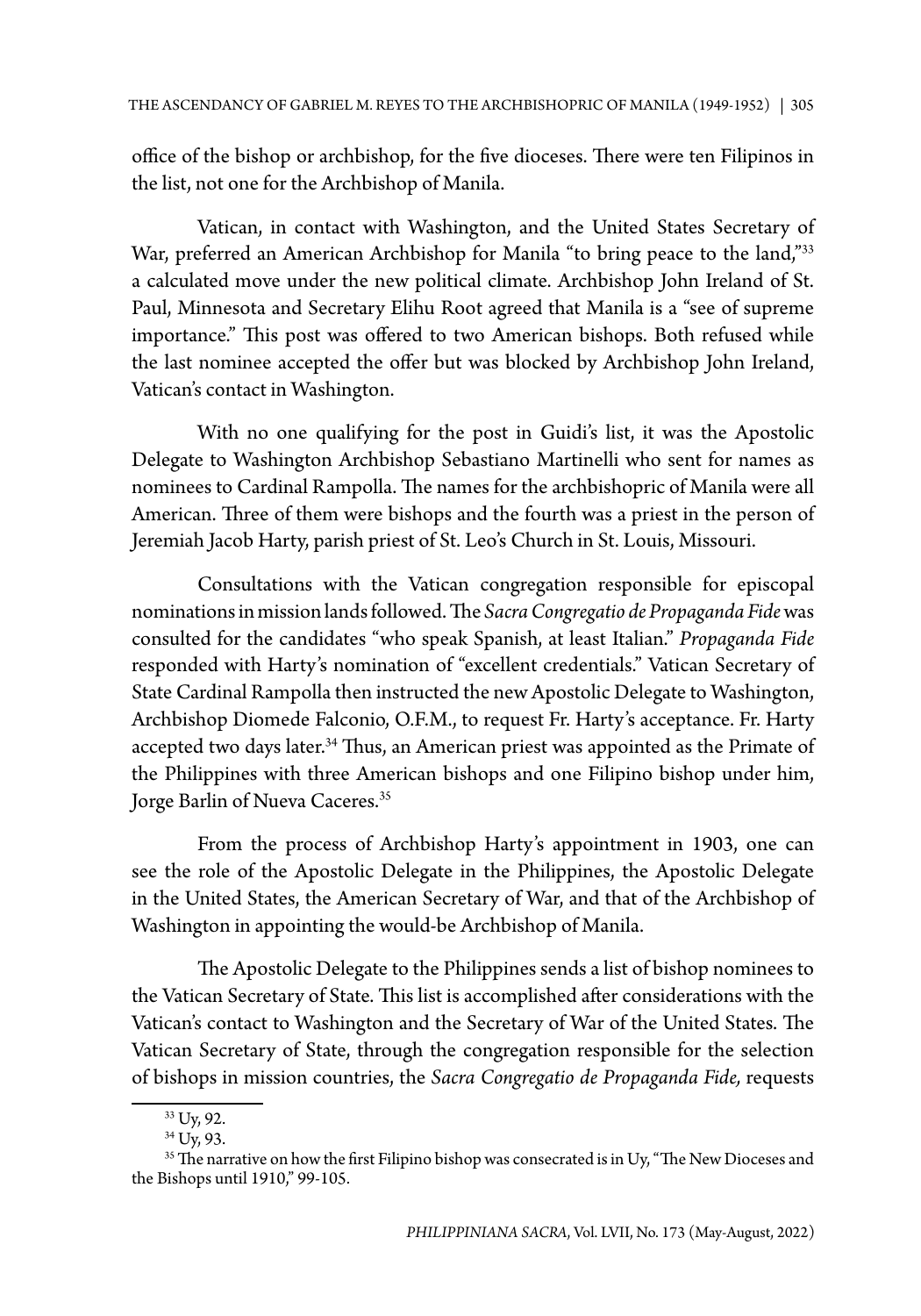the Apostolic Delegate to Washington to secure the nominee's acceptance of the episcopal post in the Philippines.

When the list is exhausted either because all candidates declined the offer or the remaining candidates do not conform with the standards set by the Apostolic Delegate to Washington, a second list of names is made, this time by the Apostolic Delegate to Washington.

The second list is also sent to *Propaganda Fide* who again filters the credentials of the nominees. The same congregation through Vatican Secretary of State requests the Apostolic Delegate to Washington,<sup>36</sup> if the chosen nominee is American, to secure the chosen nominee's acceptance of the position offered.

The nominee receives the letter from the Apostolic Delegate requesting him to accept his nomination as a bishop of the Archdiocese of Manila. The nominee is obliged to answer the letter if he accepts or declines the episcopal nomination. Then the Vatican Secretary of State makes the appointment public by releasing notices to the press only when the nominee accepts the nomination. $37$ 

## **Canon Law Eliminates State Intervention for Bishop Nominations**

The above circumstances only occurred because of the necessity and urgency of appointing an Archbishop of Manila after the American pacification of the Philippines in 1902. It is safe to say that at the time of Archbishop Harty's appointment, the existing Canon Law on the procedure of episcopal nomination where the Metropolitan Chapter of Canons must decide the norms on selecting a bishop—was in effect. The matter could have been settled during the First Provincial Council of Manila on 1907 but what was given attention is the "reconstitution of the cathedral chapter" among other chief concerns of the Catholic Church in the Philippines.<sup>38</sup>

<sup>&</sup>lt;sup>36</sup> In the same manner, if the chosen nominee is from the Philippines or a non-Filipino priest posted in the Philippines, it is the task of the Apostolic Delegate to the Philippines to write the letter requesting the acceptance for the episcopal post.

 $37$  This was how then Bishop Michael O'Doherty of Zamboanga received his nomination and how he was able to confirm his appointment as the Archbishop of Manila as narrated in his diary. See Martin J. Noone, "The Cultural Conflict: The Life and Times of Michael O'Doherty Archbishop of Manila," in *General History of the Philippines Part V Vol. 3*, Historical Conservation Society (Manila:

<sup>&</sup>lt;sup>38</sup> Albert Cecilio A. Flores, citing the Acta et decreta concilii provincialis Manilani I in urbe *Manila celebrati anno Domini 1907*, p. lxv-lxviii in, "The First Provincial Council of Manila, 1907: A Preliminary Study," in *Philippine Local Churches After the Spanish Regime Quae Mari Sinico and Beyond*, ed. Daniel Franklin Pilario and Gerardo Vibal, (Manila: Adamson University, 2015), 170.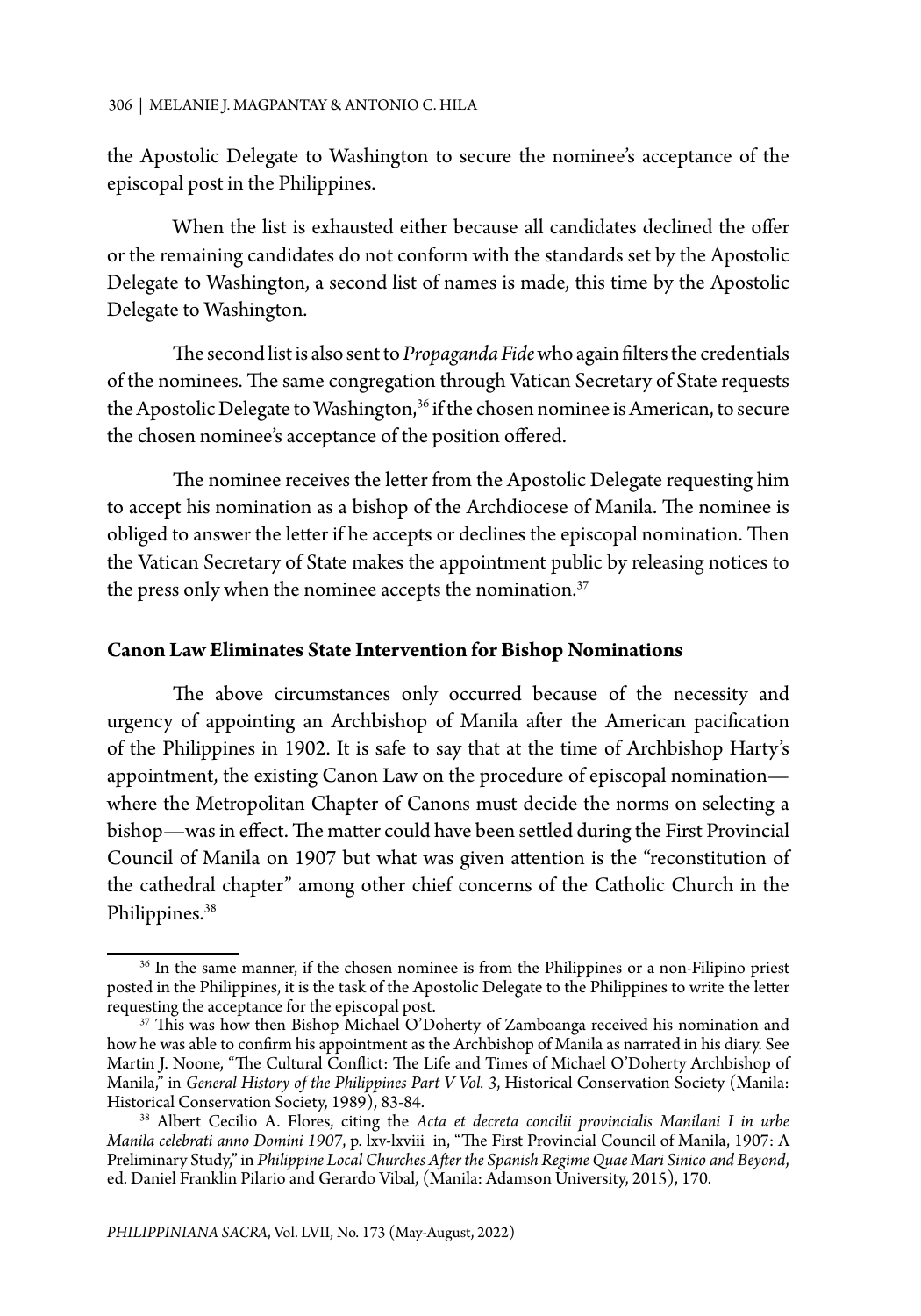The answer to this concern came a year after the appointment of Archbishop Michael O'Doherty who succeeded Archbishop Harty in 1916. Rome finally codified its Canon Law, compiling and organizing its various directives since the Council of Trent. On May 1918, the 1917 Code of Canon Law or the Pio-Benedictine Code took effect for the Roman Catholic Church.

Title 8, Chapter 1 discusses in length the role of the bishops and the process of electing a bishop in Canons 329 to 362. Chapter 2 deals on Coadjutors and Auxiliaries of Bishops.

These canons, especially Chapter 1, Canons 329 to 333 and Chapter 2, Canons 351, 353, and 355 served as the basis for selecting who would be the Archbishop of Manila after the stewardship of Archbishop Michael O'Doherty.

Canon 329 designates the bishops as persons of authority who has "ordinary power under authority of the Roman Pontiff" for it is only the Pope who can appoint a bishop.<sup>39</sup> The manner of selection of a suitable candidate for the episcopate lies on the decision of the Apostolic See, as stated in Canon 330.<sup>40</sup>

Canon 331 specifies the qualifications of a Bishop:

- "§ 1. In order that one be considered suitable, he must:
	- 1. ° Be born of a legitimate marriage, but not be legitimated even by a subsequent marriage;
	- 2. ° Be at least thirty years of age;

3. ° Be constituted in the sacred order of the presbyterate for at least five years;

4. ° Be of good morals, pious, zealous for souls, prudent, and outstanding in those other qualities that will make him apt for the governance of a diocese and the things that concern it;

5. ° Have a doctoral degree or at least a licentiate [degree] in sacred theology or canon law, preferably from an athenaeum or Institute of studies approved by the Holy See, or at least be truly expert in these disciplines; but if he belongs to a religious [institute], he shall have testimony from his major Superior about [this] title or at least [about] his true expertise.

§ 2. Even regarding one who is elected, presented, or in any other way designated by those who have been granted the privilege of electing, presenting, or otherwise designating [one] by grant of the Holy See, he must be mindful to partake of these qualities.

§ 3. It pertains to the Apostolic See to judge whether one is suitable."<sup>41</sup>

<sup>39</sup> Benedict XV, *The 1917 or Pio-Benedictine Code of Canon Law: in English translation with extensive scholarly apparatus,* trans. Dr. Edward N. Peters, (San Francisco: Ignatius Press, 2001), 132.

<sup>40</sup> Benedict XV, *The 1917 Code of Canon Law,* 133.

<sup>41</sup> This is also labeled as "1917 CIC 974" in *The 1917 Code of Canon Law,* 133. "CIC" is the abbreviation of Codex Iuris Canonici.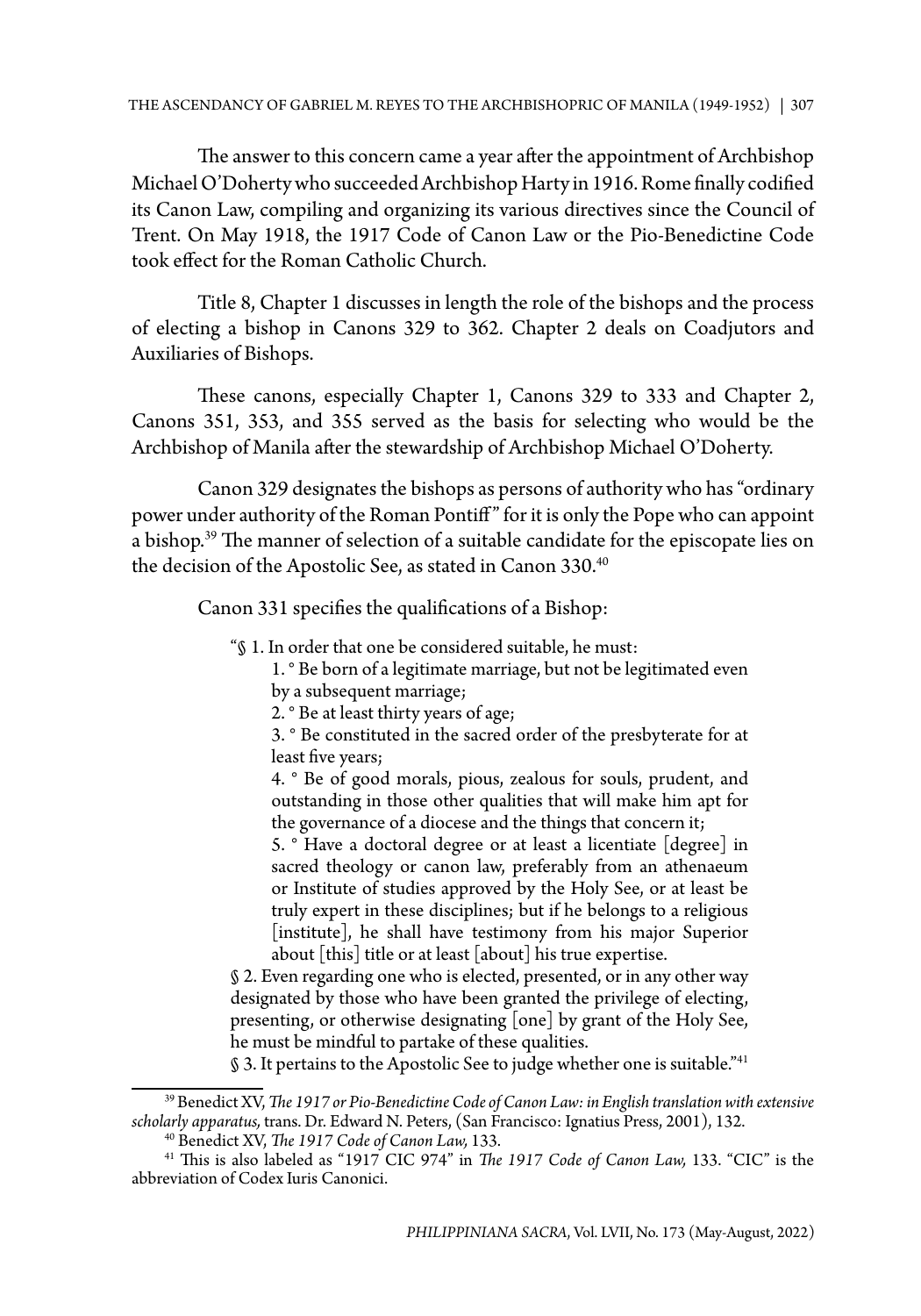Canon 332 requires the canonical institution from the Pope even if the nominee was designated by the civil government.<sup>42</sup> On the other hand, Canon 333 requires the would-be bishop to take possession of the diocese of his stewardship "within three months of receipt of the apostolic letters" and within four months, "go to his diocese."43

For Coadjutor bishops, Canon 351 specifies their rights that should be enumerated in the apostolic letters of their appointment. Without these, Coadjutor bishops cannot perform their function in the episcopacy unless the sitting bishop gives him instruction. Canon 353 §3 designates the norm of showing to the Metropolitan Chapter the apostolic letter of designation of the Coadjutor in case the sitting Bishop falls into a "state wherein he cannot place human acts."<sup>44</sup> Finally, Canon 355 §5 provides that the Coadjutor with right of succession becomes the Bishop of the diocese upon the vacancy of the See "for which he was constituted, provided he has taken up canonical possession of it according to the norm of Canon 353."45

From the 1917 canons, one can infer that there is no racial impediment when selecting a bishop; nor does the choice of the civil government take the precedence on selecting the person to occupy the seat of the bishopric or archbishopric. Tradition also played a role in the selection of the Archbishop who replaced O'Doherty upon his death: as with Harty's appointment, a list of nominees must be sent to the Vatican through the office of the Apostolic Nuncio.

By 1949, the Roman Catholic Church in the Philippines, by tradition, may directly submit the names of three nominees called *terna*, gathered by the sitting Archbishop, to the Apostolic Nuncio who in turn investigates the candidates. The Nuncio "sends a confidential questionnaire on each candidate to twenty or thirty people who know him."46 The questions are focused on the ideal characteristics of a bishop, leadership qualities, cooperative and collaborative qualities, pastoral skills, and the "promotion and defense of human rights."<sup>47</sup> Whichever of these happens, the final list of recommended candidates is elevated to the Pope in a private audience.

Should the Nuncio find the candidates suitable and qualified for episcopacy, he submits the *terna* to the Vatican Congregation that deals with appointments

<sup>42</sup> Benedict XV, *The 1917 Code of Canon Law,* 134.

<sup>43</sup> Benedict XV, *The 1917 Code of Canon Law,* 134.

<sup>44</sup> Benedict XV, *The 1917 Code of Canon Law,* 141.

<sup>45</sup> Benedict XV, *The 1917 Code of Canon Law,* 142.

<sup>46</sup> Thomas J. Reese, *Inside the Vatican: the politics and organization of the catholic church* (Massachusetts: Harvard University Press, 1996), 236.

<sup>47</sup> Reese, *Inside the Vatican,* 236.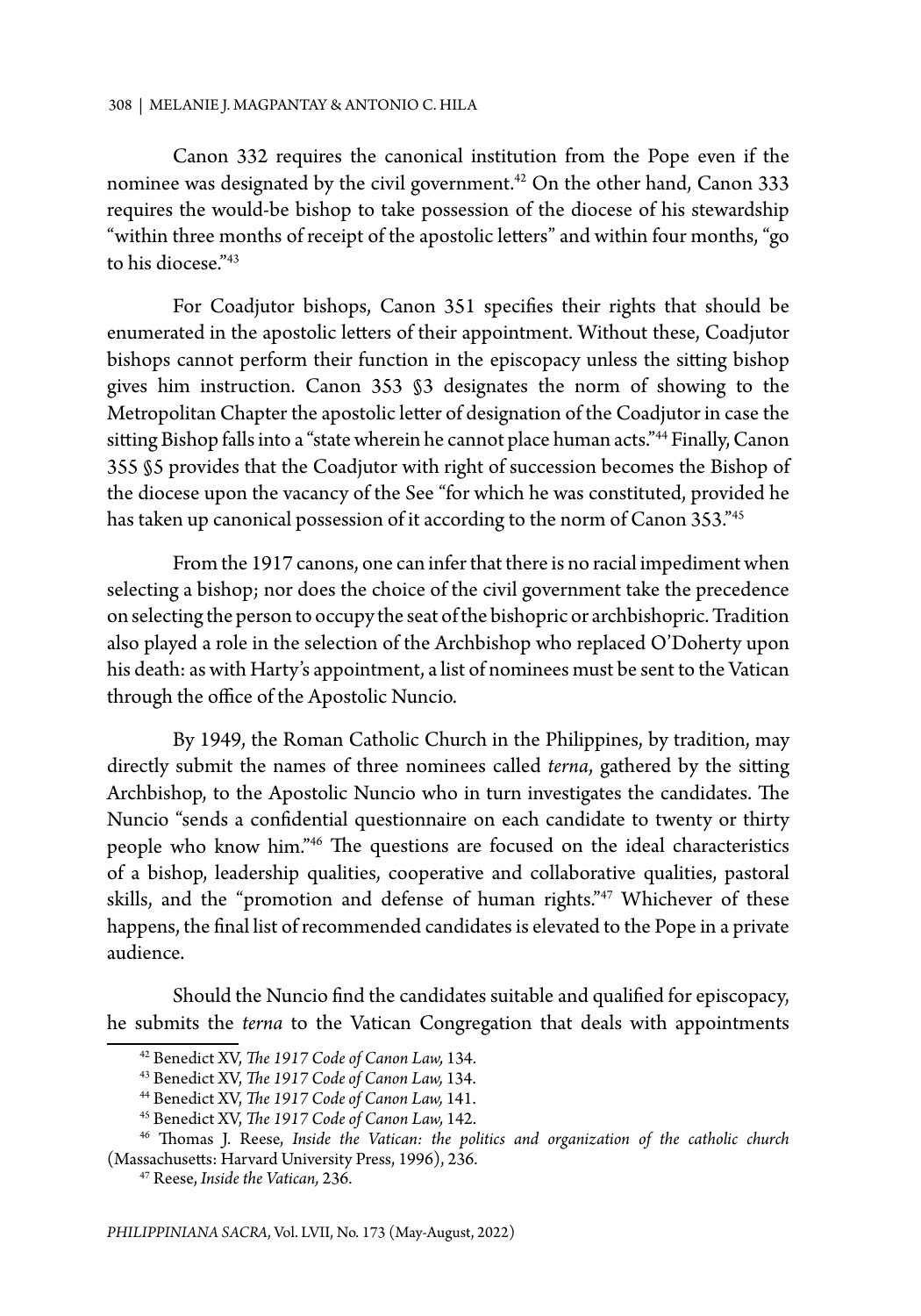for mission countries, the Congregation for the Evangelization of Peoples.<sup>48</sup> The Congregation's undersecretary chooses a Cardinal-relator whose task is to make a report on the *terna* for the members of the Congregation. A curial cardinal then makes an executive summary of the Cardinal-Relator's report. The Congregation then discusses the appointment and takes a vote.<sup>49</sup> Any of these may happen, as observed during Archbishop Harty's appointment: the Congregation may follow the Nuncio's recommendation. However, they have the option to choose another of the candidates not included on the *terna*, or they may ask that another *terna* be prepared. Whichever of these happens, the final list of recommended candidates are elevated to the Pope in a private audience.

The Pope makes his decision a few days later and informs the Cardinal-Prefect who in turn, notifies the Apostolic Nuncio. The Nuncio then gives a notice to the chosen candidate if he accepts the episcopal appointment. If the candidate accepts, the Nuncio notifies the Vatican who will be the one to publicize the appointment.<sup>50</sup>

The post-war Vatican selection of bishops and archbishops was devoid of political underpinnings and rested solely on canonical statutes that are purely matters of religious concerns. As the Archdiocese of Manila matured as a Metropolitan See directly under the Vatican, the time has become ripe for a Filipino to occupy its prime seat.

# **The First Filipino Archbishop of Manila (1949-1952)**

Native leadership gradually took over the Catholic Church in the Philippines in the years that followed an American Archbishop of Manila was designated. The three Filipino bishops appointed during Archbishop Harty's stewardship were Bishop Jorge Barlin of Nueva Caceres (1905), Bishop Juan Bautista Gorordo of Cebu (1910), and Bishop Pablo Singzon of Calbayog (1910).

Meanwhile, the first native bishops of their dioceses who were appointed during Archbishop O'Doherty's stewardship were Bishop Alfredo Versoza of Lipa (1916); Bishop Santiago Sancho of Tuguegarao (1917) and of Nueva Segovia (1927); Bishop Cesar Ma. Guerrero of Lingayen (1929) and of San Fernando (1949); Bishop Luis Del Rosario, S.J. of Zamboanga (1933); Bishop Casimiro Lladoc of Bacolod (1933); Archbishop Gabriel M. Reyes of Cebu (1934); Bishop Manuel Mascariñas of Palo (1937); Bishop José Maria Cuenco of Jaro (1945); and Bishop Julio Rosales of Tagbilaran (1946).

<sup>48</sup> This is the English name of *Propaganda Fide*.

<sup>49</sup> Reese, *Inside the Vatican,* 238.

<sup>50</sup> Reese, *Inside the Vatican,* 242.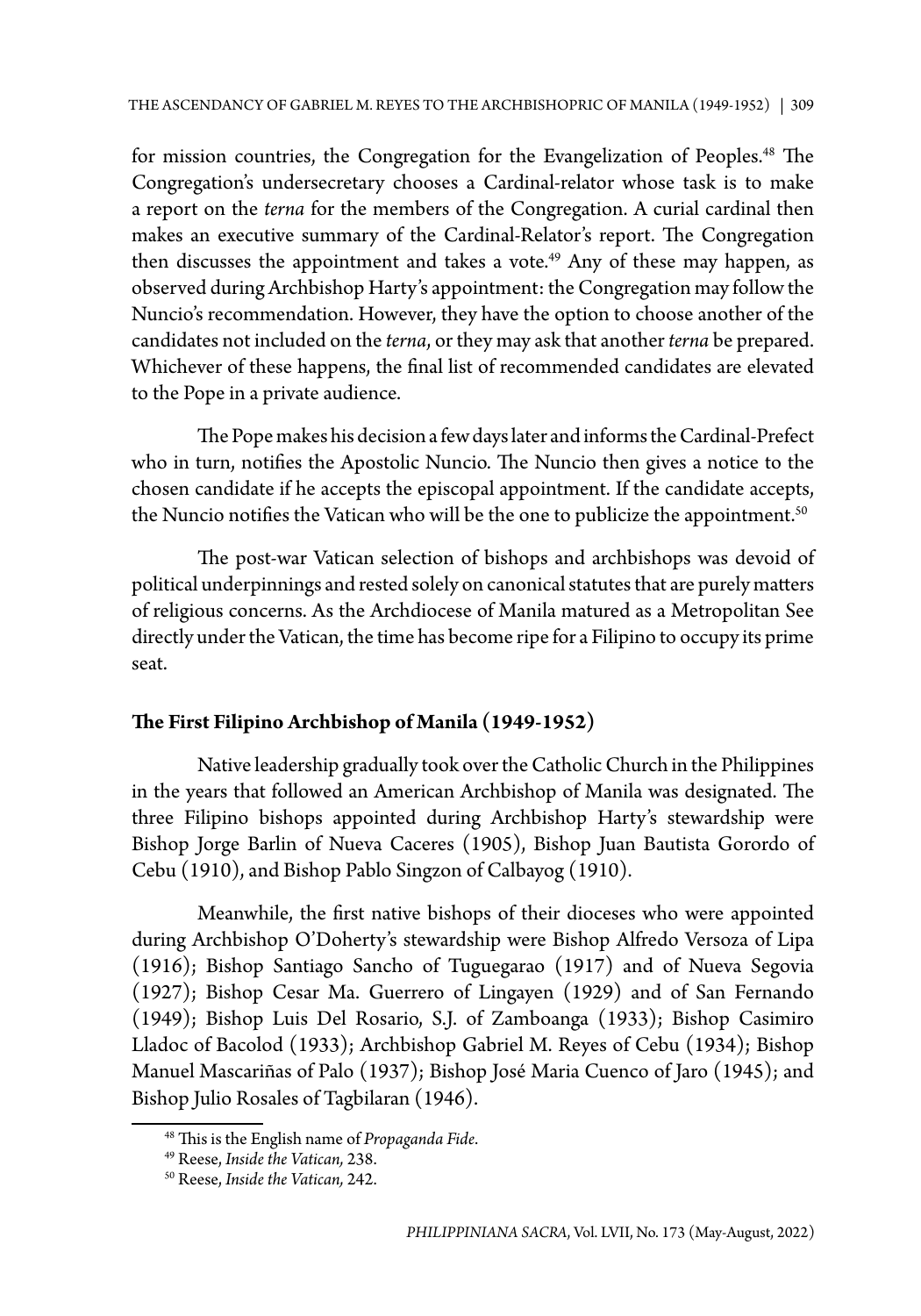Of the first fifteen native ecclesiastical appointments, only one was for the archbishopric which was given to the second archdiocese of the country, Cebu, elevated to an archbishopric in 1934. The first Archbishop of Cebu was also its last bishop: Gabriel M. Reyes.



Figure 2. His Grace Archbishop Gabriel M. Reyes, first native Archbishop of Manila.<sup>51</sup>

## **Gabriel M. Reyes before his Appointment in Manila**

Born on 24 March 1892 in Kalibo, Aklan, Gabriel M. Reyes was named after the Archangel who announced the good news of salvation to the Blessed Virgin Mary.52 He was the eldest son of Eulogio Reyes, Jr. and Marcela Martelino. His father owned a small jewelry shop and croplands of *abaca* and *piña*. They were not rich but were not materially lacking. 53

Gabriel had four siblings: Juan, Enrica, Jose, and Salvador. Their parents raised them in a "gentle but firm in upbringing." 54 Marcela Martelino influenced the young Gabriel to be religious, devout in prayer, and to hear the daily early morning mass.55 As if maternal influence was not enough, Gabriel's paternal relatives were

<sup>51 &</sup>quot;Archbishop Reyes Is One Clergy Man who combines Humor, Intellect, Drive," *The Sentinel*, 25 September 1949: 3.

<sup>52</sup> Evelyn S. Reyes-Tirol, *Gentle Shepherd, Faithful Sentinel A biography of Gabriel M. Reyes First Filipino Archbishop* (Manila: Archbishop Gabriel M. Reyes Memorial Foundation Inc., 1992), 11.

The feast of Archangel Gabriel was celebrated on March 24 since 1921 before it was transferred to September 29 in 1969, a combined feast of Archangels Michael, Gabriel, and Raphael.

<sup>53</sup> Reyes-Tirol, *Gentle Shepherd, Faithful Sentinel,* 14-15.

<sup>54</sup> Reyes-Tirol, *Gentle Shepherd, Faithful Sentinel,* 15.

<sup>55</sup> Reyes-Tirol, *Gentle Shepherd, Faithful Sentinel,* 18.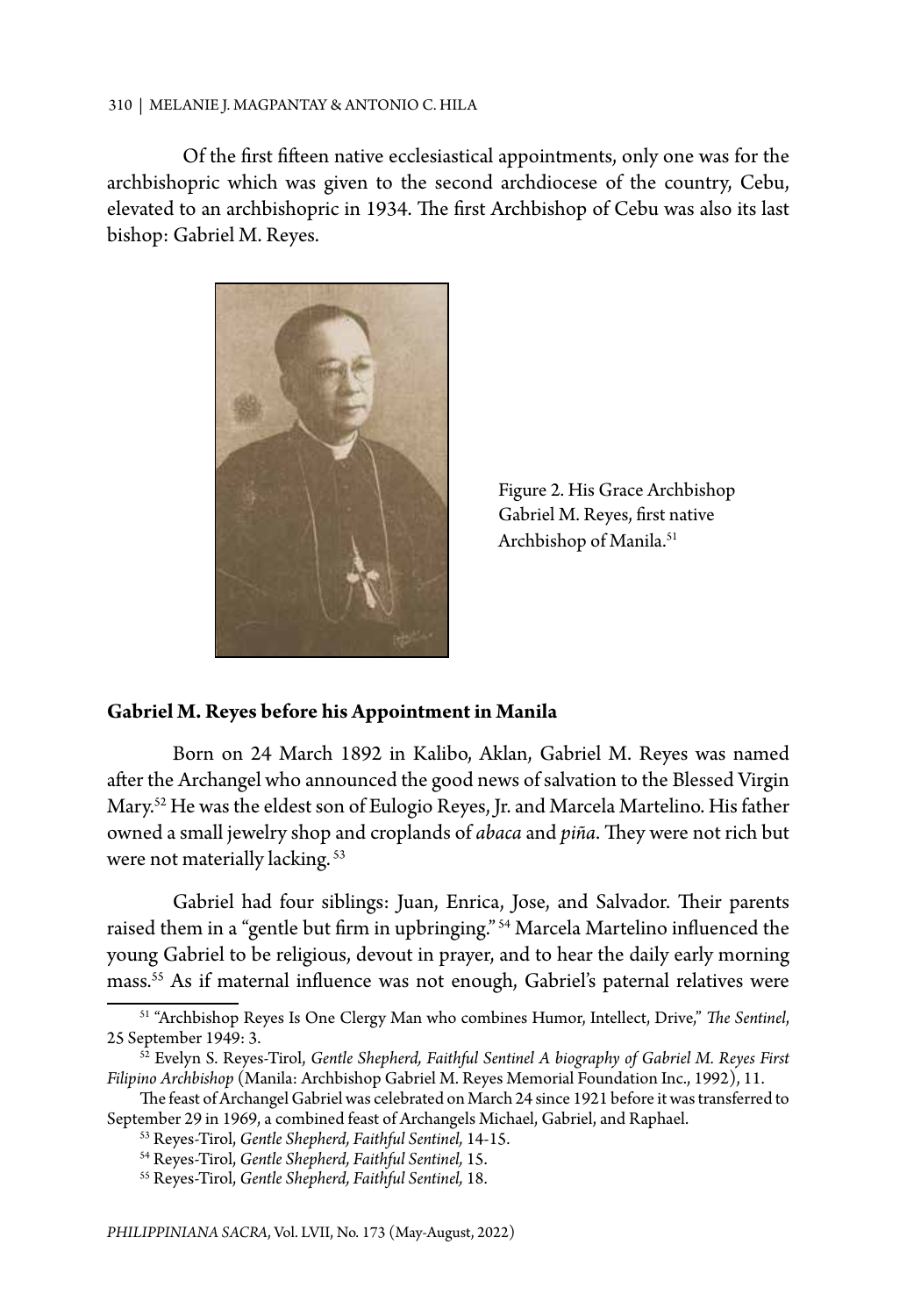priests whose animated talks at the dinner table during their visits sparked the fire of religious vocation to the young man.<sup>56</sup> The zeal to serve God formally began in 1905 when Gabriel entered Colegio de San Vicente Ferrer de Jaro Seminary when he was 12 years old.<sup>57</sup> His intellectual brilliance led him to finish his studies at the seminary two years before the required canonical age for ordination, 1914.<sup>58</sup> Gabriel extended his stay at the seminary as he waited for the papal dispensation for his ordination. It took a year before the dispensation arrived and so the young man was ordained, finally, on 27 March 1915 at the Jaro Cathedral.<sup>59</sup> He was 23 years old.

Father Gabriel's superiors noticed his intellectual and administrative brilliance in his initial assignment as parish priest. Five years after his ordination, Father Gabriel was appointed chancellor and secretary to the Bishop of Jaro, Msgr. James P. McClosky, while serving as the parish priest of the town of Santa Barbara.<sup>60</sup> In May 1927, Father Gabriel was appointed Vicar General, the bishop's deputy in administrative concerns of the diocese.<sup>61</sup>

Throughout his ministry, Fr. Gabriel prioritized building schools, hospitals, and advocated for Catholic press as a medium of evangelization. Padre Gabî, as he was known in the parishes of Balasen, Estancia, Batad and Carles in Iloilo,<sup>62</sup> initiated catechism classes in the vernacular.<sup>63</sup> He also extended his evangelization by using the mass media in the native tongue, an idea which was considered novel during his time. To keep the faith alive in the hearts of the people, Padre Gabî founded the diocesan newspaper, *Cabuhi Sang Banwa* (Life of the Town) in 1927.<sup>64</sup> This diocesan periodical was the first trilingual newspaper in Iloilo that carried Hiligaynon, Spanish, and English articles about the Catholic faith, some creative works, and trivia.<sup>65</sup> He continued to advocate the use of the press for evangelization after his ordination to the episcopacy on 11 October 1932, succeeding Bishop Juan Gorordo, first Filipino bishop of Cebu. In his new mission post, Bishop Gabriel M. Reyes launched the weekly trilingual diocesan paper, *Ang Lungsuranon* (The Citizen), on September

60 Martelino, "A Study on the Life and Letters of Gabriel M. Reyes," 35.

<sup>56</sup> Reyes-Tirol, *Gentle Shepherd, Faithful Sentinel,* 19.

<sup>57 &</sup>quot;TRASLADO A MANILA DEL EXCMO. ER. ARZOBISPO DE CEBÚ D. GABRIEL M. REYES, D.D.," *Boletín Eclesiástico de Filipinas* 23, no. 258 (December 1949): 814.

<sup>58 &</sup>quot;TRASLADO A MANILA DEL EXCMO. ER. ARZOBISPO DE CEBÚ D. GABRIEL M. REYES, D.D.," 814.

<sup>59</sup> Felizardo C. Martelino, "A Study on the Life and Letters of Gabriel M. Reyes Archbishop of Manila," (M. A. in English Thesis, Far Eastern University, Manila, March 1951), 27.

<sup>61</sup> Jose M. Cuenco, "Datos Biograficos del Excmo. y Revmo. Sr. D. Gabriel M. Reyes," *Boletín Eclesiástico de Filipinas* 18, no. 201 (April 1940): 275.

<sup>62</sup> Cuenco, "Datos Biograficos del Excmo. y Revmo. Sr. D. Gabriel M. Reyes," 275.

<sup>63</sup> Martelino, "A Study on the Life and Letters of Gabriel M. Reyes," 32-37.

<sup>64</sup> Martelino, "A Study on the Life and Letters of Gabriel M. Reyes," 38.

<sup>65</sup> Reyes-Tirol, *Gentle Shepherd, Faithful Sentinel,* 57-59.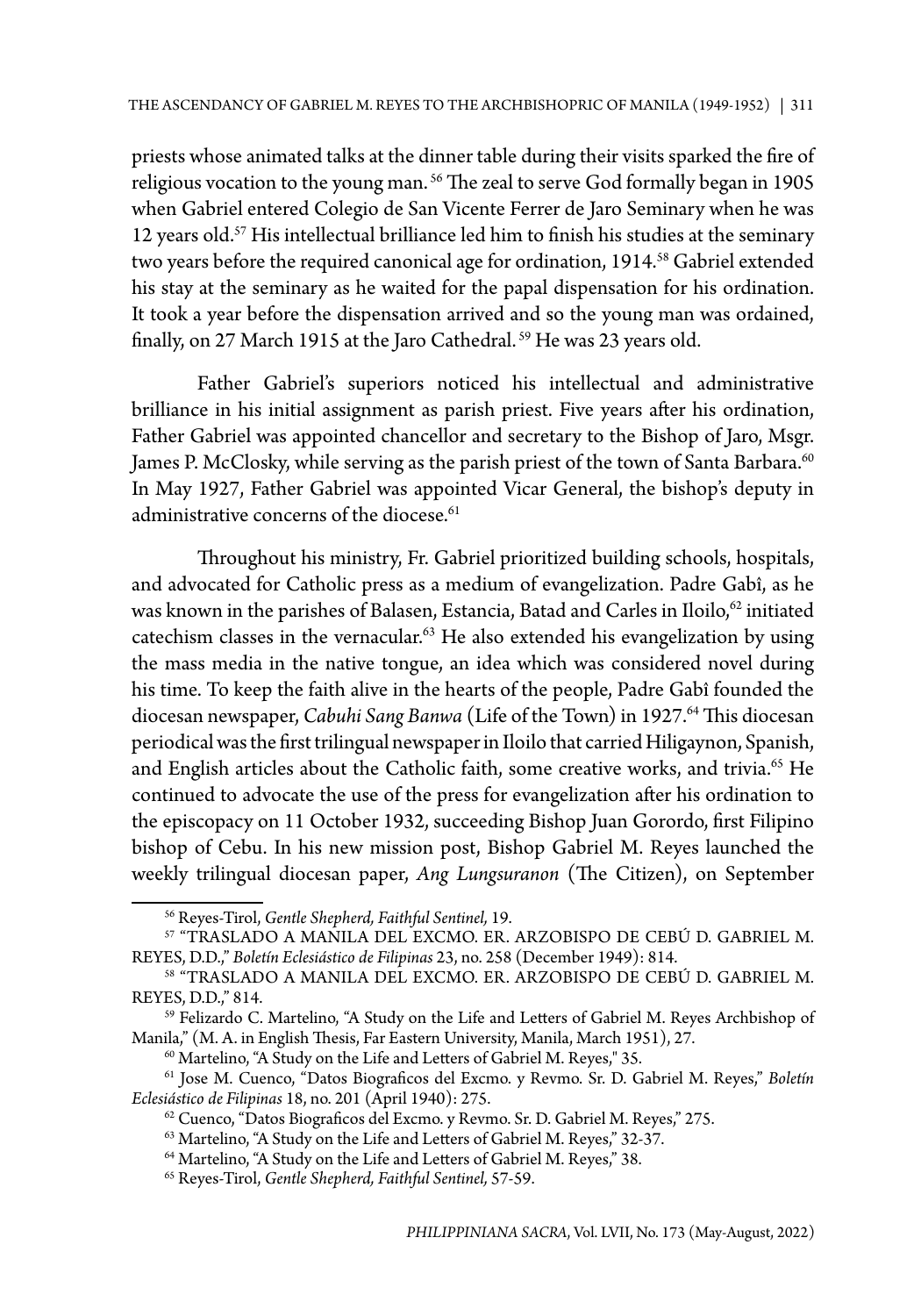1934 to "serve as an exponent of religious principles…and defend the interests of the Church and the Clergy."66 *Ang Lungsuranon* published articles in Visaya, Spanish, and English.

When Pope Pius XI elevated the Diocese of Cebu to the status of an Archdiocese in his papal bull, *Romanorum Pontificum*, he also elevated Bishop Reyes to the archiepiscopacy. Gabriel M. Reyes was the first Filipino archbishop when he was appointed as the Archbishop of Cebu on 28 April 1934.<sup>67</sup> As steward of the second archdiocese of the country, Archbishop Reyes founded the Holy Child Hospital in Dumaguete, the Asilo de Milagrosa orphanage in Cebu, and expanded the seminary building of the Colegio de San Carlos. Archbishop Reyes designated the SVD congregation to head this Cebu-based Catholic seminary in 1935.<sup>68</sup> For the education of young women and fostering of religious vocations, the good archbishop invited the Missionary Sisters of the Immaculate Heart of Mary (ICM) to found the St. Theresa's Academy in Cebu (now St. Theresa's College) in 1933.<sup>69</sup> He fostered the lay of the Archdiocese of Cebu to move in unison with the Catholic Action movement through the Catholic press and his well-written pastoral letters in the vernacular, Spanish or English. Archbishop Reyes' pastoral letters spoke not only of the Catholic faith but also of the opinion of the Catholic Church in social issues in particular, the 1938 Religious Instruction Bill.<sup>70</sup> Archbishop Reyes was detained and then placed under house arrest during the Japanese Occupation.<sup>71</sup> He refused to cooperate with the Japanese authorities to encourage the guerillas to surrender.<sup>72</sup> Post Second World War, Archbishop Reyes led the reconstruction of the Catholic Church in the Philippines by heading the Catholic Welfare Organization "to unify and coordinate the work of Catholics in efforts relief and rehabilitation services in education and religious instruction, social welfare and other works."73 Before he received his last ecclesiastical appointment, Archbishop Gabriel M. Reyes led

<sup>66</sup> Gabriel M. Reyes, "Carta del Exmo. Sr. Obispo sobre el Semanario catolico "Ang Lungsuranon," *Boletín Eclesiástico de Filipinas* 12, no. 135 (October 1934): 590.

The exact words in Spanish are, "aunque modesta, sirva de exponente de los principios religiosos que sostenemos y defienda los intereses de la Iglesia y del Clero."

<sup>67</sup> Pío XI, "Bula de Ereccion de la Nueva Archidiocesis de Cebu," *Boletín Eclesiástico de Filipinas* 12, no. 136 (November 1934): 635-637.

<sup>68</sup> Cuenco, "Datos Biograficos del Excmo. y Revmo. Sr. D. Gabriel M. Reyes," 276.

<sup>69 &</sup>quot;Traslado a Manila del Excmo. Er. Arzobispo de Cebú D. Gabriel M. Reyes, D.D.," 818.

<sup>70 &</sup>quot;Carta Pastoral Colectiva de los Excmos. y Revmos. Obispos de la Provincia Eclesiástica de Cebú sobre la Enseñanza Religiosa," *Boletín Eclesiástico de Filipinas* 16, no. 180 ( July 1934): 436-447.

<sup>71 &</sup>quot;Traslado a Manila del Excmo. Er. Arzobispo de Cebú D. Gabriel M. Reyes, D.D.," 818.

<sup>72</sup> Reyes-Tirol, *Gentle Shepherd, Faithful Sentinel,* 117.

<sup>73</sup> Traslado a Manila del Excmo. Er. Arzobispo de Cebú D. Gabriel M. Reyes, D.D.," 818.

The exact Spanish words were, "para unificar y coordinar la labor de los católicos en los esfuerzos de socorro y rehabilitación en las actividades de educación e instrucción religiosas, del bienestar social y de otras obras."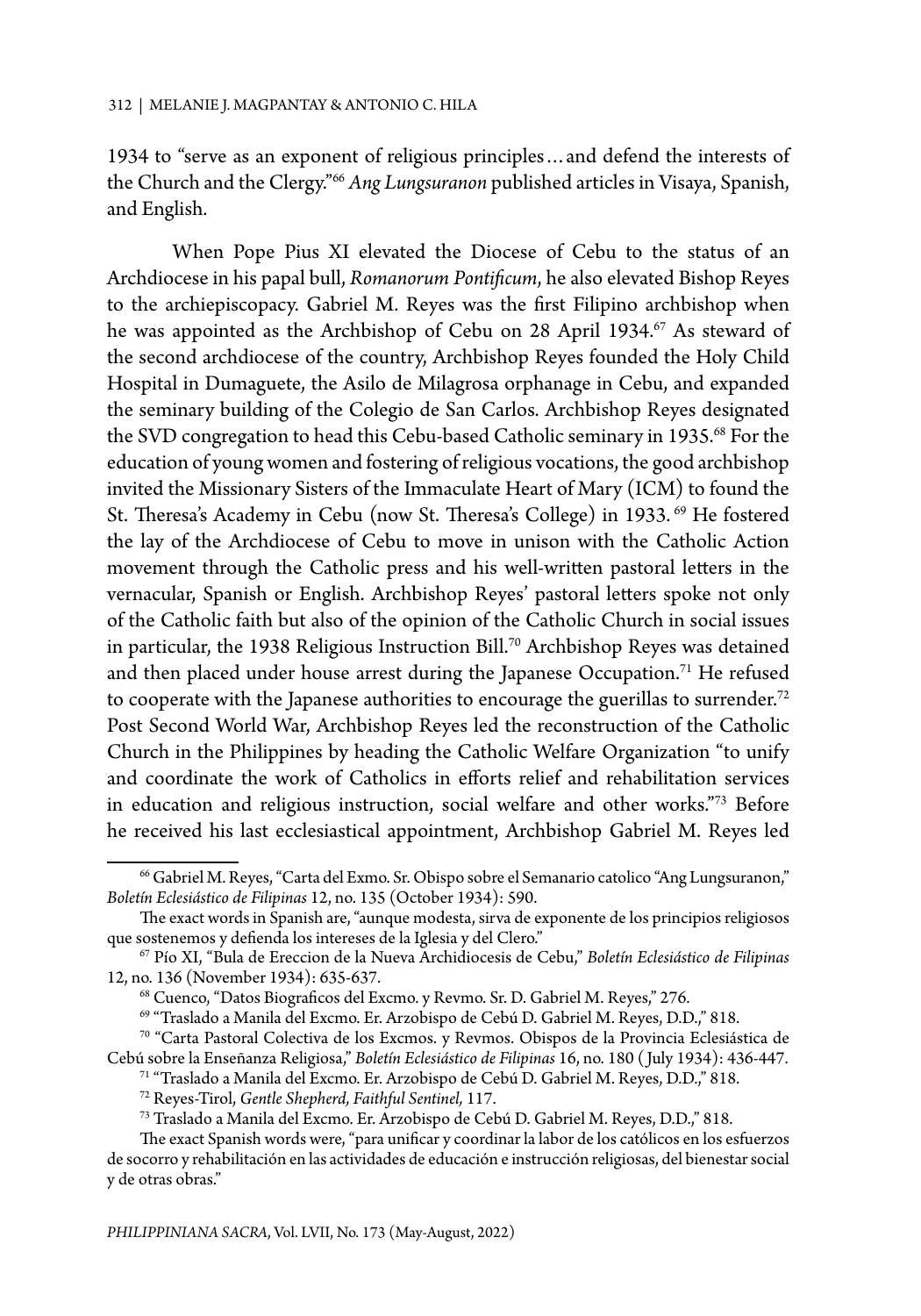the reconstruction of the rural churches in the Archdiocese of Cebu, the diocesan seminary, the Archbishop Palace, and the Cebu cathedral.<sup>74</sup>

# **Installation Rites of the First Filipino Archbishop of Manila**

News of Archbishop Reyes' appointment as coadjutor of the Archdiocese of Manila was well-received in social circles. Businesses such as the Bank of the Philippine Islands, Monte de Piedad, and Philippine Trust Company sent their greetings via newspaper advertisements. Catholic schools and colleges such as St. Rita's College, San Beda College, St. Theresa's College, Sta. Isabel College, Holy Ghost College, the University of Santo Tomas, St. Scholastica's College, St. Paul's College, La Consolacion College, and Ateneo de Manila also had their compliments published. Among religious orders, the Assumption Convent and the Society of Jesus sent their congratulatory greetings through *The Sentinel*. 75

*The Sentinel* called the appointment as, "God-Send," the piece that completes the puzzle of nationalization in both the civil and ecclesiastical fronts. The elevation of Archbishop Reyes is also a step forward for Catholic journalism.76 *Manila Times* proclaimed that, "A Family Rejoices," as the Catholics of the Philippines celebrate the elevation of one of its revered members as the new Coadjutor-Archbishop.77 *Manila Bulletin* reported the names of the dignitaries who congratulated Archbishop Reyes: "Francis Cardinal Spellman, Bishop Thomas J. McDonnel, national director of the society for the propagation of the faith; and Bishop William O'Brien of Chicago, head of the Catholic Church Extension Society."78

It was no surprise that the faithful flocked to the Pro-Cathedral to witness the installation of Archbishop Reyes as Archbishop of Manila.

From the church entrance began a long procession marching in the aisle to the chants of *Sacerdos et Pontifex,* an antiphon sung on the commemoration of the birth of a bishop, by the UST Seminary choir and the *Te Deum*, a hymn sung in thanksgiving to God for a special blessing, when the procession reached the main altar. Rev. Fr. Gregorio Garcia, O.P. was the choir's conductor.79

8.

<sup>74</sup> Traslado a Manila del Excmo. Er. Arzobispo de Cebú D. Gabriel M. Reyes, D.D.," 819.

<sup>75</sup> All advertisements mentioned are in the 25 September 1949 issue of this newspaper.

<sup>76 &</sup>quot;Editorial: A God-Send," *The Sentinel*, 18 September 1949: 1.

<sup>77 &</sup>quot;Editorials: A Family Rejoices," *Manila Times*, 29 September 1949: 4. 78 "City Coadjutor Archbishop Installed at Colorful Rites," *Manila Bulletin*, 30 September 1949:

<sup>79 &</sup>quot;Traslado a Manila del Excmo. Er. Arzobispo de Cebú D. Gabriel M. Reyes, D.D.," 821.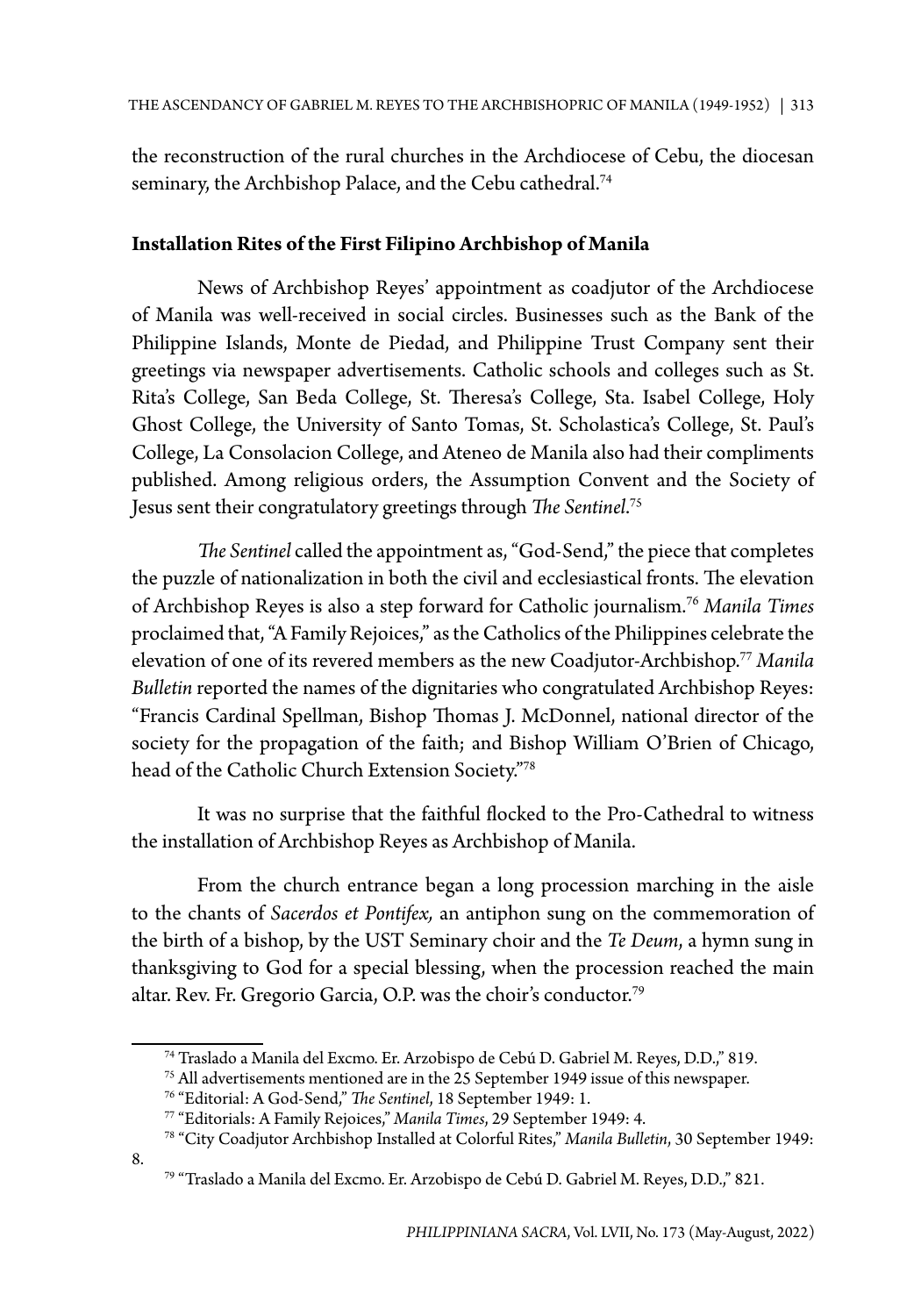Archbishop Reyes occupied a purple-colored seat at the Gospel side of the altar. On the pontifical chair sat Archbishop Vagnozzi. At his side were members of the Metropolitan Chapter of Canons, Msgr. Vicente Fernandez of Quiapo parish and Msgr. Narciso Gatpayad of Binondo parish. On the pontifical chair sat Cardinal Vagnozzi. Flanking the Nuncio were members of the Metropolitan canon, Vicar General Msgr. Jose Jovellanos of Tondo parish and Msgr. Ruperto del Rosario of Baliwag parish.<sup>80</sup>

Bishops present included Auxiliary Bishop of Manila Most Rev. Rufino Santos, Cesar Ma. Guerrero, Mariano Madriaga, Angel Olano, Pedro Santos, Julio Rosales, Manuel Mascariñas, William Brasseur, C.I.C.M., and Alejandro Olalia. Vicars Forane, the regular and secular clergy, heads of religious congregation, and the faithful were present too. Among prominent personalities during the installation were Chick Parsons, Salvador Araneta, and Gabriel Daza.<sup>81</sup>

The installation ceremonies began with the singing of the *Te Deum.* Very Rev. Fr. Augusto Ignacio, secretary of the Chancery, read the apostolic decree of appointment in Latin. The Tagalog and the English translation were read by Rev. Fr. Vicente Reyes of San Miguel Parish.

Archbishop Reyes was then led to the *cathedra*, the bishop's chair, at the Epistle side of the altar.82 Besides the traditional liturgical vestments, he received the mitre and crozier, symbols of the office of the bishop.<sup>83</sup> Archbishop Reyes had been formally installed. The clergy of the archdiocese present during the ceremonies then fell in line and one by one, kissed the ring of the newly installed Archbishop of Manila, symbolizing their obedience. This rite is called Act of Obedience.

Auxiliary Bishop of Manila Rufino Santos delivered the welcome speech in behalf of Archbishop O'Doherty. He called the ascension of Archbishop Reyes to the Church hierarchy as a new chapter in the history of the Catholic Church in the Philippines *(un nuevo Capítulo en la Historia de la Iglesia en Filipinas)* and a beacon that emerges from the Hierarchy *(surge un faro luminoso de entre la Jerarquía*)<sup>84</sup>

<sup>80</sup> The account summarized in the subsequent paragraphs is from, "Archbishop Reyes Is Installed Co-Adjutor of Manila Archdiocese," *The Sentinel,* 2 October 1949: 4.

<sup>81 &</sup>quot;Pictorial Highlights of Installation Rites," *The Sentinel,* 2 October 1949: 1.

<sup>82 &</sup>quot;Traslado a Manila del Excmo. Er. Arzobispo de Cebú D. Gabriel M. Reyes, D.D.," 821.

<sup>83</sup> Manuel Salak, Jr., "Resplendent Rites Feature Elevation of Coadjutor Archbishop in Manila's Pro-Cathedral," *Manila Times*, 30 September 1949: 16.

<sup>84</sup> Rufino J. Santos, D.D.,"Discurso del Excmo. Sr. Dr. Rufino J. Santos, Obispo Auxiliar de Manila, en la toma de Posesion del Excmo. Sr. Dr. D. Gabriel M. Reyes como Arzobispo Auxiliar y Administrator cel Arzobispado," *Boletín Eclesiástico de Filipinas* 23, no. 258 (1949): 806.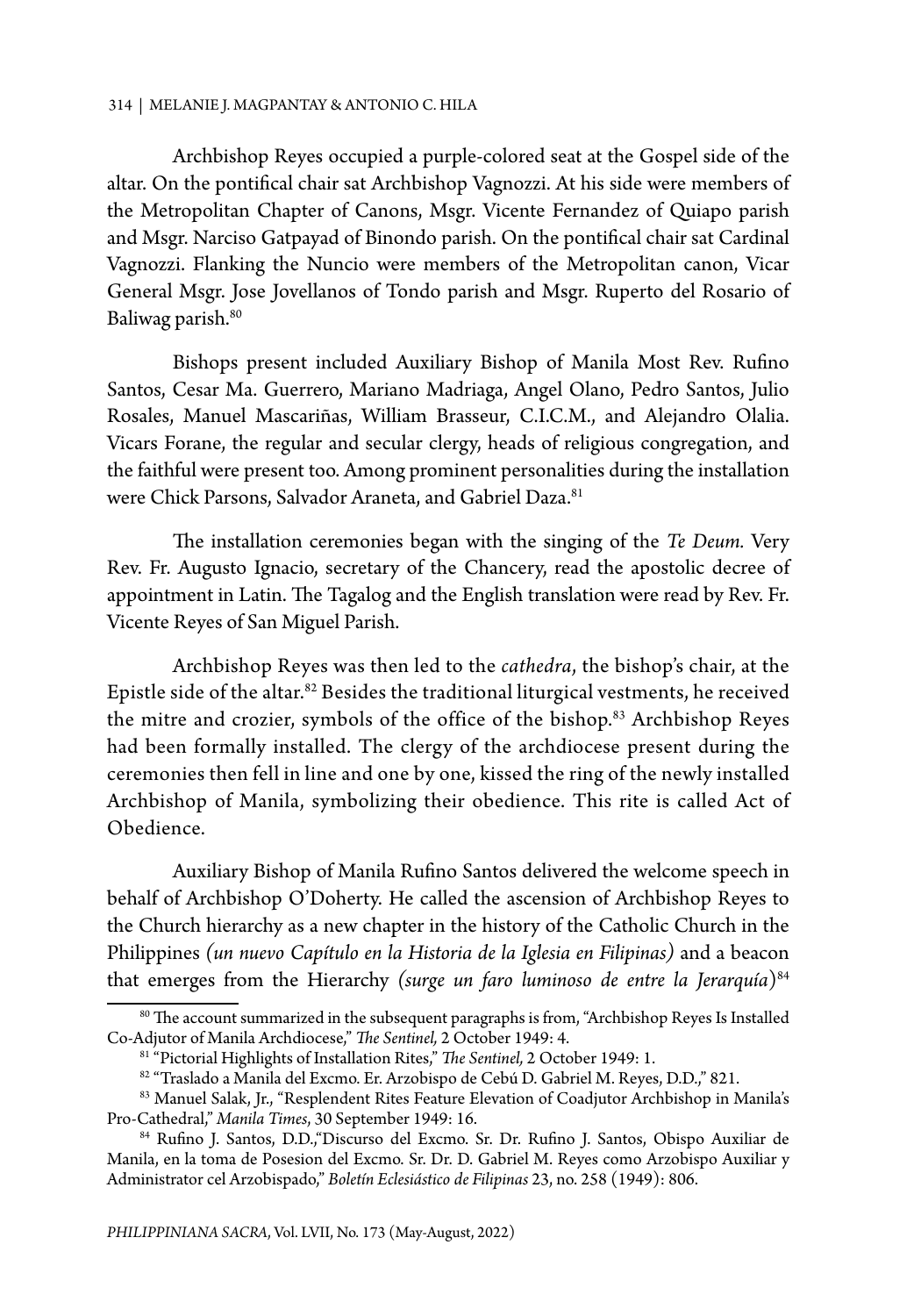Auxiliary Bishop Santos said that the appointment of a Filipino to the Primate Seat of the Philippines is a providential challenge the country received from the Pope on bringing a spiritual rebirth of Catholic life among Filipinos.<sup>85</sup>

For his response, Archbishop Reyes "in a ringing, mellifluous voice"<sup>86</sup> appealed for "support for Catholic Action," and outlined his programs such as the target to build "more Catholic schools" to the "advancement of Catholic press." He also urged to "defend the national character among faithful Filipino Catholics."87

The exposition of the Blessed Sacrament followed. Archbishop Reyes sang the *Antiphon to Saint Michael* during the benediction, 29 September 1949 being the feast day of Archbishop Michael O'Doherty. Chanting of the *Veni Creator* followed. The Coadjutor-Archbishop then raised the monstrance and proceeded with the benediction rite. He also gave his first blessing to the faithful after the exposition of the Blessed Sacrament.



Figure 3. Archbishop Gabriel M. Reyes (with mitre and crozier) gives his first blessing as the Archbishop of Manila.<sup>88</sup>

<sup>85</sup> Santos,"Discurso…en la toma de Posesion del Excmo. Sr. Dr. D. Gabriel M. Reyes," 807.

<sup>86 &</sup>quot;Pictorial Highlights of Installation Rites," *The Sentinel,* 2 October 1949: 1.

<sup>87</sup> Martelino, "A Study on the Life and Letters of Gabriel M. Reyes," 60.

<sup>88 &</sup>quot;City Coadjutor Archbishop Installed at Colorful Rites," *Manila Bulletin*, 30 September 1949: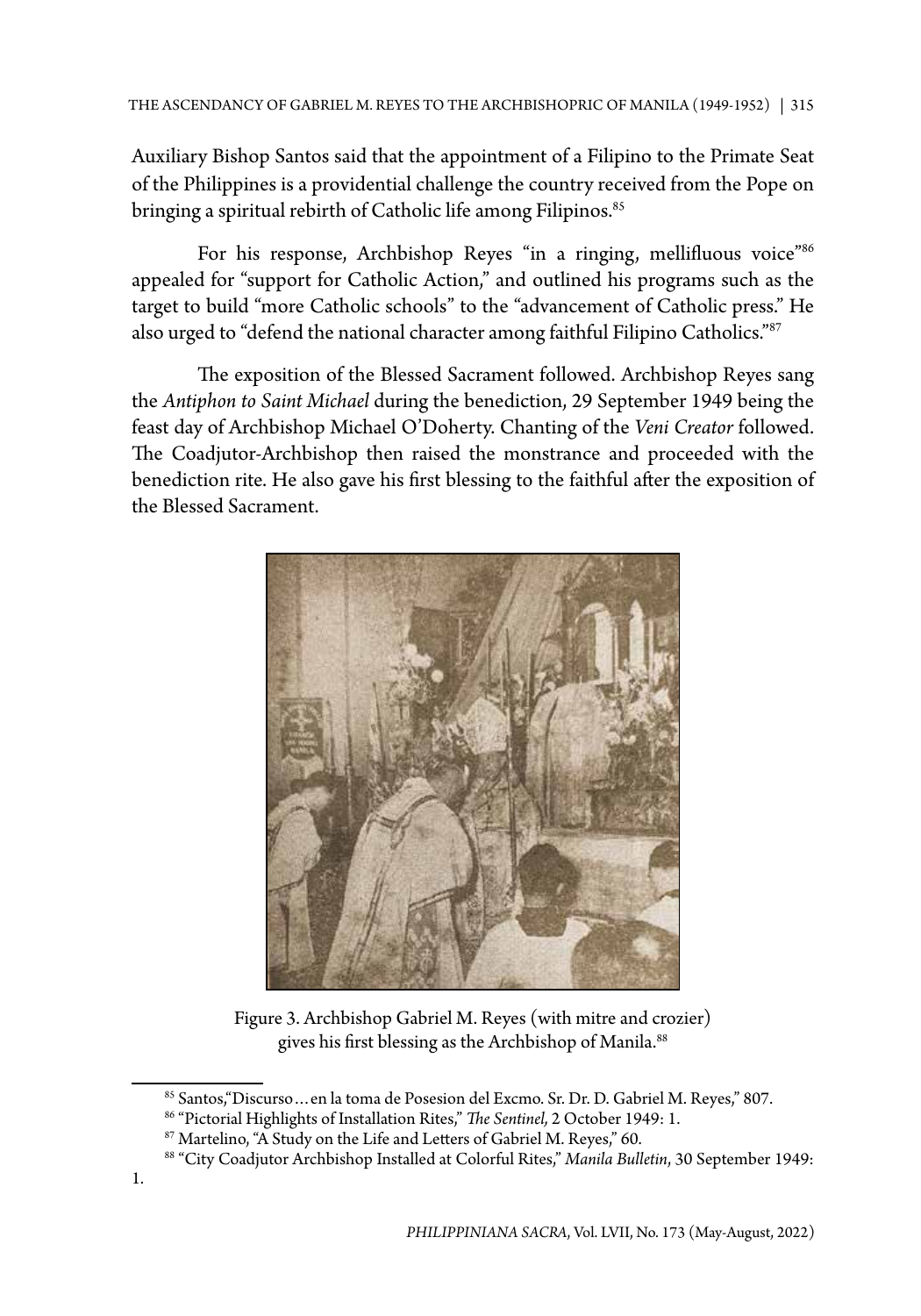Papal knights then whisked Archbishop Reyes out of the cathedral as the Filipino faithful "fought for a chance to kiss the pontifical ring." Three decades short of its quadricentennial, the seat of the 28<sup>th</sup> Archbishop of Manila is now occupied by a Filipino.

The significance of Archbishop Gabriel M. Reyes' rise to the Metropolitan See can be deduced from the 1952 Catholic Directory data encoded in tabular form as shown in Figure 4. Of the six existing Ecclesiastical Provinces in the Philippines, only the Ecclesiastical Province of Cagayan remained majority held by foreign bishops. Almost all seats of the bishoprics or archbishoprics in the Philippines were occupied by a native while four dioceses were *sede vacante*. Meanwhile, all positions for Vicar Apostolic, Prelates or Prefect Ordinaries were given to foreign missionaries of religious orders with significant missionary experience in the Philippines.

By 1952 then, there were five Filipino archbishops in the six ecclesiastical provinces in the Philippines, eight Filipino bishops, three Filipino auxiliary bishops, five Filipino apostolic administrators, and one Filipino retired/titular bishop. Filipino leadership of the Roman Catholic Church in the Philippines was imminent.

| ARCH/                                      | ARCH-         | <b>BISHOP</b> | <b>AUXILIARY</b> | <b>APOSTOLIC</b><br><b>ADMINISTRATOR</b> | <b>RETIRED</b> | <b>VICAR</b>                |
|--------------------------------------------|---------------|---------------|------------------|------------------------------------------|----------------|-----------------------------|
| <b>DIOCESE PER</b>                         | <b>BISHOP</b> |               | <b>BISHOP</b>    |                                          | <b>TITULAR</b> | <b>APOSTOLIC</b>            |
| <b>ECCLESIASTICAL</b><br><b>PROVINCE</b>   |               |               |                  |                                          | <b>BISHOP</b>  |                             |
| <b>Archdiocese of Manila</b>               | $\mathbf{1}$  | $\Omega$      | $\mathbf{2}$     |                                          | $\Omega$       |                             |
|                                            |               |               |                  |                                          |                |                             |
| Diocese of Lipa                            |               | $\Omega$      | $\Omega$         | 1                                        | $\Omega$       |                             |
| Diocese of Lucena                          |               | $\Omega$      | $\Omega$         | 1                                        | $\Omega$       |                             |
| Diocese of San<br>Fernando                 |               | 1             | $\mathbf{0}$     |                                          | $\Omega$       |                             |
| <b>Apostolic Vicariate of</b><br>Calapan   |               |               |                  |                                          |                | <b>SVD</b>                  |
| Prelature "Nullius" of<br>Infanta          |               |               |                  | OCD                                      |                |                             |
| <b>Apostolic Prefecture<br/>of Palawan</b> |               |               |                  |                                          |                | ORSA (Prefect<br>Apostolic) |
| <b>Archdiocese of Cebu</b>                 | 1             | $\Omega$      | $\Omega$         |                                          | $\Omega$       |                             |
| Diocese of Calbayog                        |               | 1             | $\mathbf{0}$     |                                          | $\mathbf{0}$   |                             |
| Diocese of Palo                            |               | 1             | $\mathbf{0}$     |                                          | $\mathbf{0}$   |                             |
| Diocese of Tagbilaran                      |               | 1             | $\mathbf{0}$     |                                          | $\mathbf{0}$   |                             |
| <b>Archdiocese of Nueva</b><br>Segovia     | 1             | $\Omega$      | 1                |                                          | 1              |                             |

Figure 4. Number of Filipino bishops per Ecclesiastical Province, 1952.<sup>89</sup>

<sup>89</sup> *Catholic Directory of the Philippines for 1952* (Manila: Catholic Trade School, 1952), 11-14. This researcher tallied the names of the bishops from the said source and transformed the frequencies into this table.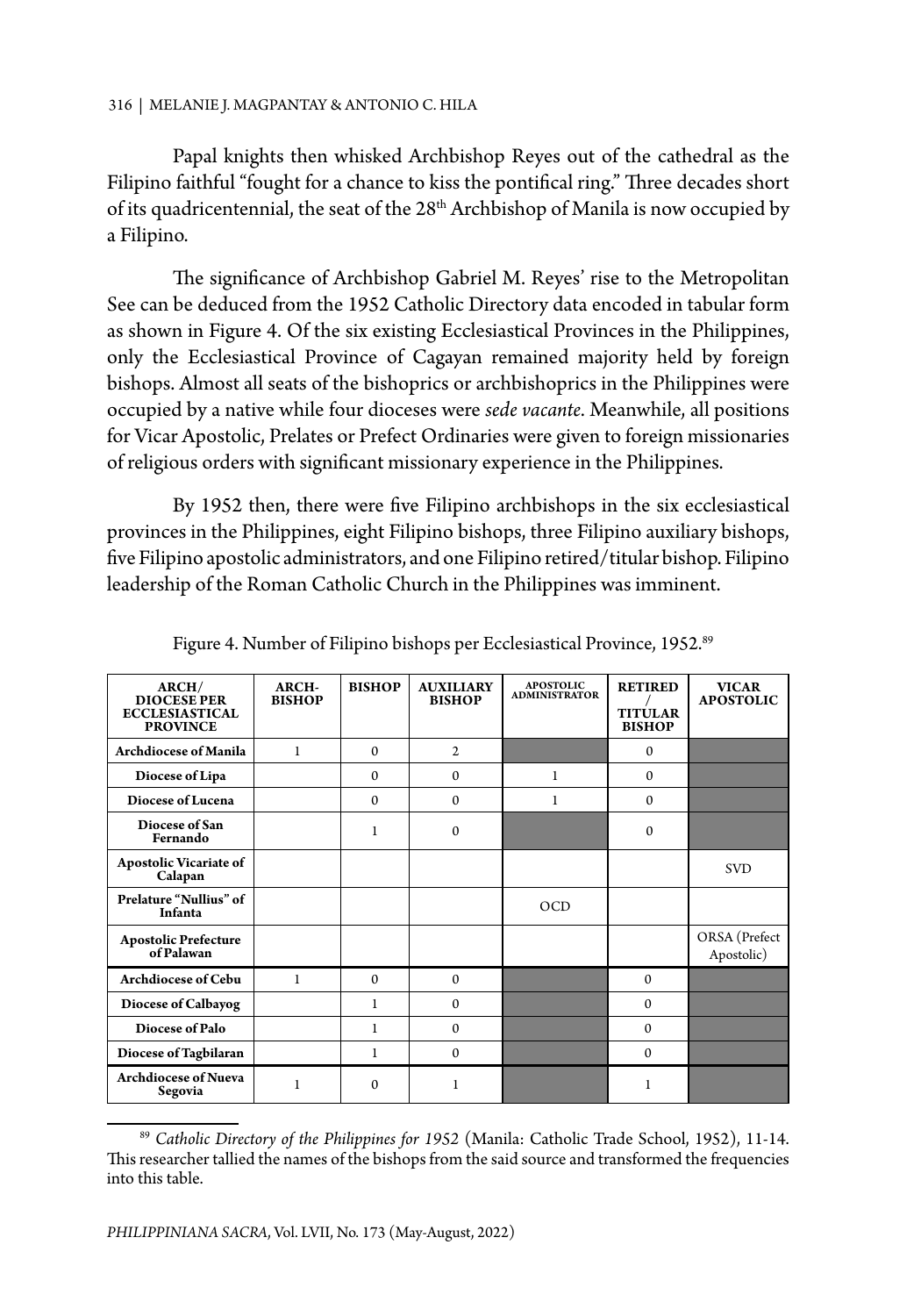| Diocese of Lingayen                                                    |              | $\mathbf{1}$ | $\mathbf{0}$          |              | $\mathbf{0}$ |                           |
|------------------------------------------------------------------------|--------------|--------------|-----------------------|--------------|--------------|---------------------------|
| Diocese of<br>Tuguegarao                                               |              | $\mathbf{1}$ | $\mathbf{0}$          |              | $\Omega$     |                           |
| Vicariate Apostolic of<br><b>Mountain Province</b>                     |              |              |                       |              | $\mathbf{0}$ | <b>CICM</b>               |
| Prelature "Nullius" of<br><b>Batanes and Babuyan</b><br><b>Islands</b> |              |              |                       |              | $\mathbf{0}$ | OP (Prelate<br>Ordinary)  |
| Archdiocese of<br>Caceres                                              | $\mathbf{1}$ | $\Omega$     | $\mathbf{0}$          |              | $\mathbf{0}$ |                           |
| Diocese of Legaspi                                                     |              | $\mathbf{0}$ | $\mathbf{0}$          | $\mathbf{1}$ | $\mathbf{0}$ |                           |
| Diocese of Sorsogon                                                    |              | $\mathbf{0}$ | $\mathbf{0}$          | $\mathbf{1}$ | $\mathbf{0}$ |                           |
| Archdiocese of Jaro                                                    | $\mathbf{1}$ | $\Omega$     | $\Omega$              | $\Omega$     | $\Omega$     |                           |
| <b>Diocese of Bacolod</b>                                              |              | $\Omega$     | $\mathbf{0}$          | $\mathbf{1}$ | $\Omega$     |                           |
| Diocese of Capiz                                                       |              | $\mathbf{1}$ | $\mathbf{0}$          | $\mathbf{0}$ | $\Omega$     |                           |
| Archdiocese of<br>Cagayan                                              | SJ           | $\Omega$     | $\mathbf{0}$          |              | $\Omega$     |                           |
| Diocese of Surigao                                                     |              | <b>MSC</b>   | $\mathbf{0}$          |              | $\Omega$     |                           |
| Diocese of<br>Zamboanga                                                |              | $\mathbf{1}$ | $\mathbf{0}$          |              | $\Omega$     |                           |
| Prelature "Nullius" of<br>Cotabato-Sulu                                |              |              |                       |              | $\mathbf{0}$ | OMI (Prelate<br>Ordinary) |
| Prelature "Nullius" of<br>Davao                                        |              |              |                       | <b>PME</b>   | $\Omega$     |                           |
| Prelature "Nullius" of<br>Ozamiz                                       |              |              |                       | SJ           | $\Omega$     |                           |
| <b>TOTAL FILIPINO</b>                                                  | 5            | 8            | 3                     | 5            | $\bf{1}$     | 0                         |
| <b>TOTAL FOREIGN</b>                                                   | $\bf{1}$     | 1            | $\boldsymbol{\theta}$ | 4            | 0            | 4                         |

The First Filipino Archbishop of Manila faced the challenges of governing a large territory, the spread of communism, centralizing the Catholic lay movement, building a permanent home for the diocesan seminarians, using a government mandated textbook in Catholic schools that is contrary to Catholic teachings, and expanding the role of a Metropolitan Archbishop. Archbishop Reyes led the responses to these challenges, empowering the laity while making the faith relevant to them. In doing so, he indirectly challenged the laity so that they, too, will respond and have the courage to support and demonstrate their Catholic faith publicly.

# **The Challenge of a Vast Territory and Archbishop Reyes' Response**

As coadjutor with the rights to succession, Archbishop Gabriel M. Reyes automatically succeeded the seat of the Archbishopric with the death of Archbishop O'Doherty. The new Archbishop moved from his temporary residence at 287 Tayuman, Tondo, Manila<sup>90</sup> to the official Archbishop's residence at Villa San Miguel

<sup>90</sup> The address is for the Inmaculada Conception Parish-Tayuman where Auxiliary Bishop Rufino J. Santos stayed.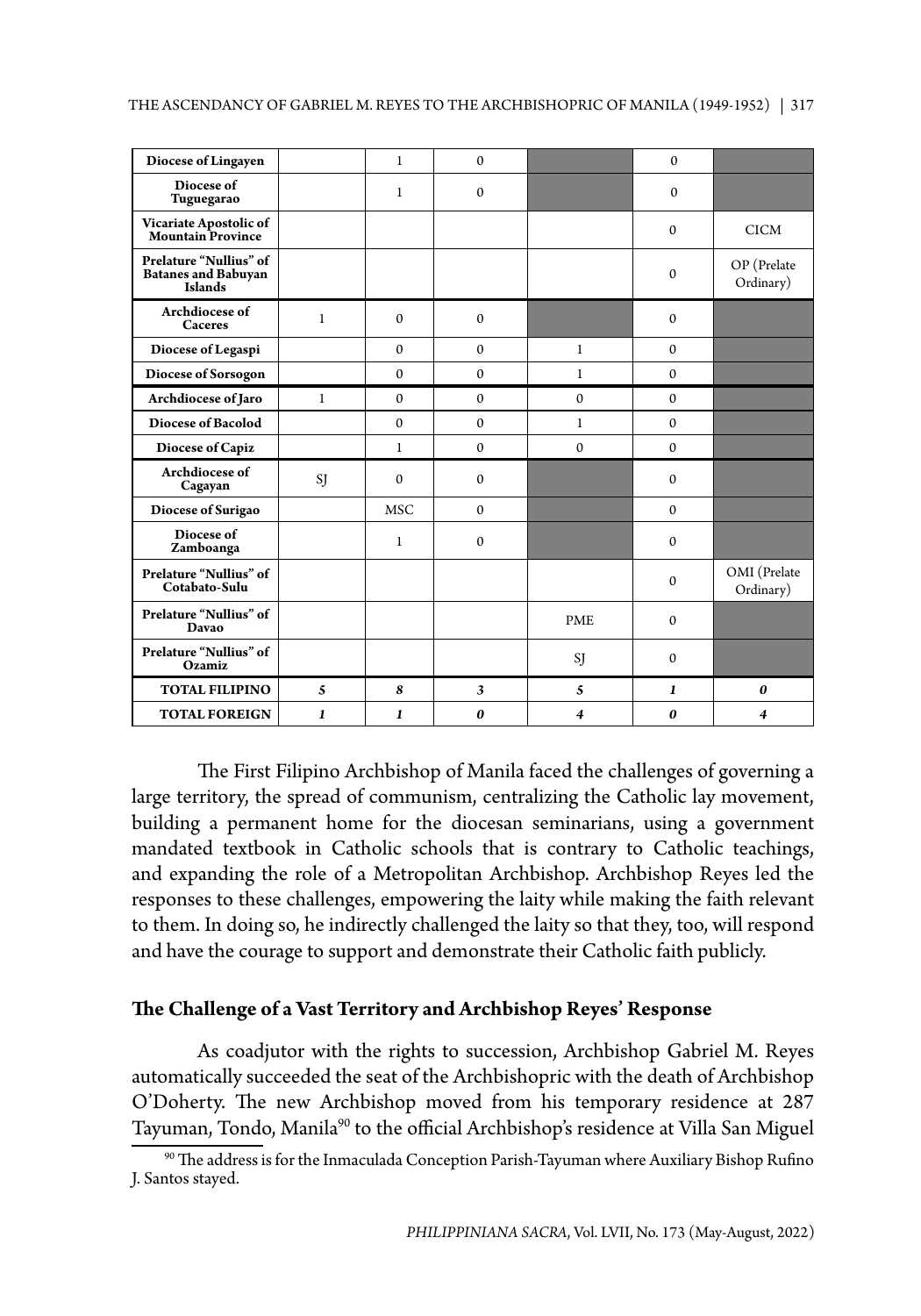in Mandaluyong. During this time, Archbishop Reyes was also the Apostolic Administrator of the Archdiocese of Cebu that became *sede vacante* upon his transfer to Manila.<sup>91</sup> He served as the shepherd of the first two archdioceses of the country. No other Filipino Archbishop had the honor of being simultaneously installed in such posts.

The Archdiocese of Manila during Archbishop Reyes' stewardship covers the city of Manila, Quezon City, Pasay City, the provinces of Bulacan, Cavite, and Rizal. The total territorial area of the Archdiocese spans 5,783 square kilometers with 2,200,315 inhabitants, 82% of these are Catholics.<sup>92</sup>

The large territory covered by the Archdiocese was a challenge to administer religiously and logistically. In 1952, there were only 481 diocesan and regular priests in the whole Archdiocese. This means that each priest must ideally administer to the spiritual needs of 3,743 Catholics, not counting those enrolled to the Catholic schools and universities. Adding to this burden are the 161 Catholic schools and universities and 21 charitable institutions such as hospitals, orphanages, and houses for retreats that were run by the religious and by the archdiocese. $93$ 

Archbishop Reyes delegated the responsibility of leading the Archdiocese through the creation of smaller parishes. The creation of smaller parishes in turn revamped the existing vicariates, creating eight new Vicars Forane in 1951, bringing the total to sixteen Vicars Forane in the Archdiocese.<sup>94</sup> The task of the new vicars forane was to ensure the spiritual and temporal needs of the priests within his district or the clusters of parishes known as a vicariate.<sup>95</sup> The Vicar Forane or Vicariate Forane monitors how the clergy within his territory lead a holy life, the implementation of episcopal decrees in the vicariate, the observance of the liturgy in the parishes, and the maintenance of the church and its sacred furnishings.<sup>96</sup>

Archbishop Reyes led the induction of the new vicars forane together with Vicar General Msgr. Jose Jovellanos, Auxiliary Bishop Vicente Reyes, and very

<sup>91</sup> Sacra Congregatio Consistorialis, "Caebuana Administrationis Apostolicae Decretum," *Boletín Eclesiástico de Filipinas* 24, no. 261 (1950): 159.

<sup>92</sup> Statistics are from *Catholic Directory of the Philippines for 1952*, 15. The unit for land area was originally in square miles: 2,233. Total Catholic inhabitants were 1,800,451.

<sup>93</sup> Statistics from *Catholic Directory of the Philippines for 1952*, 61.

<sup>94</sup> Gabriel M. Reyes, "Erección de Nuevas Vicarias Foraneas," *Boletín Eclesiástico de Filipinas* 25, no. 282 (1951): 753.

<sup>&</sup>lt;sup>95</sup> Canon 217 of the 1917 Pio-Benedictine Code defines a vicariate forane as the person appointed by the bishop who governs a diocesan district known as a vicariate. See Benedict XV, *The 1917 Code of* 

*Canon Law,* 93. 96 Canon 447, §1, °1 to °4. See Benedict XV, *The 1917 Code of Canon Law,* 172.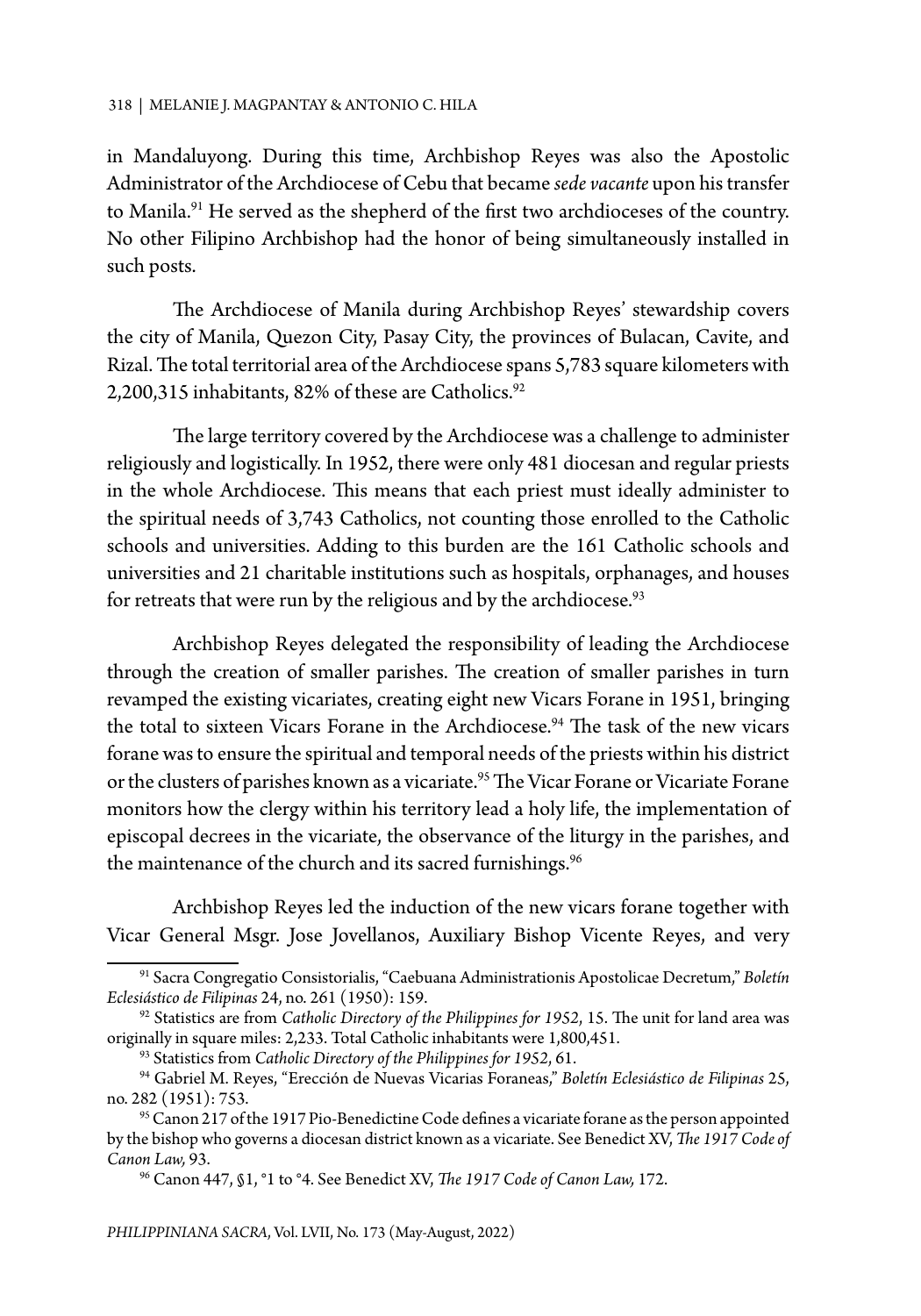THE ASCENDANCY OF GABRIEL M. REYES TO THE ARCHBISHOPRIC OF MANILA (1949-1952) | 319

Reverend Fathers Narciso Gatpayad and Alejandro Lindayag in the Archbishop's residence.



Figure 5. Archbishop Gabriel M. Reyes (seated, fourth from left) with the new vicar foranes.<sup>97</sup>

The new vicars forane had a gargantuan task ahead of them. Figure 6 shows that there were less than five vicars forane in an ecclesiastical territory, with the exception of the province of Bulacan. The city of Manila alone had only two vicariates but had 27 parishes to oversee while Rizal had only 4 vicariates despite having the greatest number of parishes in its ecclesiastical territory totaling to 42 parishes. This is because the parishes of Pasay City, Quezon City, and Makati were under the province of Rizal during the stewardship of Archbishop Reyes.

| <b>ARCHDIOCESAN POLITICAL</b><br><b>TERRITORY</b> | <b>NUMBER OF</b><br><b>VICARIATES</b> | <b>NUMBER OF</b><br><b>PARISHES</b> |  |
|---------------------------------------------------|---------------------------------------|-------------------------------------|--|
| Manila                                            |                                       |                                     |  |
| <b>Bulacan</b>                                    |                                       | 39                                  |  |
| Cavite                                            |                                       | 28                                  |  |
| Rizal                                             |                                       |                                     |  |
| <b>TOTAL</b>                                      |                                       | 136                                 |  |

Figure 6. Breakdown of the number of vicariates and parishes as revamped by Archbishop Reyes, 195198

<sup>97</sup> Photo by L. Eugenio as it appeared in *The Sentinel,* 14 October 1951: 1.

<sup>98</sup> Raw data was converted into statistics then encoded into tabular format from Reyes, *Erección de Nuevas Vicarias Foraneas*, 753.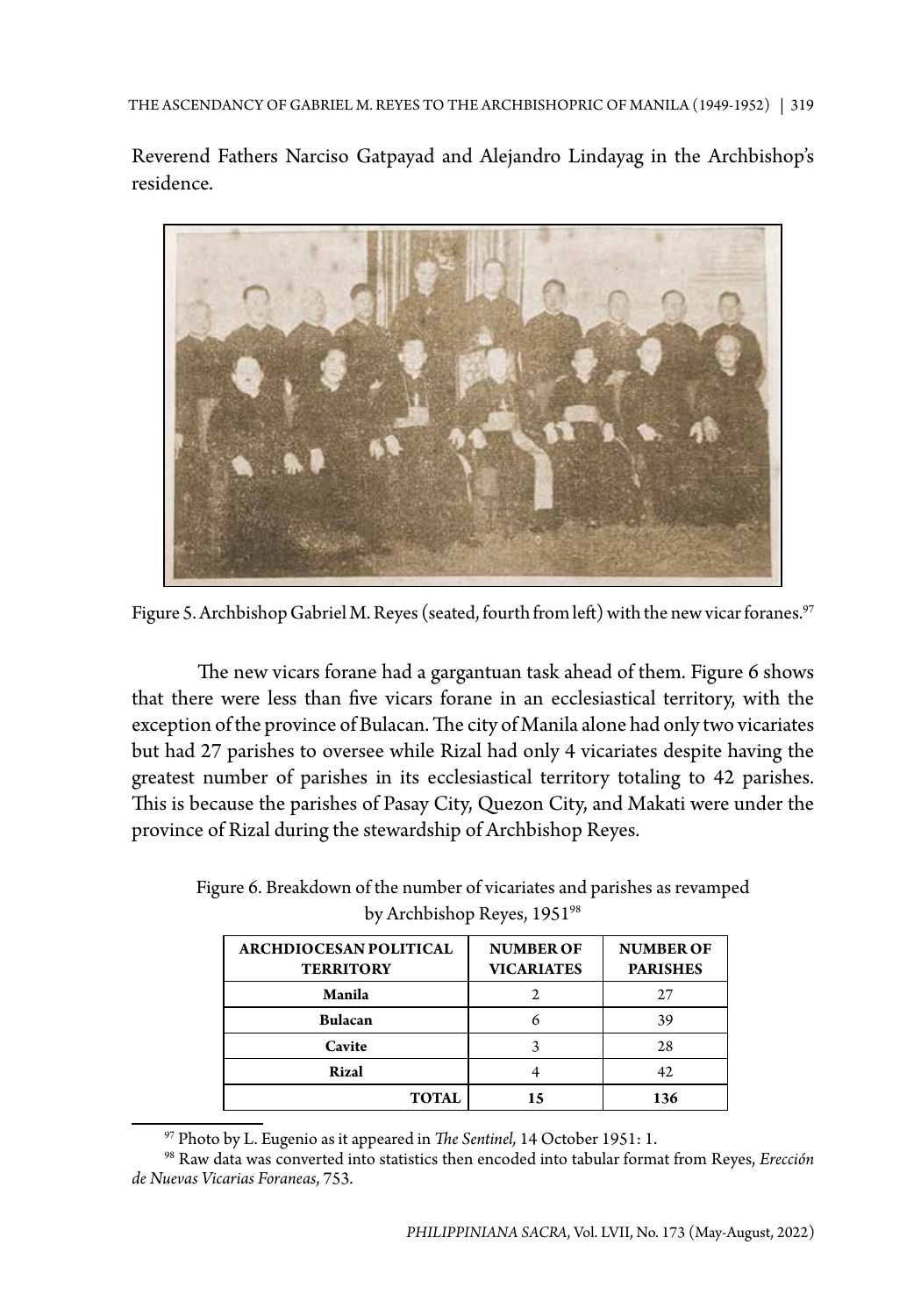The reorganization of the ecclesiastical territory saw the creation of new parishes. By 1952, Archbishop Reyes erected the Santa Cruz Parish in Paco, Obando, Bulacan,<sup>99</sup> Nuestra Señora de Guadalupe Parish in Makati,<sup>100</sup> San Jose Parish in Calumpit, Bulacan,<sup>101</sup> San Jose Parish in Quezon City,<sup>102</sup> and Santisimo Rosario Parish in Hagonoy, Bulacan.<sup>103</sup>

## **The Archbishop of Manila Responds to the Challenges of Efficient Evangelization**

Archbishop Gabriel M. Reyes intended that smaller parishes would have efficient evangelization. He instructed the Vicars Forane of Bulacan, Cavite, and Rizal to send catechists to be trained in a would-be catechetical institute of the Archdiocese. The aim of the Institute is to respond to the urgent necessity for the young people to know and approach Jesus Christ as their best friend and for the Church not to lose a soul in its flock *(La necesidad urgente de que todos nuestros jovenes conozcan y se acerquen a su MEJOR AMIGO, JESUCRISTO NUESTRO SEÑOR, y que no se pierda ni un alma en el rebaño).*104 A year after, the Archdiocese formally launched the Vicarial Catechetical Institute to "train Catechists in their work of spreading religious teaching," following the Program of Studies by Fr. George Vromant.<sup>105</sup>

Archbishop Reyes focused on developing the catechism of these three provinces as these areas were the most exposed to Communist ideas. In the late 1940s to the early 1950s, Catholics regarded Communism as a threat, a doctrine that was "out to destroy religion of every kind" and stamped out every vestige of human freedom.<sup>106</sup> Pope Pius XII regarded Communism as one of the "grave dangers" that strike religions and institutions of Europe and of Asia, reducing the "flowering fields

<sup>99</sup> Gabriel M. Reyes, "Erección de la Nueva Parroquia de Santa Cruz en Paco, Obando, Bulacan," *Boletín Eclesiástico de Filipinas* 26, no. 283 (1952): 12-13.

<sup>100</sup> Gabriel M. Reyes, "Desmembración de la Parroquia de San Pedro, Makati, Rizal y Erreción, de una Parroquia Titulada Nuestra Sra. de Guadalupe," *Boletín Eclesiástico de Filipinas* 26, no. 283 (1952): 14-15.

<sup>&</sup>lt;sup>101</sup> Gabriel M. Reyes, "Erección de la Nueva Parroquia de San Jose en Calumpit-Bulacan," *Boletín Eclesiástico de Filipinas* 26, no. 284 (1952): 79-80.

<sup>102</sup> Gabriel M. Reyes, "Desmembración de la Parroquias de Sagrado Corazón e Inmaculada Concepción en Quezon City y Erreción de una Nueva Parroquia Titulada, "San José de Quezon City," *Boletín Eclesiástico de Filipinas* 26, no. 284 (1952): 81-82.

<sup>&</sup>lt;sup>103</sup> Gabriel M. Reyes, "Erección de la Nueva Parroquia del Santisimo Rosario en Hagonoy," *Boletín Eclesiástico de Filipinas* 26, no. 287 (1952): 301-302.

<sup>104</sup> Gabriel M. Reyes, "A Nuestros Mm. Rr. Vicarios Foraneos y Curas Parrocos de Las Provincias de Bulacan, Cavite y Rizal," *Boletín Eclesiástico de Filipinas* 25, no. 274 (1951): 247.

<sup>105 &</sup>quot;Manila Archdiocese will hold Catechist Training Classes," *The Sentinel,* 22 March 1952: 11.

<sup>106 &</sup>quot;4-Day Knights of Columbus First National Convention Successful," *The Sentinel,*  4 December 1949: 1.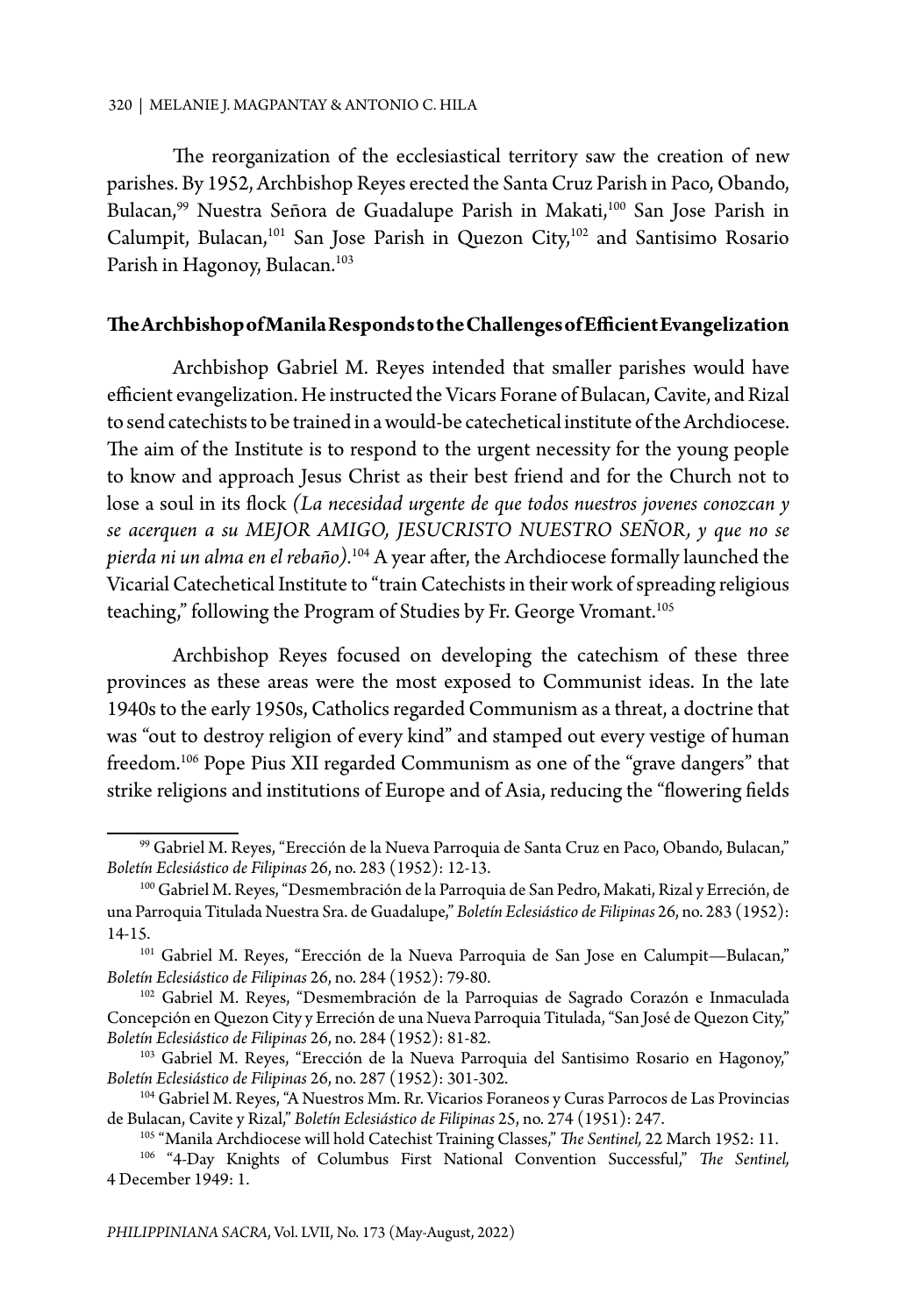of life to cemeteries of death."107 Archbishop Reyes stated that the Church is opposed to Communism because it "denies the value of the individual and destroys human personality" when governments should be strengthening the economy for the better recognition of individual dignity and the safeguarding of the human personality.108

By strengthening the pedagogical foundation of the Archdiocesan catechists, Archbishop Reyes responded to the challenge posed by Communism through rigorous religious instruction. He used the powers of his office to do his duty in fighting what he perceived was a social evil. Writing about Pope Pius XII's extension on the Holy Year originally set on 1950, Archbishop Gabriel Reyes said that:

At the sight of the many misfortunes that oppress humanity burdened by wars and discords, sight of the disorders and social evils and dangers that hover upon us, no one can remain indifferent or sluggish without neglecting his duty. Knowing as you do that such evils come from the rejection of God and the scorn of His law, you should pray to our merciful Lord and practice the Divine teachings from which light comes for will, peace for the soul and resulting harmony among the different social classes.

Without a conscience founded on religion, there can be no orderly and harmonious society.<sup>109</sup>

For the Archbishop of Manila, religion is the foundation of an ideal society. To instill religion into the conscience of the faithful, he strived to strengthen catechism in the provinces of the Archdiocese while ensuring that the propagation of the faith through the missions is well-communicated and instilled into the Catholic faithful of the Archdiocese as a whole. Archbishop Reyes issued a circular for the celebration of Mission Day on 22 October 1950 as a response to the call of Pope Pius XII to increase the number of the faithful in mission lands.<sup>110</sup>Among the activities of Mission Day are the public prayers for the conversion of the infidels *(infieles),* the praying of *Pro fidei propagatione* for the grant of plenary indulgence for the deceased, to be granted to those who take the communion on that day and to those who will pray for the conversion of the heathen, and the delivery of a sermon that must awaken the conscience of the faithful to the cause of the mission. $111$ 

<sup>107 &</sup>quot;Pope Pius XII Deplores Dangers to Church in Europe and China In his Annual Christmas Message," *The Sentinel,* 4 December 1949: 1.

<sup>&</sup>lt;sup>108</sup> "Archbishop Says Aid Should Go to Individual Concern for the Person Should Dominate ECA Program, Prelate Says," *The Sentinel,* 26 August 1951: 2.

<sup>109 &</sup>quot;Full Text of Archbishop Reyes' Circular Letter (Extension of the Holy Year 1950)" *The Sentinel,* 25 February 1951: 2.

<sup>110</sup> Gabriel M. Reyes, "Circular Sobre el Día Misional" *Boletín Eclesiástico de Filipinas* 24, no. 268 (1950): 677.

<sup>111</sup> Gabriel M. Reyes, "Circular Sobre el Día Misional" *Boletín Eclesiástico de Filipinas* 25, no. 280  $(1951): 637.$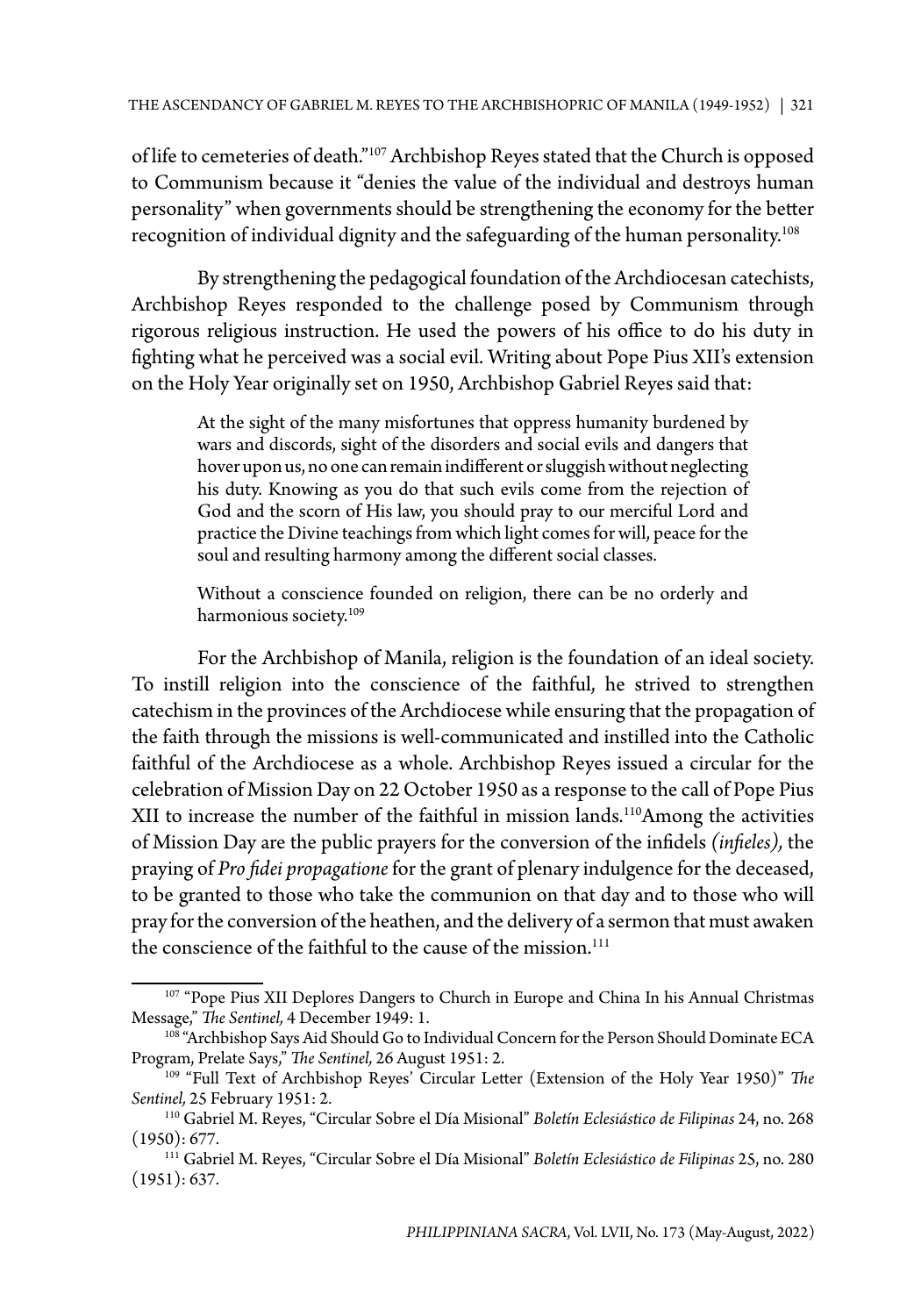# **Leading the Response to the Challenge of Centralizing the Lay Catholic Movement**

Not contented with parochial evangelical activities, Archbishop Reyes secured the support of the Catholic school students of the Archdiocese of Manila and other supporters of the Catholic Action movement by centralizing its activities through the creation of a Catholic Action Central Board. This body served as the main coordinator of the different activities of the organization aimed at combating immorality and communism. The organization centralized communications on Catholic Action, trained Catholics to defend the Church's rights and interests, engaged in social work and "intensification of the faith" to enlighten the people on "Godless communism." 112 The Catholic Action Central Board served as the advisory board to the Central Committee of the Catholic Action of the Philippines.<sup>113</sup> At the time of the creation of the Catholic Action Board, there were 28 groups under its wing.114 Archbishop Gabriel M. Reyes served as the National Chairman of the Catholic Action of the Philippines.

In a speech to the members of the Student Catholic Action of Manila at the Philippine Women University on 3 September 1950, Archbishop Reyes called for a more militant action from the organization as they are, "living in times of confusion, of darkness and of error. The enemies of the Church are trying their best to curtail our freedom and the practices of our faith."115 The leaders of this movement should not be complacent for, ""With your work," concluded His Grace, "you can show our countrymen just how beautiful, how grand it is to serve God and country."116

The Archbishop institutionalized his desire for the youth to be instruments of evangelization by setting up the Archdiocesan Central Committee of Catholic Action on 5 April 1951. His intention was to have a local organization that will serve as the arm of the Catholic Action of the Philippines in Manila.<sup>117</sup> He later urged for unity in Catholic Action among the 420 delegates of the first conference of the Central Committee of the Archdiocesan Catholic Action. Atty. Raul Manglapus served as the president of the Central Committee.118 By September 1951, Archbishop Reyes led

<sup>112 &</sup>quot;PI Central Catholic Action Board Created," *The Sentinel,* 6 August 1950: 1-2.

<sup>&</sup>lt;sup>113</sup> "CAP Holds 1<sup>st</sup> Meet; Objectives, Mode of Operation Are Clarified," The Sentinel, 6 August 1950: 2.<br><sup>114</sup> "CAP Holds 1<sup>st</sup> Meet," 2.

<sup>115 &</sup>quot;Archbishop Reyes Calls on SCA to Step Up Apostolic Activities," *The Sentinel,* 10 September 1950: 1.

<sup>&</sup>lt;sup>116</sup> "Archbishop Reyes Calls on SCA to Step Up Apostolic Activities," 4.

<sup>117 &</sup>quot;Msgr. Reyes Sets Up Archdiocesan Committee to Cooperate with CAP," *The Sentinel,* 15 April 1951: 1 and 3.

<sup>118</sup> George W. Misa, "Archbishop Reyes Urges Unity on Catholic Action," *The Sentinel,* 10 September 1950: 1.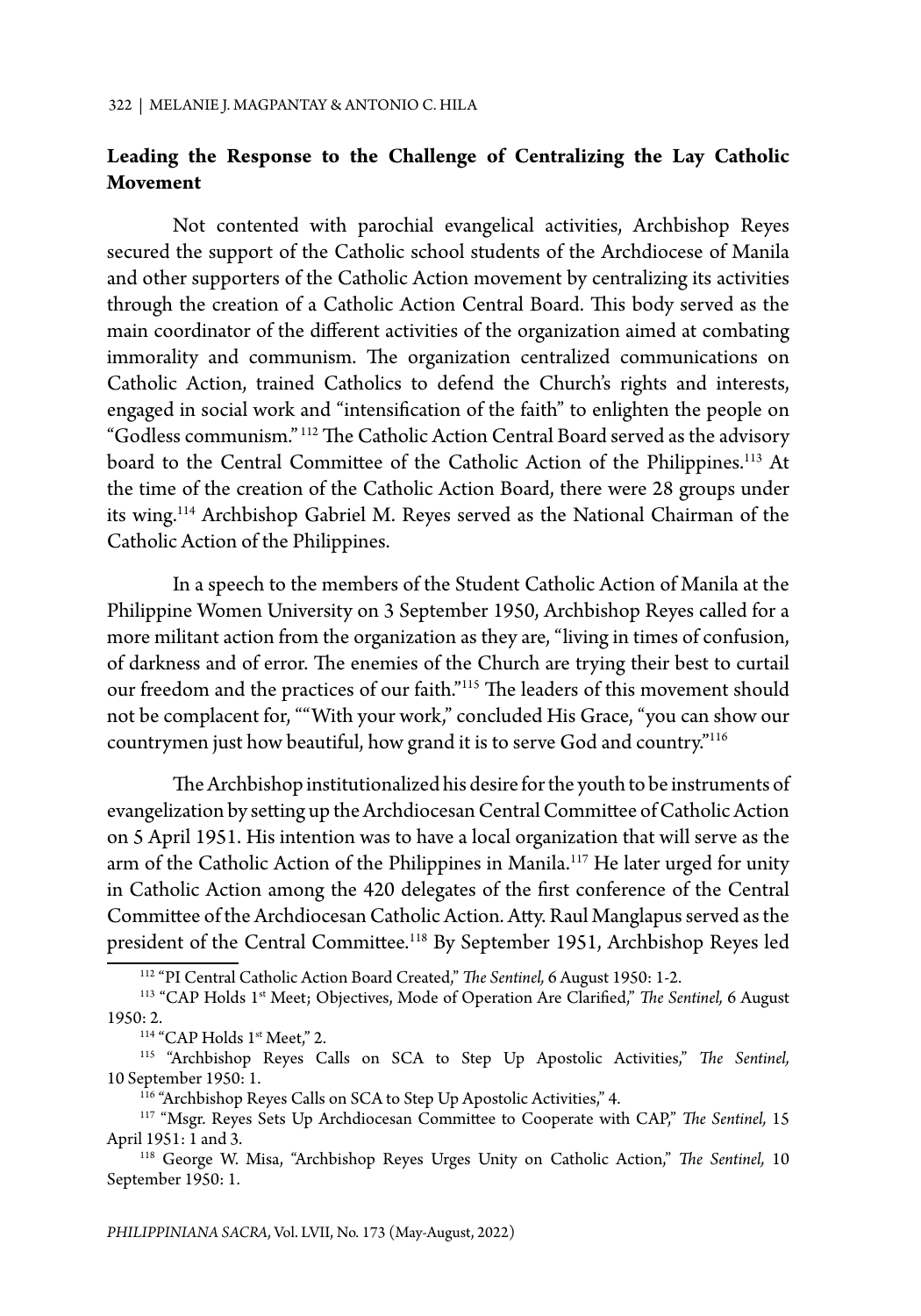the solemn induction of its 500 student representatives, unit officers, and members at the Holy Ghost College Auditorium.<sup>119</sup>



Figure 7. The Archdiocesan Central Committee of Catholic Action during their meeting at the Arzobispado de Manila. Seated (L-R): Atty. Raul Manglapus, Msgr. Vicente P. Reyes, Archbishop Gabriel M. Reyes, and Rev. Dr. Ferdinand Mempin. Standing (L-R): Dr. Eleno Olaguivel, Ms. Carmen Montinola, Mrs. Patrocinio Paez-Guevarra, Atty. Gregoria Cruz, Mr. Manuel Garcia, and Mr. Paulino Sampedro, Jr.<sup>120</sup>

Archbishop Reyes was not contented with organizing the Catholic Action movement in the archdiocesan level. As he was also the chairman of the Administrative Board of the Catholic Welfare Organization, the premiere association of the Philippine Church officials and precedent of the Catholic Bishops Conference of the Philippines, he moved for the creation of the Episcopal Commission on Catholic Action with other members of the Philippine Church hierarchy. By default, Archbishop Gabriel M. Reyes became the concurrent chairman of this commission.<sup>121</sup> To him will report other bishops who were delegated with monitoring the Catholic Action movements of their ecclesiastical provinces: Msgr. Rufino Santos of Lipa and Msgr. William Brasseur, CICM of the Mountain Province representing Luzon, Msgr. Jose Ma. Cuenco of Jaro for the Visayas and Msgr. Clovis Thibault, JCL, PME of Davao on behalf of the Mindanao.<sup>122</sup>

<sup>119 &</sup>quot;Archbishop Presides At Solemn Induction of New SCA Officials," *The Sentinel,* 19 September 1951: 1.

<sup>120</sup> George W. Misa, "Episcopal Commssion on Catholic Action," *The Sentinel,* 24 June 1951: 1.

<sup>&</sup>lt;sup>121</sup> Misa, "Archbishop Reyes Urges Unity on Catholic Action," 4.

<sup>&</sup>lt;sup>122</sup> Misa, "Episcopal Commission on Catholic Action," 4.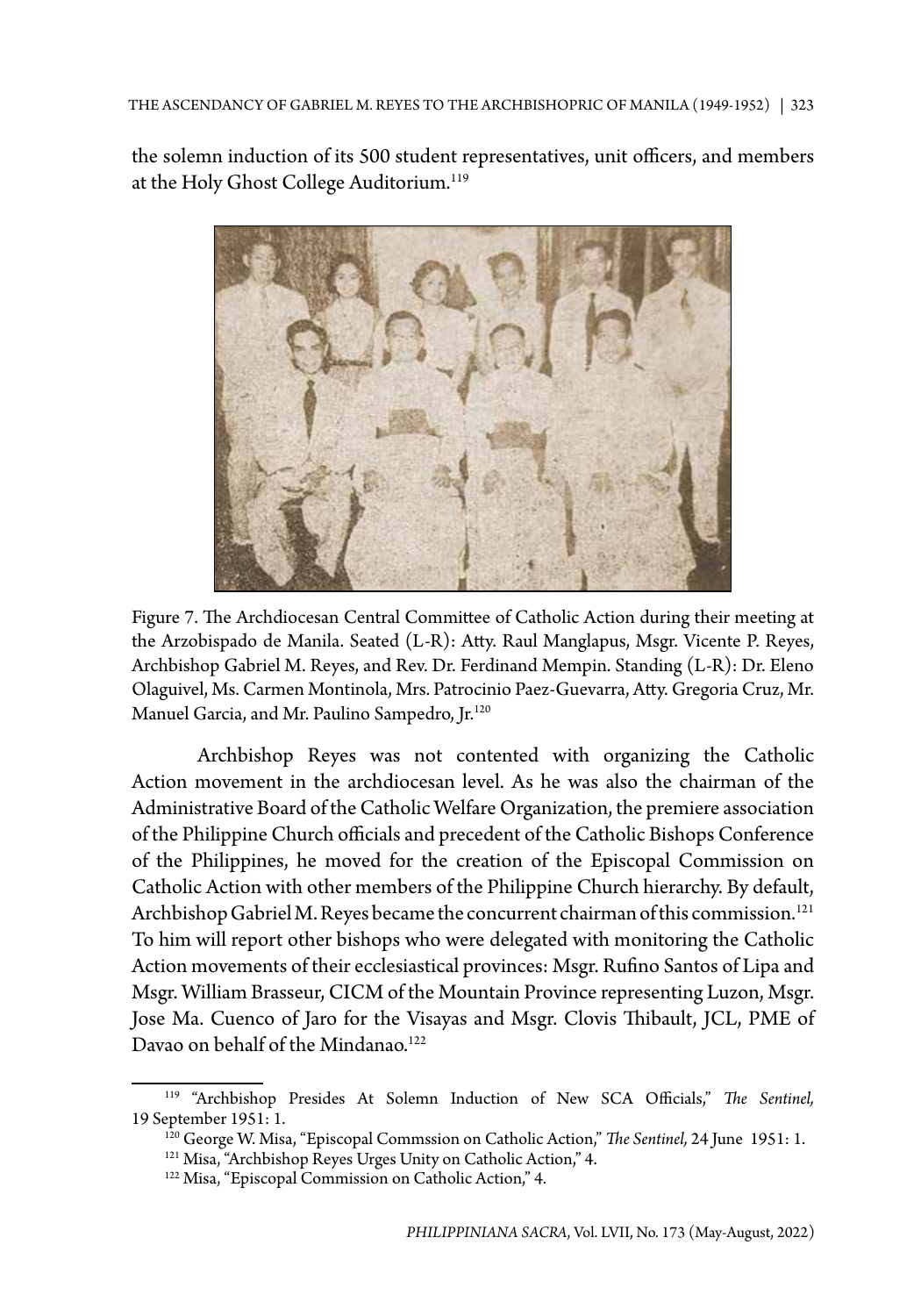By elevating the Catholic Action into the episcopate level, Archbishop Reyes enabled the bishops to take the lead and guide the laity in propelling the religious movement to the national level. What began during Archbishop O'Doherty's time as a lay movement became an embedded ideal of the Catholic Church in the Philippines. The laity responded to the Archbishop's call to Catholic Action by active participation while the bishops cooperated with Archbishop Reyes' vision.

## **The Challenge of Building a Permanent Home for Diocesan Seminarians**

In his inaugural speech, Archbishop Reyes also voiced his desire to establish more Catholic schools. The Archbishop's vision at the time of his consecration seemed far-fetched as the City of Manila was at a reconstruction phase after the war. Given the limited financial support, prioritizing the diocesan seminary was essential for Archbishop Gabriel M. Reyes. He believed that "only a strong and active Catholic priesthood would keep alive the genuine spirit of patriotism, which is founded ultimately on the virtue of the love of God."123 However, the lack of priests who will "serve the twenty million souls" was a big hurdle the Philippine Church faced.<sup>124</sup>

To this challenge, Archbishop Reyes responded by initiating the construction of Manila's own diocesan seminary in "San Pedro Makati along MacArthur Avenue" (formerly Highway 54 and now known as Epifanio Delos Santos Avenue), "adjacent the ruins of the Guadalupe monastery."125 The cost of the building was estimated at the minimum cost of P2,300,000.00 with the blueprints prepared by Juan Nakpil of Nakpil and Co. The seminary was intended to house the individual quarters of 75 major seminarians, dormitories of 100 minor seminarians, a chapel, and an auditorium.<sup>126</sup> This was Archbishop Reyes' first major project since then Manila's diocesan seminary, *Real Seminario Conciliar de San Carlos*, kept shuttling locations from Mandaluyong to San Marcelino Street and vice versa.<sup>127</sup> The would-be diocesan seminary building was touted to be the "biggest and most modern seminary in the Philippines after completion."128

<sup>123 &</sup>quot;Archbishop Reyes Urges Parents to Foster Vocation," *The Sentinel,* 21 October 1951: 2.

<sup>&</sup>lt;sup>124</sup> "Archbishop Reyes Urges Parents to Foster Vocation," 1.

<sup>125 &</sup>quot;P2-Million Seminary Up Soon," *The Sentinel,* 5 August 1951: 1.

<sup>&</sup>lt;sup>126</sup> "P2-Million Seminary Up Soon," 4.

<sup>127 &</sup>quot;Bless Cornerstone of Manila Seminary," *The Sentinel,* 30 September, 1951: 4. The Mandaluyong location is an abandoned Spanish building of the Augustinians, the present location of Don Bosco Technical College while San Marcelino Street address is the Central House of the Vincentian Fathers in Adamson University.

<sup>&</sup>lt;sup>128</sup> "Bless Cornerstone of Manila Seminary," 4.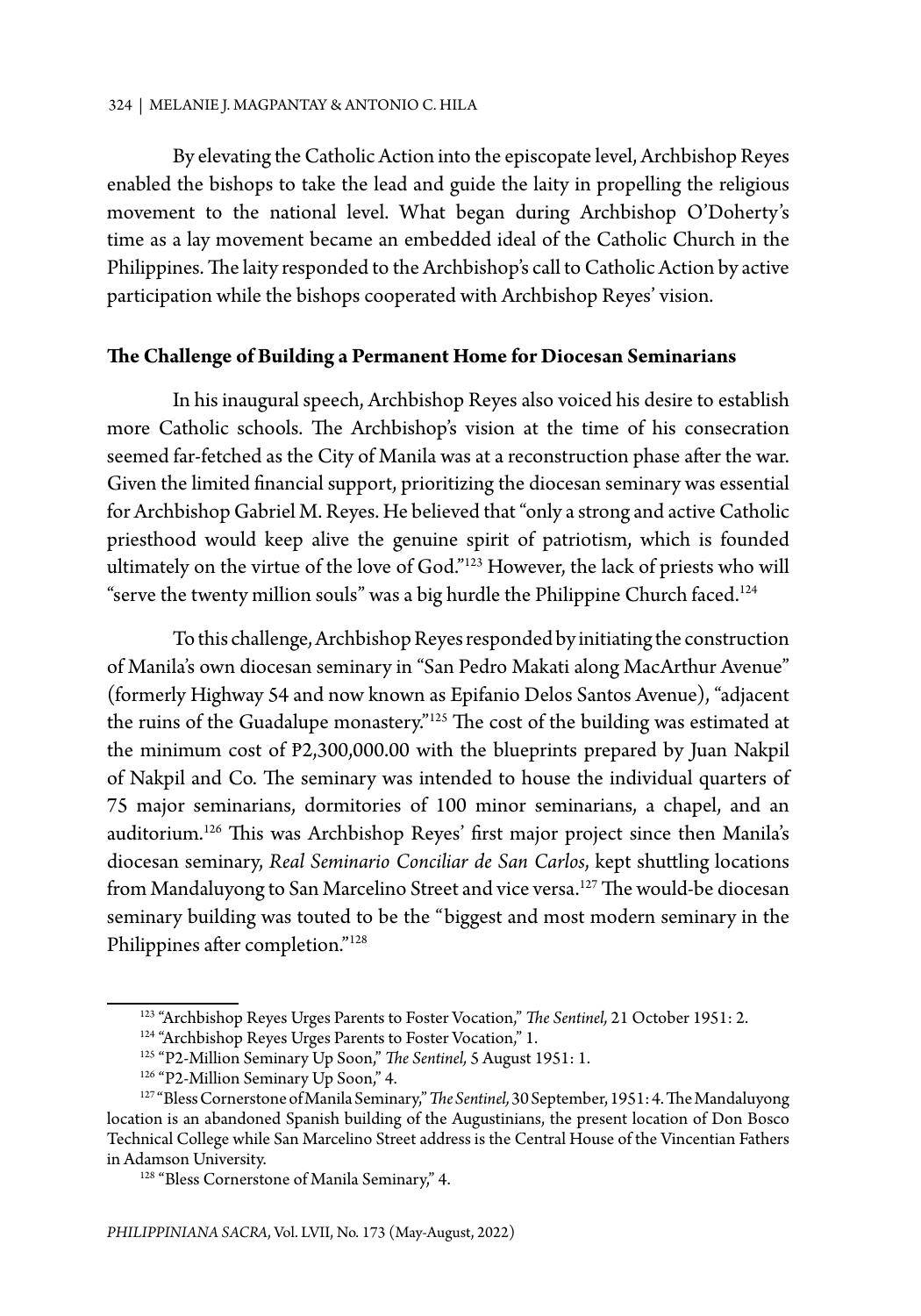## **The Archbishop of Manila Responds to a Threat to Catholic Education**

As his desire to build more schools took a backseat, Archbishop Gabriel M. Reyes shifted his attention to defending the rights of Catholic schools amidst the intervention of the State on what it should teach and how it should be governed. For his three-year stewardship, the lone threat to Catholic schools to which he directly acted upon was the required reading of Rafael Palma's *Pride of the Malay Race*.

The *Pride of the Malay Race* is an English translation of Rizal's biography by Roman Ozaeta from the original Spanish text of Rafael Palma. The English translation of this book became a required textbook for second year public high schools in 1950. Clerics perceived the book as an anti-Church because it accuses that the Jesuits forged Rizal's retraction, in effect saying that the Jesuits made up the story of "Rizal's recantation of his errors against the Catholic Church, of Rizal's abjuration of Masonry, and of Rizal's return to the Church as a true son of the Faith."129

As Ordinary of the Archdiocese of Manila and Administrator of the Archdiocese of Cebu, Archbishop Reyes immediately issued a press statement that banned the book in the country's two archdioceses. Reading, keeping, or maintaining a copy of *Pride of the Malay Race*, in its original Spanish or translated English copy was considered a sin.130 The Archbishop compared his directive to that of the government's role in ensuring that the public consumes products that is good for the public's health. In the same manner, he, as Archbishop issued the ban to ensure the spiritual health of the faithful both in the home and in educational institutions.<sup>131</sup> Archbishop Reyes was subtly referring here that Rafael Palma, the author of banned book, is a Mason. Masonry during the Archbishop's stewardship was a threat to Catholicism.

Other Philippine bishops followed suit. The ban of the Palma book was one of the accomplishments of the Catholic Bishops Conference of 1950, the first to be presided by a native archbishop.<sup>132</sup>

Debates about the separation of church and state and waves of Catholic student protests ensued the following week after the bishop's ban. Chief among these is the one that occurred in the University of Santo Tomas on 4 February 1950 where Vice President Fernando Lopez met the protesters and received the full text of their

<sup>129 &</sup>quot;Intensify Drive Vs. Palma Book," *The Sentinel,* 5 February 1950: 1, 3.

<sup>130 &</sup>quot;Archbishop Reyes Bans Palma Work; Calls Book 'Depreciatory' of Church," *The Sentinel,* 22 January 1950: 1.

<sup>&</sup>lt;sup>131</sup> "Archbishop Reyes Bans Palma Work," 2.

<sup>132 &</sup>quot;Philippine Bishops to Impose Ban on Palma Book Within Own Dioceses," *The Sentinel*, 29 January 1950: 1.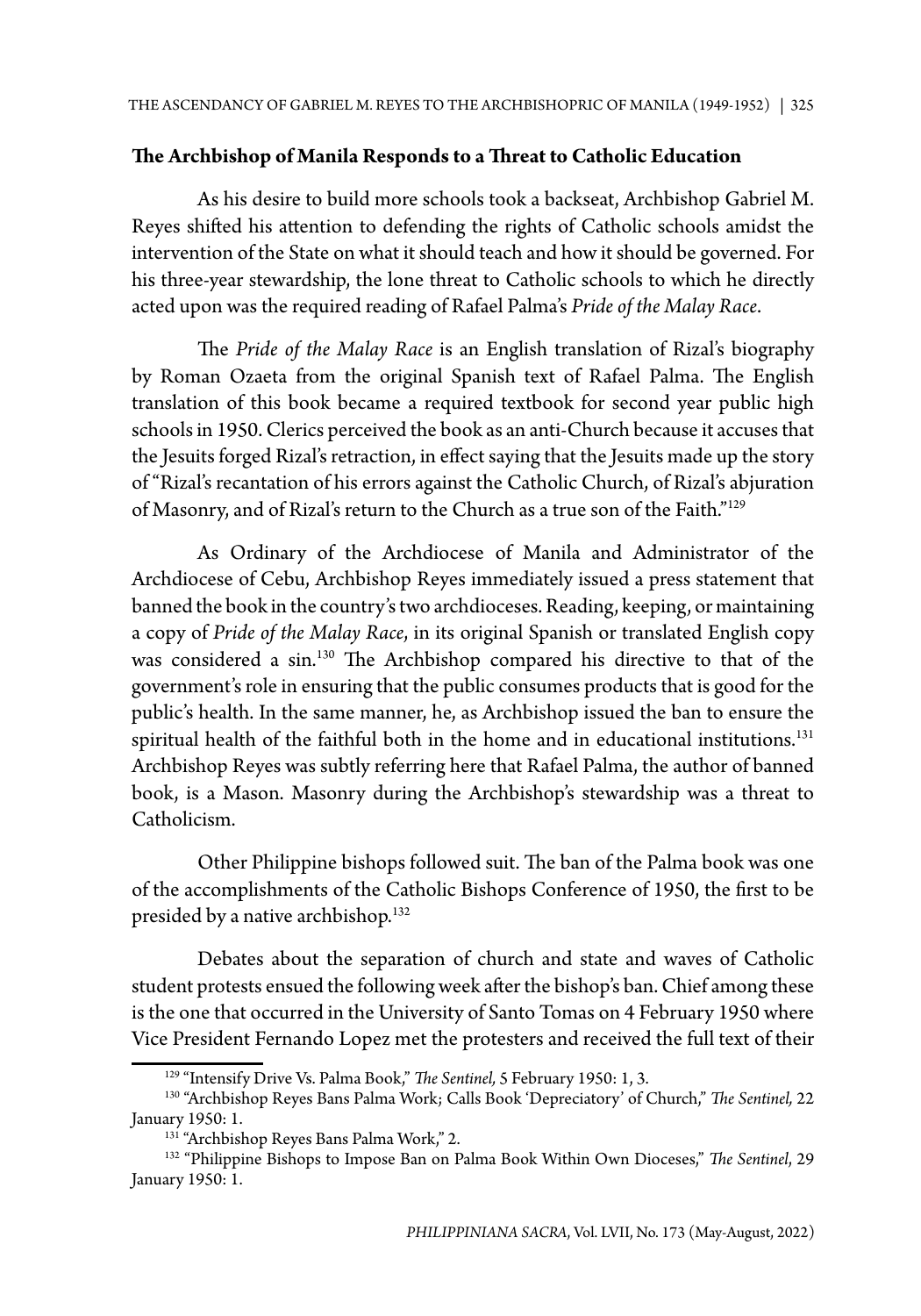memorial-petition. This compelled the Secretary of Justice Ricardo Nepomuceno to re-open the approval of *The Pride of Malay Race* as a required textbook.<sup>133</sup>

By issuing a ban on a book for the two archdioceses of the country, the Catholic faithful responded to the call of the Archbishop by stirring public opinion through rallies and frequent press releases to ensure that the homes and the schools are free of the Palma book regarded during their time as a reason to sin. Their calls reached the highest offices of the land. Critics called the Archbishop's act as an intervention to a purely state matter. Defenders of the Church justify that the Archbishop was acting on an ecclesiastical matter.

# **Reyes Responds to the Challenge of Expanding the Role of an Archbishop**

More than being the shepherd of Catholics, Archbishop Reyes expanded the role of the bishop to that of ensuring that his flock fulfills their civic duty as citizens of the country. He used his office to communicate to the faithful how their spiritual duty and civic duty complement each other using the medium he knows best: the printing press.

The presidential election of November 1949 was a contest of the the Quirino wing and the Avelino wing of the Liberal Party and the Nacionalista Party. Elpidio Quirino, Senator Jose Avelino, and Jose P. Laurel vied for the presidency. It was the second presidential election of the post-war period. Quirino was running for a fullterm presidency after he filled in the incumbency of President Manuel Roxas who died in office in 1948 while Laurel was aiming to gauge public opinion of him as a statesman following his acquittal of being a Japanese collaborator. Jose Avelino was running for the presidency as Quirino's rival for being the standard bearer of the Liberal Party.

The Sunday before the national elections, 6 November 1949, Archbishop Gabriel M. Reyes released his statement to remind the Catholics of their role in the elections. *The Sentinel* published the Archbishop of Manila's statement, aptly titled, *"On the Sacredness of the Ballot."* Released two months after his consecration as the Metropolitan Archbishop, Reyes called for the Catholics and for men of good will to be of just, moral conviction in exercising their right to vote as guided by the five norms on the "proper and moral use" of what he considered as civic and religious duty.<sup>134</sup> These five norms are praying for individual enlightenment, careful examination of the

<sup>&</sup>lt;sup>133</sup> "Intensify Drive Vs. Palma Book," 1.

<sup>&</sup>lt;sup>134</sup> "Archbishop Reyes Urges Clean Elections Statement of His Excellency, the Most Reverend Gabriel M. Reyes, D.D. Archbishop of Manila In the Sacredness of the Ballot," *The Sentinel*, 6 November 1949: 1.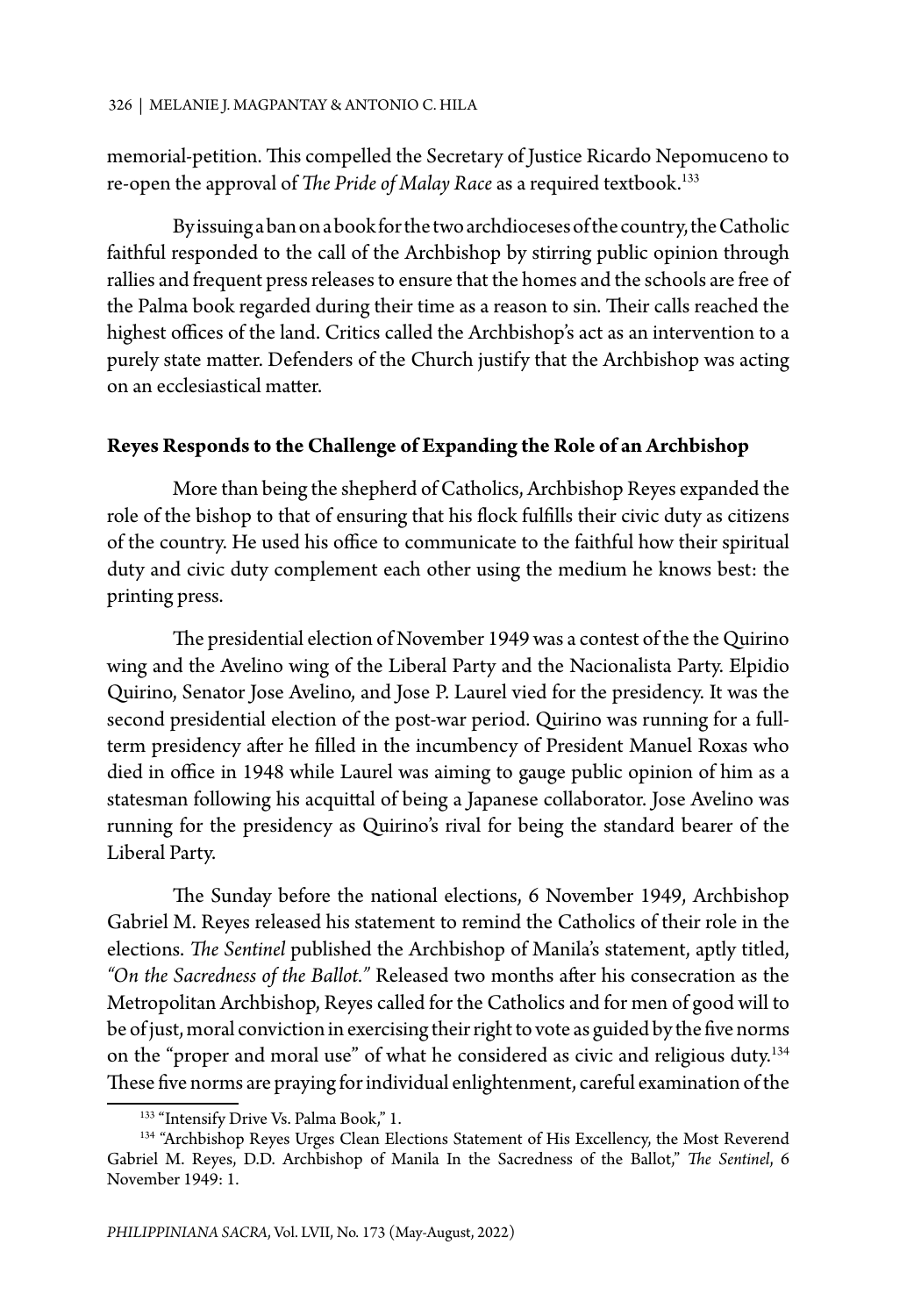candidates' "moral character and intellectual convictions," studying the candidates' policy, due exercise of the right to vote, and using the "God-given right to vote" to select the candidate that best fit the duties required of governing the faithful.<sup>135</sup>

The title of the Archbishop's first message to the archdiocese is a reinterpretation of the Western concept of the sacredness of the ballot as a foundation of a democratic government where people have the right to choose their leaders. For the first Filipino Archbishop of Manila, the sacredness of the ballot is the inherent duty of Catholics to become "the instruments and channels through which authority flows from the hands of God into the hands of [our] elected leaders."136 For Archbishop Reyes, the ballot is sacred because it guarantees that Catholics, who are conscious of their accountability to God, vote to safeguard God's will on who is best to lead the country. The choice of the people is God's will and this is manifested by the results of the elections.

The Archbishop of Manila clearly voiced this belief when he pronounced the invocation during the inauguration of Elpidio Quirino as the winner of the 1949 presidential elections:

"We beseech Thee, Oh Lord, to bestow Thy grace and help on this Thy servant, the President of the Philippines, and on all his counsellors in senate and congress, so that by realizing their responsibilities as instrument of Thy (sic) design, they may be worthy representatives of Thy authority, securing unto their fellow men, the rights Thou has made inalienable and elevated by the Brotherhood of Christ, Thy Son, and leading this our beloved Philippines to the highest welfare on earth, to the reward of happiness in heaven."137

He reminded the politicians again of their responsibility on his message after the December 1951 elections:

"Rules and legislators of old, at least in their moments of sincerity, considered their position as a special and solemn call, sharing within their incumbency the dominion over men universally exercised by God, the Lord of all. They realized that their responsibility for others implied a especially severe judgment at the hour of death. They prayed for light."<sup>138</sup>

<sup>&</sup>lt;sup>135</sup> "Archbishop Reyes Urges Clean Elections," 1.

<sup>&</sup>lt;sup>136</sup> Gabriel M. Reyes, "A Message from the Archbishop of Manila The Sacredness of the Ballot" *Boletín Eclesiástico de Filipinas* 23, no. 258 (1949): 809. *Brackets are mine. -author.*

<sup>137 &</sup>quot;Archbishop Reyes Asks Grace of God For Government At EQ Inaugural Rites," *The Sentinel*, 1 January 1950: 1. The original phrase used, "ThyThy design," a typographical error that bypassed the editors of *The Sentinel*.

<sup>138 &</sup>quot;Message from the Archdiocese," *The Sentinel,* 5 January 1952: 2.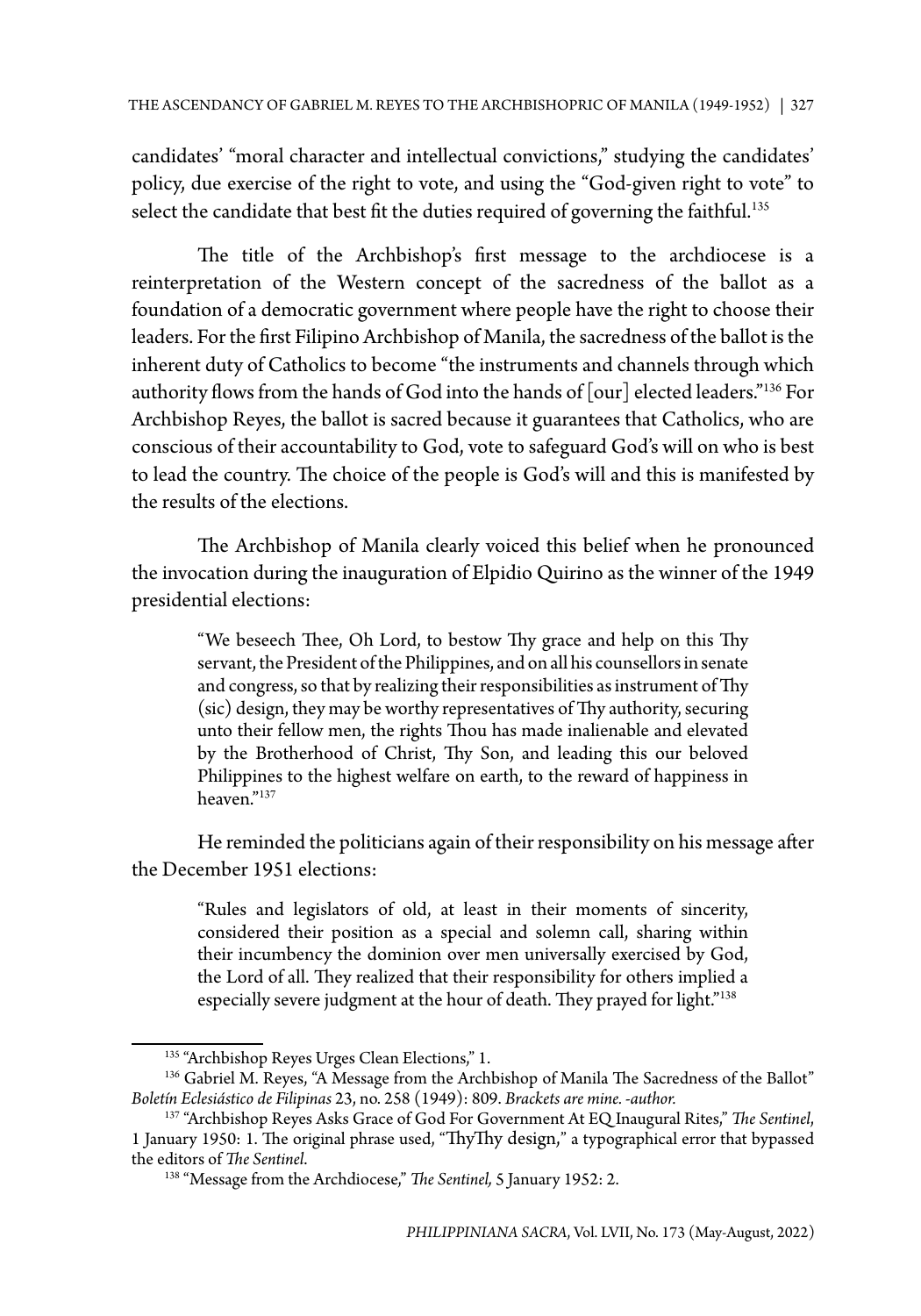Archbishop Reyes walked his talk the following elections, registering in one of the polling precincts of his new residence in Mandaluyong, Rizal. He was assigned to Precinct No. 4 with Voter's Affidavit No. 6557072.139

The Archbishop of Manila's participation to the solemn rite of inaugurating the new president of the country will be the first of the many instances when he acted as the representative of the ecclesiastical hierarchy. As the representative of the Roman Catholic Church, he is Archbishop Gabriel M. Reyes, the Primate of the Philippines, the highest Filipino Catholic Church official of the country, second to the Apostolic Nuncio. He previously spoke for the Catholic Church in the Philippines with Daniel Bell, head of the United States fact-finding survey team after the war. Their talk centered on the role of the church in social fabric of the Filipinos and of the slow repair and restoration of the war-destroyed churches and convents due to "inadequacy and delay in the award of war damage payments." $140$ 

Archbishop Reyes also met with President Quirino on the urgency of the need to have a Filipino stand on the issue of internationalization of Jerusalem.<sup>141</sup> The holy city of Judaism, Christianity, and Islam was trapped in a political and diplomatic turmoil following the withdrawal of Great Britain of its Palestinian mandate in 1948. The city of Jerusalem and its surrounding areas became open to its historic claimants and to groups ready to wage war to claim it. The international community persevered to prevent another war by endorsing a call for an international body to govern Jerusalem, or internationalization, to secure the holy sites of Jerusalem. Among those who supported internationalization is Pope Pius XII who voiced the stand of the Catholic Church in his encyclical, *Redemptoris nostris cruciatus*.

On 27 November 1949, the Archbishop of Manila released a circular for the clergy of the archdiocese about the same issue. Archbishop Reyes asked for prayers for the preservation of the entire Holy Land and its sacred character and the recognition of the rights of the Catholic Church, and the Catholic people, to venerate the holy places. As Primate of the Philippines, he reiterated the papal stand on the matter which is the official stand of the Metropolitan See of Manila:

- 1. "The internationalization of the Holy City of Jerusalem and its surroundings;
- 2. "The international guarantee for guardianship of all the Holy Places of Palestine;

<sup>139 &</sup>quot;Msgr. Reyes Registers To Stress Sacred Right Of Exercising Suffrage," *The Sentinel*, 21 October 1951: 1.

<sup>140 &</sup>quot;Archbishop Reyes Confers With Head of US Survey Team," *The Sentinel*, 13 August 1950: 2.

<sup>141 &</sup>quot;Archbishop Reyes Spurs President Into Defining PI Stand on Holy Land," *The Sentinel*, 4 December 1949: 1.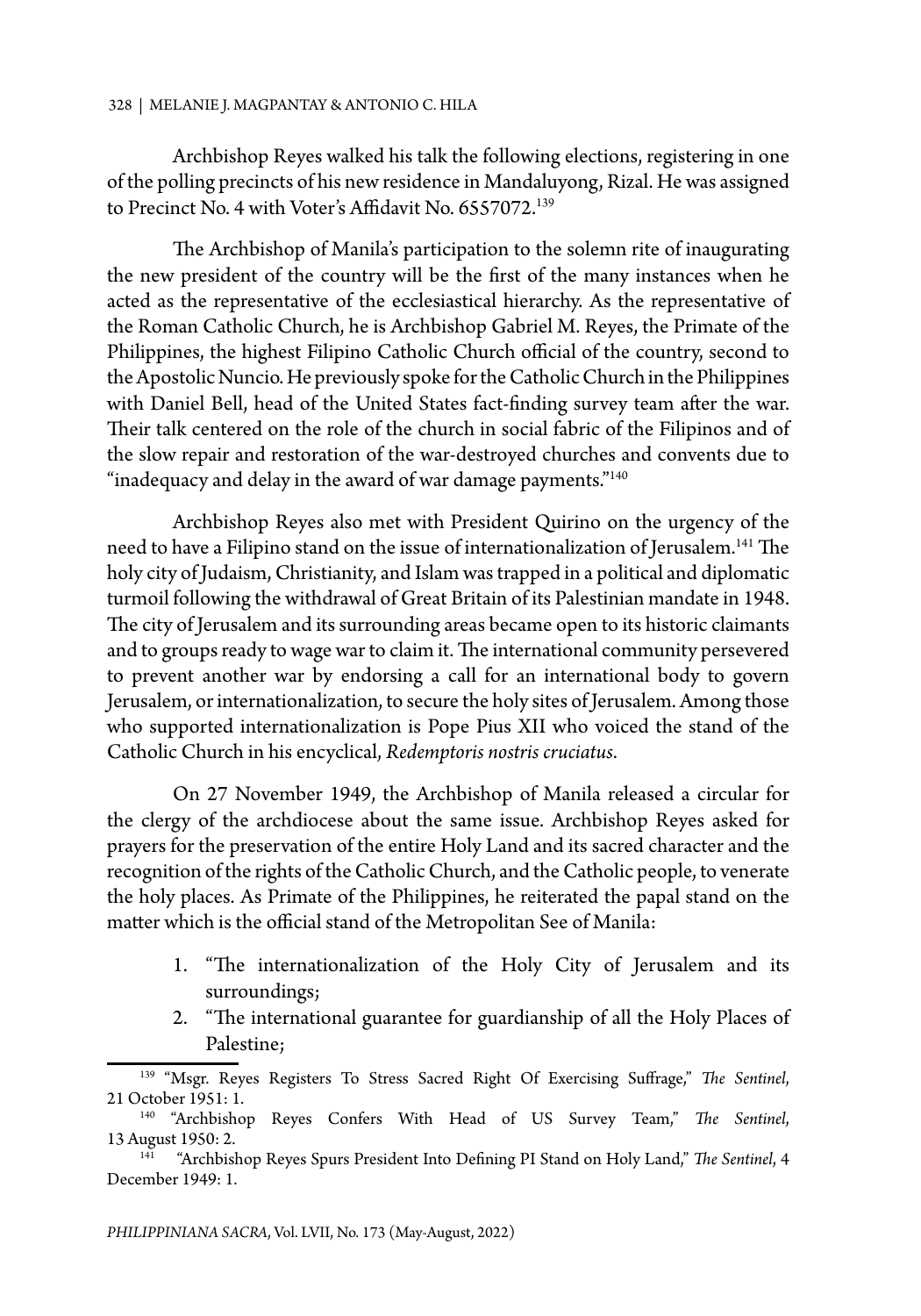- 3. "Free access and permanent tranquility in the Holy Places to Catholics and free exercise in their charitable works, assistance and education;
- 4. "The just and urgent settlement of the refugee problem;
- 5. "The recognition of the rights of the Catholic Church to the freedom to act in the Holy Places." 142

The Archbishop also appealed that this matter be preached to the faithful and to the students of Catholic educational institutions.

Less than a week after releasing the circular, Archbishop Reyes met with President Quirino as the Primate of the Philippines to move for an official Philippine stand on the internationalization of Jerusalem. He urged the President to make the country's stand public in the upcoming United Nations General Assembly.<sup>143</sup>

By choosing the internalization of Jerusalem, Archbishop Gabriel M. Reyes revealed himself to be an advocate of peace. He subtly revealed this when he opened his 1950 Christmas message as the Archbishop of Manila with, "May the Christ Child grant you His Peace!" Then he spoke of "darkening clouds of war" that is upon the Philippines and appealed to the faithful for their prayers and to work for peace.<sup>144</sup> Stressing the need to pray for peace, Archbishop Reyes declared that 21 October 1951, Mission Sunday, as "Prayer for Peace Day." In a circular released to the parish priests of the Archdiocese of Manila, Archbishop Reyes appealed to the priests to use the pulpit to explain to the faithful the significance of the United Nations as an instrument of peace.145 He also extolled the formal establishment of the diplomatic relations of the Philippines and the Vatican, calling it, "a source of joy to me,"<sup>146</sup> amidst a new war threatening the world, of a new generation fighting in Korea, and of conflicts within the country hounding the cause of the Philippines for peace.

Deviating from his spiritual duties, Archbishop Reyes commented that the road towards an economy that ensures the development of the human person is through the provision of government aids that gives focus on the individual as the primary beneficiary.<sup>147</sup> The Archbishop said that in a Christian economy, "man exists (sic.) not for the state but for a destiny beyond the state."148 His statement refers to

<sup>144</sup> Gabriel M. Reyes, "Christmas Message," The Sentinel, 24 December 1950: 1.

<sup>&</sup>lt;sup>142</sup> Gabriel M. Reyes, "Arzobispado de Manila Circular for the Nternationalization of the Holy Land," *Boletín Eclesiástico de Filipinas* 24, no. 259 ( January 1950): 17.

<sup>&</sup>lt;sup>143</sup> "Archbishop Reyes Spurs President Into Defining PI Stand on Holy Land," 1.

<sup>145 &</sup>quot;Manila Archbishop Enjoins Prayer for UN Week Fete," *The Sentinel*, 21 October 1951: 1.

<sup>146</sup> Gabriel M. Reyes, "Message of the Manila Archbishop," *Boletín Eclesiástico de Filipinas* 25, no. 275 (May 1951): 288.<br><sup>147</sup> "Archbishop Says Aid Should Go to Individual," *The Sentinel, 6 August 1951: 1*.

<sup>&</sup>lt;sup>148</sup> "Archbishop Says Aid Should Go to Individual," 2. The original text is, "man exist not for the state *but for a destiny beyond the state." -author*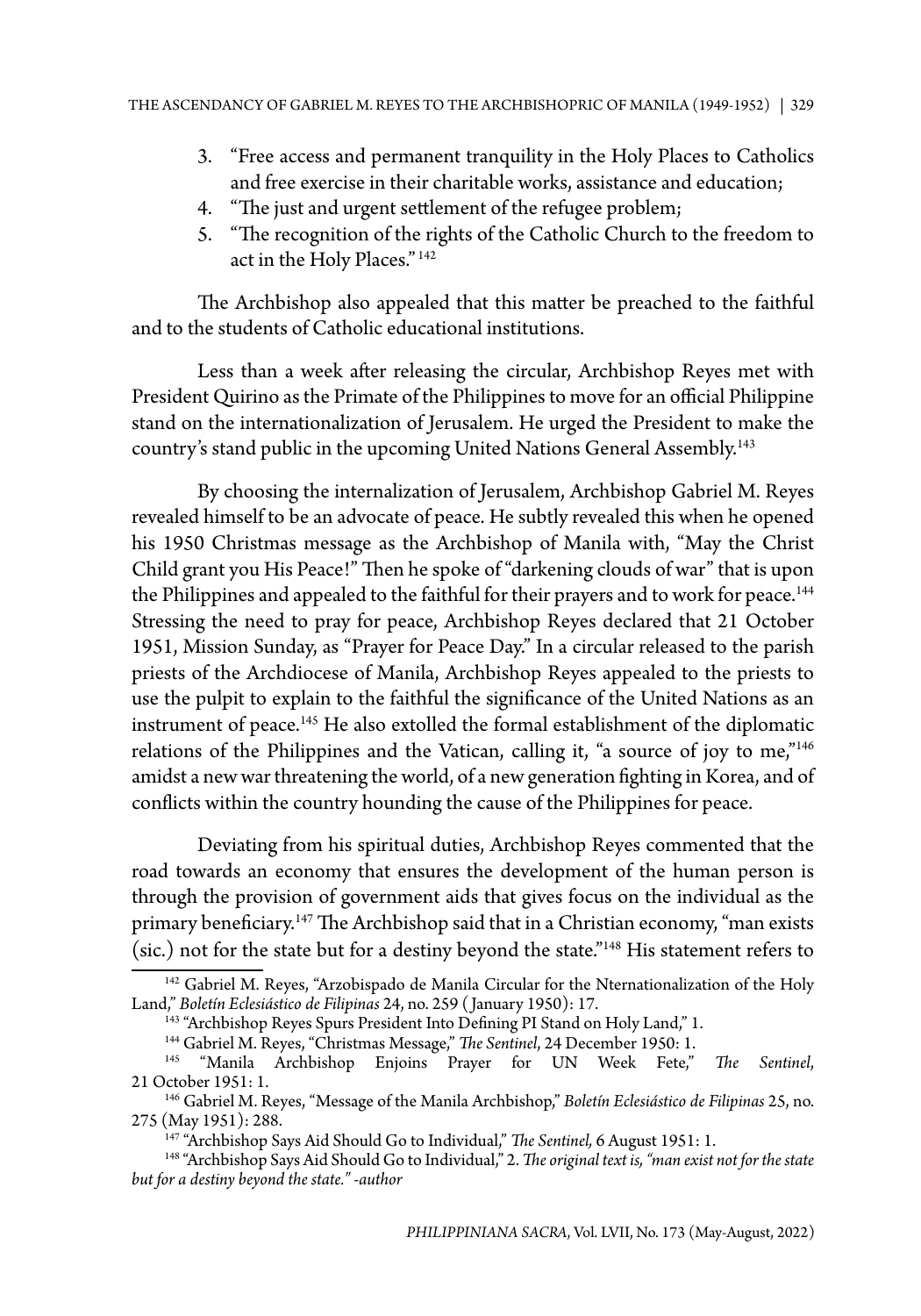the provision of the Economic Cooperation Administration of the United States for the post-war reconstruction of social and economic institutions without sacrificing the human liberty and human dignity. For the first Filipino Archbishop of Manila,

This concern for the person should dominate any program we carry out with E.C.A. help if material development is not to be at the expense of but rather to promote human liberty based on human dignity. It is one of the plainest lessons of history and one of the saddest facts of human experience, that the surrender of basic human rights in exchange for material security is illusory.<sup>149</sup>

As head of all the Ecclesiastical Provinces in the Philippines, Archbishop Reyes took the lead in contributing solutions to the social issues affecting the Catholic faithful and the Filipinos in general. Under his stewardship, the bishops of the Philippines issued joint pastoral letters on social security,<sup>150</sup> on the Marian visions at Lipa, and on the electoral right of Catholics.<sup>151</sup> The first and the third pastoral letters are socio-political in nature while the second is of spiritual in nature.<sup>152</sup>

# **The Catholic Faithful of Manila Responds to the Challenges of Archbishop Reyes**

For making the faith relevant to the social issues of his time, the Catholic faithful responded to the Archbishop's challenge of continuous support by demonstrating their faith publicly. On 28 October 1951, a two kilometer, all male procession paid homage to the Christ the King.153 Archbishop Reyes carried the monstrance in a canopy while prominent personalities served as *guardias de honor*. Among the papal knights were Gregorio Araneta, Gabriel La O, and Justo Lopez. Canopy bearers were "justices of the supreme court and the court of appeals, judges of the courts of first instance, Catholic educators, members of the U.S. and Philippine armed and naval forces, members of the Spanish community, the American

<sup>&</sup>lt;sup>149</sup> "Archbishop Says Aid Should Go to Individual," 2.

<sup>150 &</sup>quot;Social Security Joint Pastoral Letter of the Catholic," *The Sentinel*, 23 October 1949: 2, 4. 151 "Joint Statement of the Philippine Catholic Hierarchy on Electoral right of Catholics," *Boletín* 

*Eclesiástico de Filipinas* 25, no. 282 (December 1951): 750-752.

<sup>&</sup>lt;sup>152</sup> The six bishop committee issued a statement declaring that the reported visions of the Virgin and of the shower of petals are not of "supernatural intervention." See "Official Statement on Reported Extraordinary Happenings at Carmel of Lipa," *Boletín Eclesiástico de Filipinas* 25, no. 275 (May 1951): 287.

<sup>&</sup>lt;sup>153</sup> Before the reform of the liturgical calendar during Vatican II, the feast of Christ the King was celebrated on the last Sunday of October.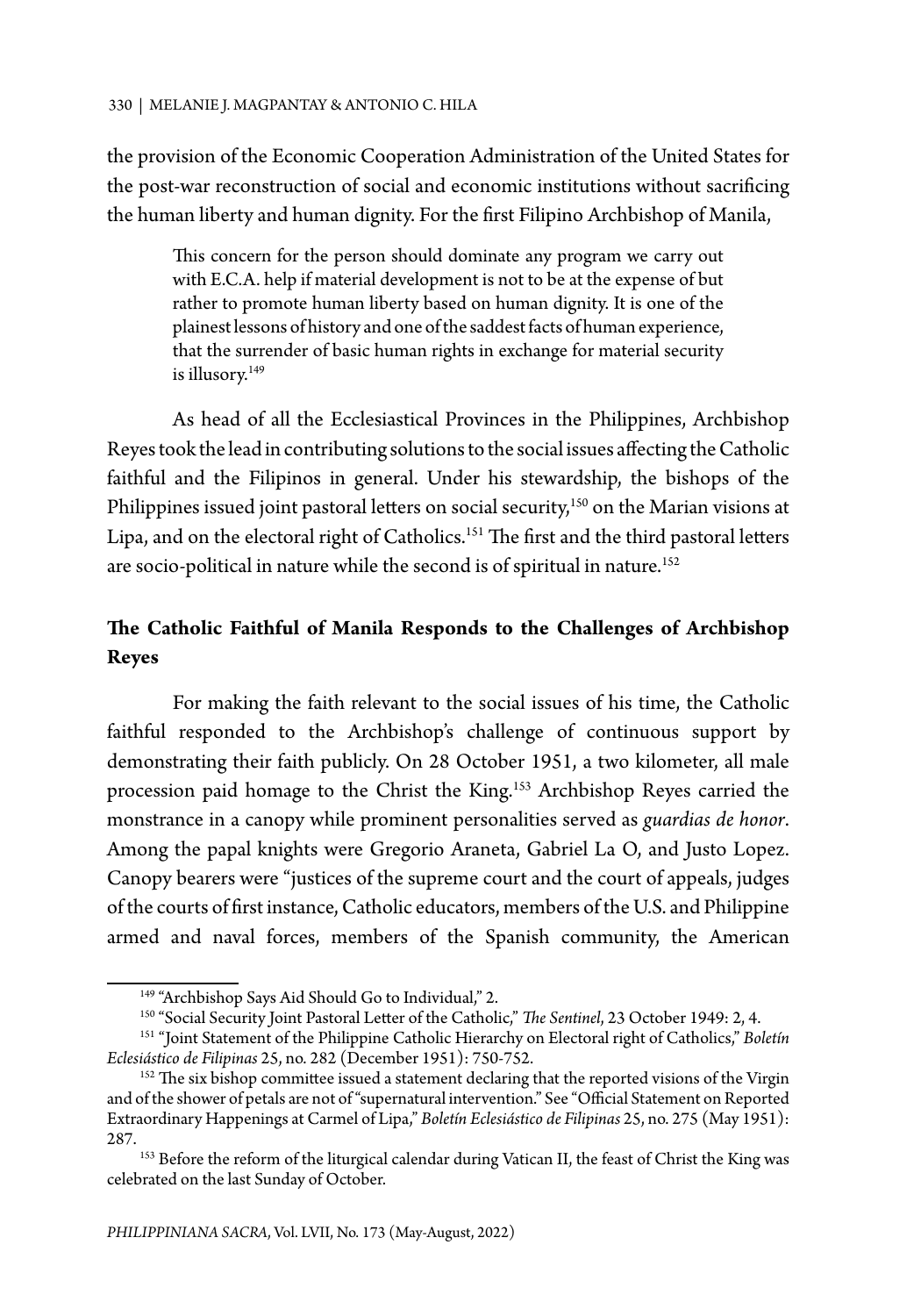community and the Chinese community, and Catholic student and labor leaders."154 The procession-marchers remained singing and saying prayers despite the downpour. This was the biggest gathering for the feast of Christ the King since 1945.

Student Catholic Action catechists continued to teach in public schools despite the non-requirement of catechism classes, unless with parental consent, among state educational institutions. Sixty public elementary schools benefited from catechism classes conducted by about 3,000 catechists of the Student Catholic Action. The estimated number of beneficiaries on August 1952 was 150,000.<sup>155</sup>

Outside ecclesiastical matters, the Church secured a victory in the legal arena when religious educational institutions were declared exempted from tax. In *Jesus Sacred Heart College vs. Collector of Internal Revenue*, Judge Conrado Sanchez of the Manila Court of First Instance ruled that an educational institution is exempted from income tax since the institution's income does not benefit a private individual or stockholder and the incurring funds from the school fees are not collected for profit.156 President of the Archdiocesan Committee for Catholic Action Atty. Raul Manglapus and Papal Knight Atty. Gabriel La O defended the plaintiff. The decision of Judge Sanchez was appealed to the Supreme Court who, in 1954, affirmed Sanchez' landmark ruling.<sup>157</sup>

An ardent lover of the press, it was during the stewardship of Archbishop Reyes that a Catholic press organization materialized, the National Catholic Press Association.158 He also went public in boosting the Catholic newspaper, *The Sentinel*, saying, "Because we need a paper not only to give Catholic information but to be the voice of our opinion before our people, the Government and the nation."159 The Archbishop later on expanded his choice of medium when he inaugurated the opening of the FEU Radio Station, this time emphasizing the need to uphold the truth in its struggle from the "force of falsehood" for Catholics cannot remain neutral or indifferent in the face of this struggle.<sup>160</sup>

<sup>154 &</sup>quot;2-Km, All Male Procession Tops Off Homage to Christ the King," *The Sentinel,* 4 November 1951: 4.

<sup>155 &</sup>quot;Thousands of Public School Students Receive Catechism," *The Sentinel,* 6 August 1952: 3.

<sup>156 &</sup>quot;Religious Educational Institutions Freed From Taxes Court Finds Tuition Fees Exempt From Income Tax," *The Sentinel*, 31 May 1952: 2.

<sup>&</sup>lt;sup>157</sup> *Jesus Sacred Heart College vs. Collector of the Internal Revenue, G.R. No. L-6807, 24 May 1954*<br><sup>158</sup> "Organization of Catholic Press Service Underway," *The Sentinel,*<br>19 September, 1951: 1.

<sup>&</sup>lt;sup>159</sup> "Archbishop of Manila Boosts 'The Sentinel'," *The Sentinel*, 19 January 1951: 11.

<sup>160 &</sup>quot;Archbishop Opens FEU Radio Station," *The Sentinel*, 19 September 1951: 1.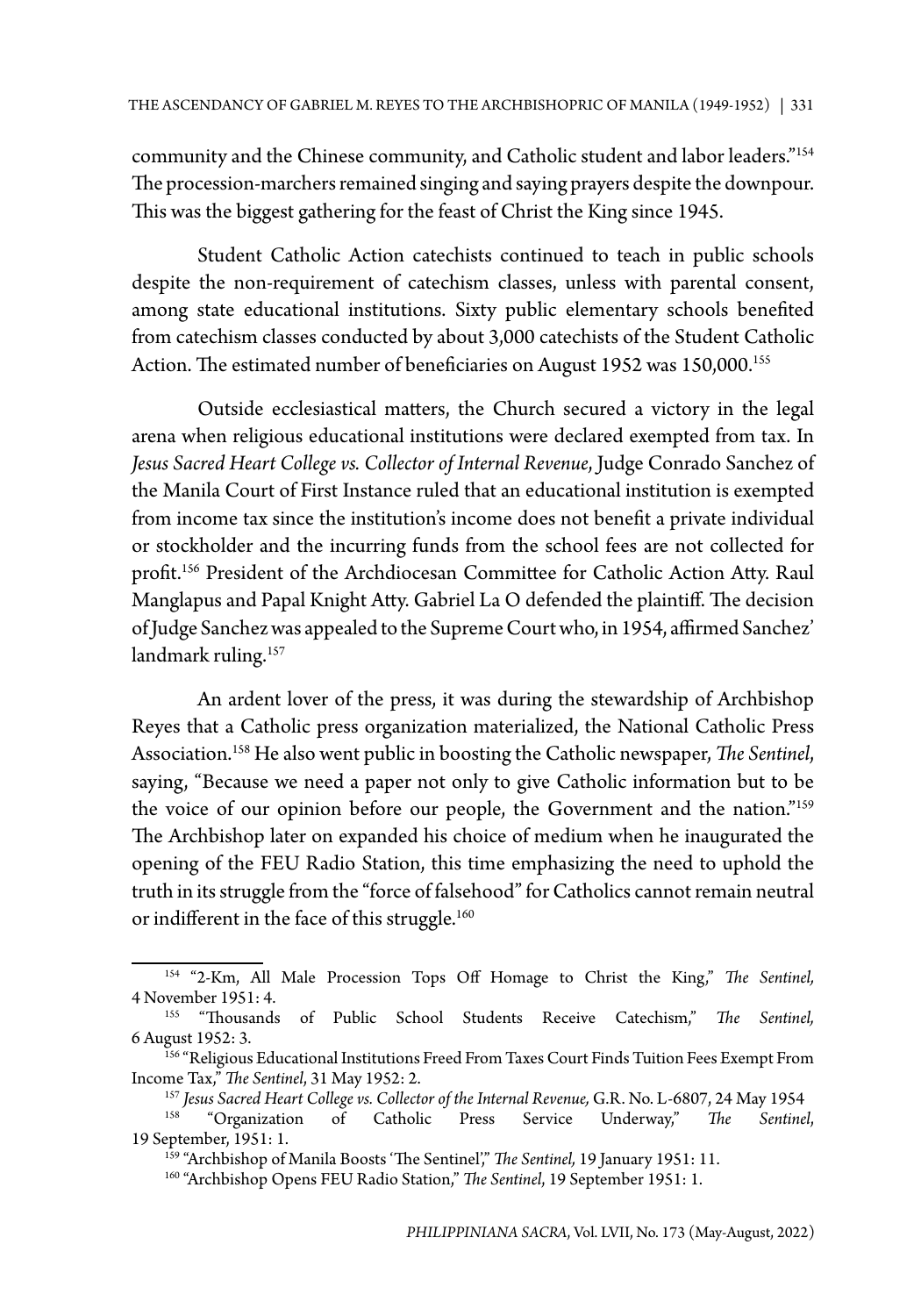In a matter of days, the University of Santo Tomas' radio station, DZ Santo Tomas or DZST, responded to the Archbishop's challenge of using media for evangelization by featuring commentaries on current events in light of Catholic principles during the Catholic Press Hour. The thirty minute Saturday evening slot featured Benjamin San Juan of the Ateneo de Manila and his team of Catholic volunteers in the station dubbed as, "Voice of Catholic Philippines." The program is distinct for not only delivering Catholic news but also commentaries in line with Christian principles. $161$ 

Before leaving for the United States for medical treatment for diabetes and high blood pressure on August 1952,<sup>162</sup> the Archbishop of Manila inaugurated the new San Juan de Dios Hospital in Dewey Boulevard, to be in the care of the Sisters of Charity which will replace the one destroyed during the war.163 He was scheduled to sit in the First Plenary Council of the Philippines on December 1952 had it not been for his untimely death on 10 October 1952, four days short of celebrating his third anniversary as the Archbishop of Manila.



Figure 8. Obituary of Archbishop Reyes published in The Sentinel announcing the arrival date of His Grace's remains.<sup>164</sup>

<sup>161 &</sup>quot;Catholic Press Hour Over DZST Features Volunteer Players," *The Sentinel,* 24 May 1952: 2. DZST is set at 860 khz and is the forerunner of Radyo Veritas 846. Catholic Press Hour went on air on 15 September 1951, a few days after FEU opened their radio station.

<sup>162 &</sup>quot;Msgr. Reyes' Body Here Tomorrow," *Manila Bulletin,* October 18, 1952, 1.

<sup>&</sup>lt;sup>163</sup> "Manila will soon have New Catholic Hospital," *The Sentinel*, June 7, 1952.<br><sup>164</sup> [OBITUARY], *The Sentinel*, 18 October 1952: 3.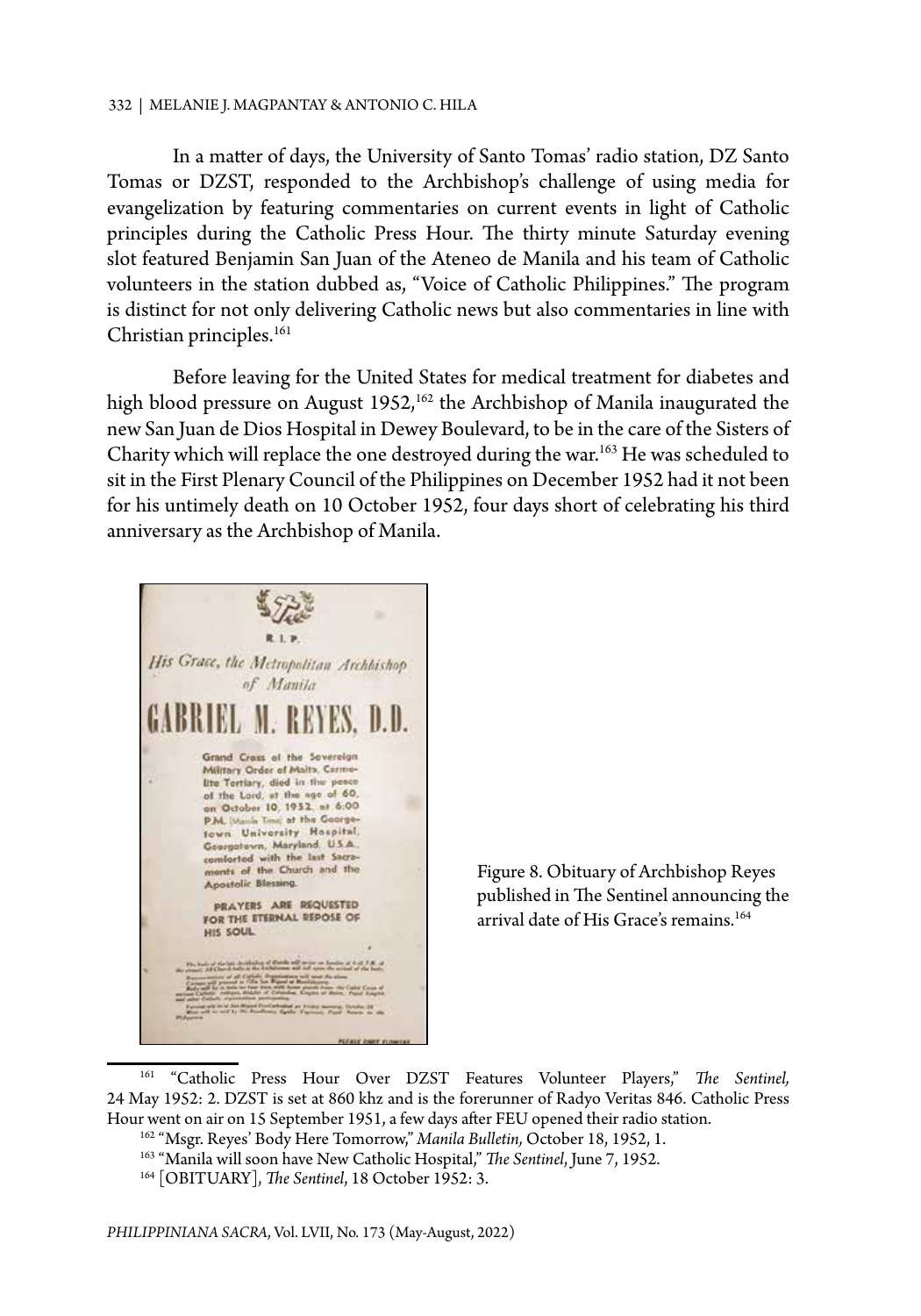## **Death of Archbishop Reyes**

The nation mourned the loss of its first Filipino Archbishop. Church bells throughout the city of Manila tolled at  $5:29 \text{ PM}$ ,<sup>165</sup> announcing the arrival of the Pan American Airway clipper carrying the Archbishop's remains at the Manila International Airport, 19 October 1952.<sup>166</sup> Mrs. Marcela Martelino vda. de Reyes, the Archbishop's mother, led the party who waited for the casket's arrival.<sup>167</sup> The funeral cortege prayed while en route to the Archbishop's palace in Villa San Miguel.

When the pallbearers opened the bronze casket at the archbishop's office, they called in the members of the Archbishop's family who were present: his mother, his sister, and his aunt. "Mrs. Reyes broke into tears upon the sight of her son. She kissed his face and his apostolic ring, crying in Visayan, "You went to America to get healed and you came back to me dead."<sup>168</sup>

After forty-five days in Georgetown Hospital, Archbishop Gabriel M. Reyes succumbed to pulmonary hemorrhage.169 Sensing his impending death, the Archbishop said to his private secretary, Rev. Fr. Jose Motus, "I will leave before I can finish the work I started."170

His Grace was quick to conclude that he is leaving an unfinished work when the events after his death showed that indeed, it was done. The elevation of Archbishop Gabriel M. Reyes to the seat of the Metropolitan See of Manila signaled the "coming to full maturity of Christian civilization" in Asia, so told by Monsignor Frank Cartwright, Rector of St. Matthews Cathedral, where the Archbishop was interred before flying home to the Philippines.<sup>171</sup> The appointment of a native to the highest seat in the Catholic Church in the Philippines came timely as the Philippines became independent in 1946, the world saw that the innate capability of the Filipino to lead an archbishopric that was very long in coming.

In three years as Archbishop of the Metropolitan See, Gabriel M. Reyes steered the archdiocese into mobilizing the laity using the Catholic Action movement while evangelizing the faithful using mass media. His stewardship saw the growth

<sup>165 &</sup>quot;Church Bells will Toll Upon Arrival Sunday of Late Archbishop's Body," *Manila Bulletin,* 11 October 1952: 1. The time of arrival is from "Archbishop Reyes Lies in State At His Palace," *Manila Bulletin,* 20 October 1952: 1.

<sup>&</sup>lt;sup>166</sup> "Msgr. Reyes' Body Here Tomorrow," 1.

<sup>&</sup>lt;sup>167</sup> "Archbishop Reyes Lies in State At His Palace," 9.

<sup>&</sup>lt;sup>168</sup> "Archbishop Reyes Lies in State At His Palace," 9.

<sup>169</sup> Reyes-Tirol, *Gentle Shepherd, Faithful Sentinel,* 200.

<sup>170 &</sup>quot;Regret Voiced by Archbishop," *Manila Chronicle,* 20 October 1952: 4.

<sup>171 &</sup>quot;America's Catholic Church Pays Honors to PI Prelate," *Manila Chronicle,* 15 October 1952: 8.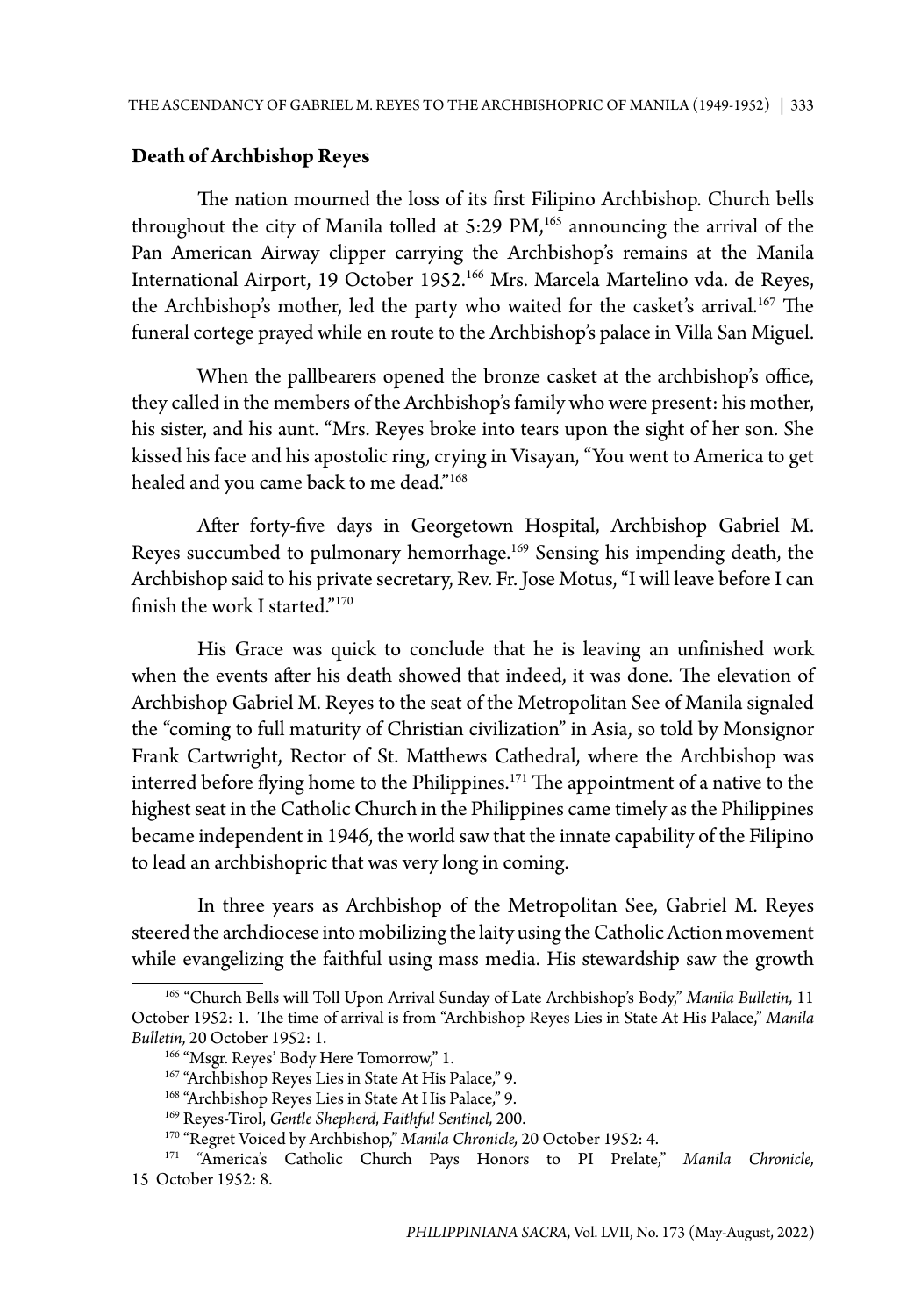and institutionalization of Catholic Action in the national level. He enabled the laity to live out their faith as he guided them via the pulpit, via frequent press releases, and his pastoral letters. As primate of the Philippines, he expanded the role of the Metropolitan Archbishop from being a spiritual pastor to being a shepherd overseeing the total development of his flock. He was most concerned on how political leaders value human dignity in the age of capitalism hence Archbishop Reyes constantly reminded them that the leaders' role is from the Divine Law, the "yardstick of our success as a nation."<sup>172</sup>

The laity responded to the challenges of Archbishop Reyes. Aside from cooperating with diocesan-led activities, they initiated movements towards upholding the Catholic identity. When the Palma book was banned throughout the Archdioceses of Manila and Cebu, it was a group of Catholic school students who led the protests, culminating in a rally at the University of Santo Tomas, forcing Justice Secretary Nepomuceno to re-open the case of requiring the Palma textbook in the high school. Despite the State's enforcement of no religious teaching in public schools, the Student Catholic Action led the deployment of catechists in the public schools within the Archdiocese of Manila. Even without official prodding from the Archbishop, the University of Santo Tomas devoted a thirty-minute slot for Catholic Press Hour to air in its radio station, DZST. Leading Catholic laity also defended Catholic schools in a legal battle with State's attempt to tax them.

Thousands of Filipinos paid their last respects to their spiritual and pastoral leader and prayed for his eternal repose as the body of Archbishop Gabriel M. Reyes lay in state at Villa San Miguel. At least forty Catholic and secular organizations took turns in keeping the four day vigil leading to the morning of the funeral.<sup>173</sup> President Elpidio Quirino was among those who visited the Archbishop's wake<sup>174</sup> and ultimately, his funeral, $175$  a testament to the impact that Archbishop Reyes made during his three year stint as the shepherd of the Archdiocese of Manila. The President previously called Archbishop Reyes "a probable first Filipino Cardinal."176 Francis Cardinal Spellman, personal friend of Archbishop Reyes and Archbishop of the Archdiocese of New York described him as a

saintly priest and patriotic Filipino standing in the midst of the ruins of his cathedral in Cebu, declaring courageously and with determination that the Republic of the Philippines will have a glorious rebirth and fulfill her

<sup>172 &</sup>quot;July 4th Message of Archbishop Reyes," *The Sentinel,* July 5, 1952. 173 "40 Organizations to Keep Vigil over Prelate's Body," *Manila Chronicle,* 15 October, 1952: 1.

<sup>174 &</sup>quot;Many Pay Homage to Late Prelate," *Manila Bulletin,* 21 October 1952: 6.

<sup>175 [</sup>PHOTO], *Manila Chronicle,* 28 October 1952: 1.

<sup>176 &</sup>quot;Mourning Period Set for Prelate," *Manila Chronicle,* 12 October, 1952: 1.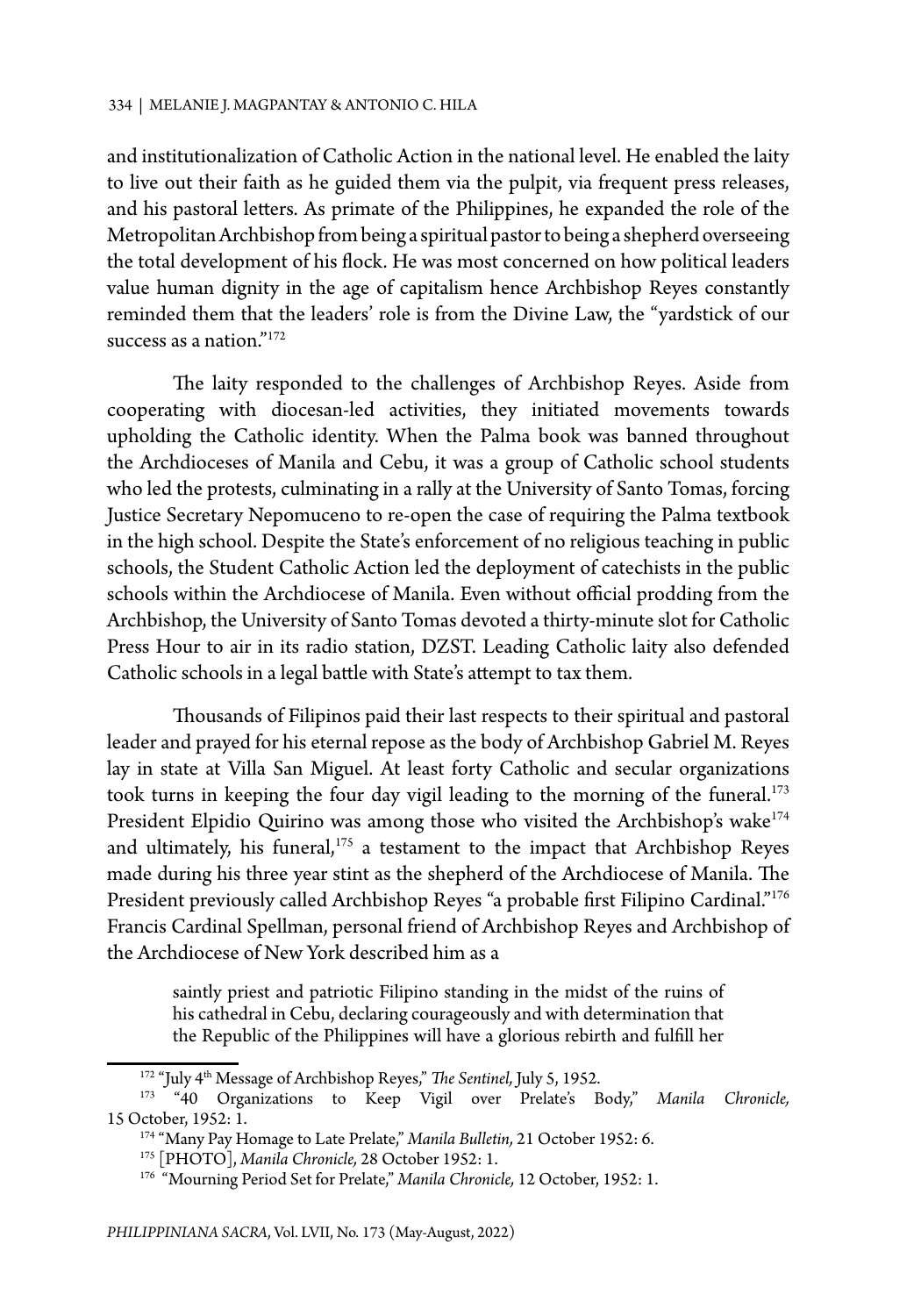destiny as a great Christian nation and be a bulwark against the scourge of atheistic communism...177

At seven twenty in the morning of 24 October 1952, a bronze casket carried on the shoulders of six priests<sup>178</sup> entered the San Miguel Pro-Cathedral. Two boys in white suits followed the casket, each holding a cushion: one with a mitre, the other with the insignia of the membership of the Knights of Malta. Flanking the casket are papal knights dressed in their full regalia.<sup>179</sup> Following the group are thousand mourning Catholics, who three years earlier, gathered in the same Pro-Cathedral to witness the installation of the first Filipino Archbishop of Manila. On that morning of 24 October 1952, the Catholic faithful and the rest of the bishops of the ecclesiastical provinces of the Philippines gathered to bury the same shepherd who steered the Metropolitan See of Manila in the last three years.



Figure 9. The funeral procession of Archbishop Gabriel M. Reyes. Photo by the Manila Times

The priests laid the casket on "a black-and-purple draped catafalque" facing the altar.<sup>180</sup> Ten minutes later, Archbishop Edigio Vagnozzi led the requiem mass.

<sup>177 &</sup>quot;Mourning Period Set for Prelate," *Manila Chronicle,* 2.

<sup>178 [</sup>PHOTO], *Manila Times,* 25 October 1952: 1. Manila Bulletin counted six priests carried the casket. Manila Times had the photo evidence that that there were seven priests who accompanied the remains of Archbishop Reyes. Carrying the casket on the shoulders requires only six men, three on each side.

<sup>179</sup> Manuel B. Salak, Jr., "Msgr. Reyes Laid to Rest," *Manila Times,* 25 October 1952: 12.

<sup>&</sup>lt;sup>180</sup> Salak, Jr., "Msgr. Reyes Laid to Rest," 12.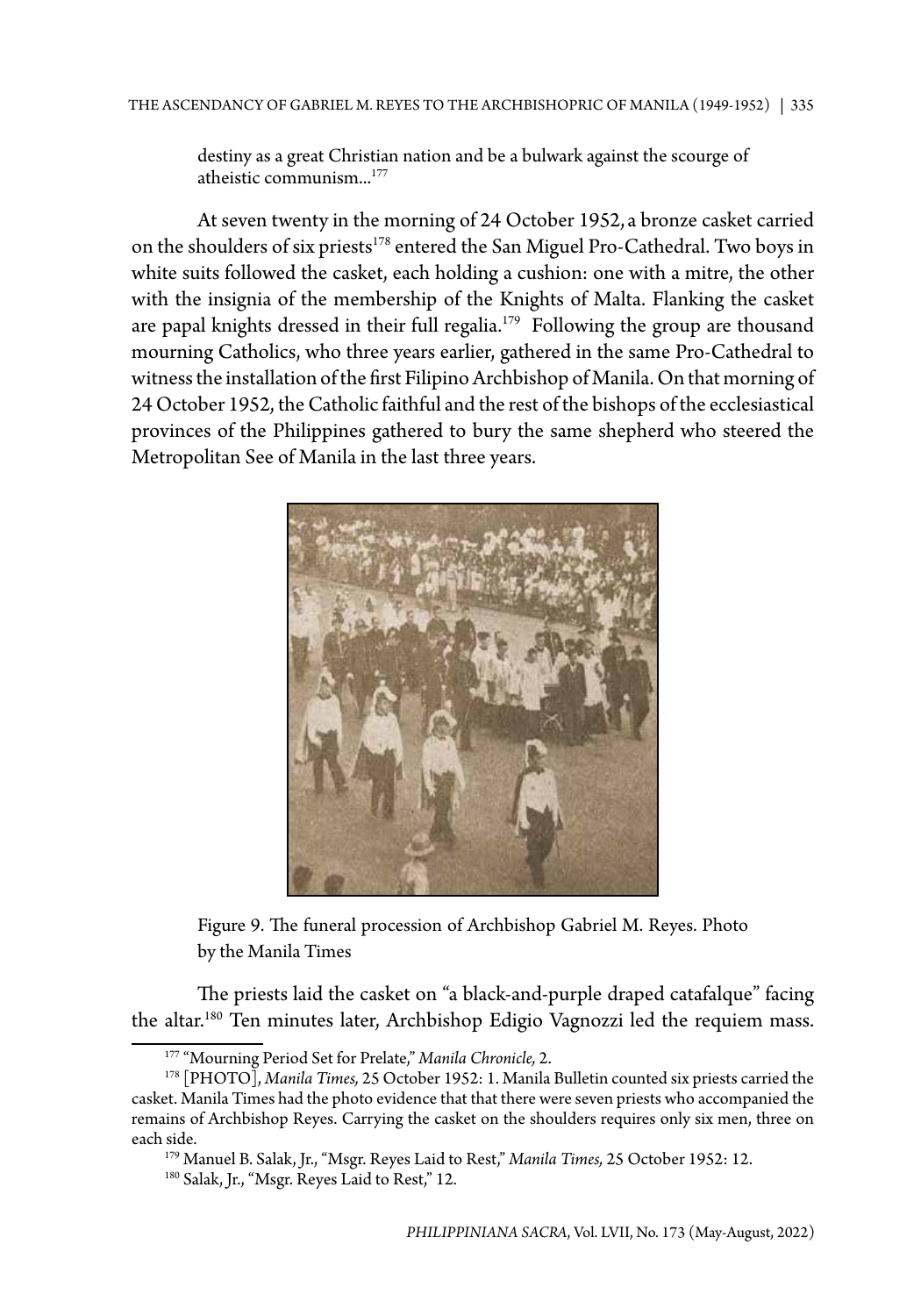Three years ago, he sat as the Apostolic Delegate at the Pro-Cathedral's pontifical chair. He was one of the chief witnesses of the consecration rites of Archbishop Reyes. When Archbishop Vagnozzi sprinkled holy water then incensed the bier of the late Archbishop, he is already the Papal Nuncio, the official Vatican envoy to the Philippines.<sup>181</sup>

Assisting Archbishop Vagnozzi are members of the Metropolitan Chapter of Canons, Ret. Rev. Msgr. Jose Jovellanos and Most Rev. Vicente Fernandez, and Rev. Guillermo Mendoza. Jovellanos and Fernandez also witnessed Archbishop Reyes' installation rites three years ago.<sup>182</sup>

The Requiem mass lasted for one and a half hours followed by the rite of Five Absolutions. Archbishop Vagnozzi, Archbishop Pedro Santos of Nueva Caceres, Archbishop Jose Maria Cuenco of Jaro, Bishop Rufino Santos, Apostolic Administrator of Lipa and Manila, and Auxiliary Bishop of Manila Msgr. Vicente Reyes performed the *Responso*. Each of them walked around the catafalque twice, then sprinkled holy water, and incensed it while intoning the prayers for the dead from the *Pater Noster* to *Requiescat in pace*. 183

Archbishop Vagnozzi then "blessed the tomb as he entoned the antiphon *Ego sum* and the choir sang the *Benedictus*. The acolytes then extinguished the candles to signify the departure of a prince of the church."184 The priests who carried the bronze casket into the Pro-Cathedral then lifted it from the bier and carried it onto a sepulcher at the Gospel side of the San Miguel Pro-Cathedral, across Archbishop O'Doherty's sepulcher.

The Archbishop's mother, Mrs. Marcela Martelino vda. de Reyes, speaking to *The Manila Times* after the Archbishop's casket was sealed in the sepulcher said, "He was not mine, really... He was God's and God has chosen to take him back now."

## **References**

#### *Primary Sources*

*Acts and Statutes, Circulars, Letters, and Pastoral Letters*

Pío XI, "Bula de Ereccion de la Nueva Archidiocesis de Cebu," *Boletín Eclesiástico de Filipinas* 12, no. 136 (1934): 635-637.

<sup>181</sup> Enrique Santos, "Archbishop Reyes is Laid to Rest," *Manila Bulletin,* 25 October 1952: 17.

<sup>&</sup>lt;sup>182</sup> Salak, Jr., "Msgr. Reyes Laid to Rest," 12.

<sup>&</sup>lt;sup>183</sup> Salak, Jr., "Msgr. Reyes Laid to Rest," 12.

<sup>184</sup> Santos, "Archbishop Reyes is Laid to Rest," 17.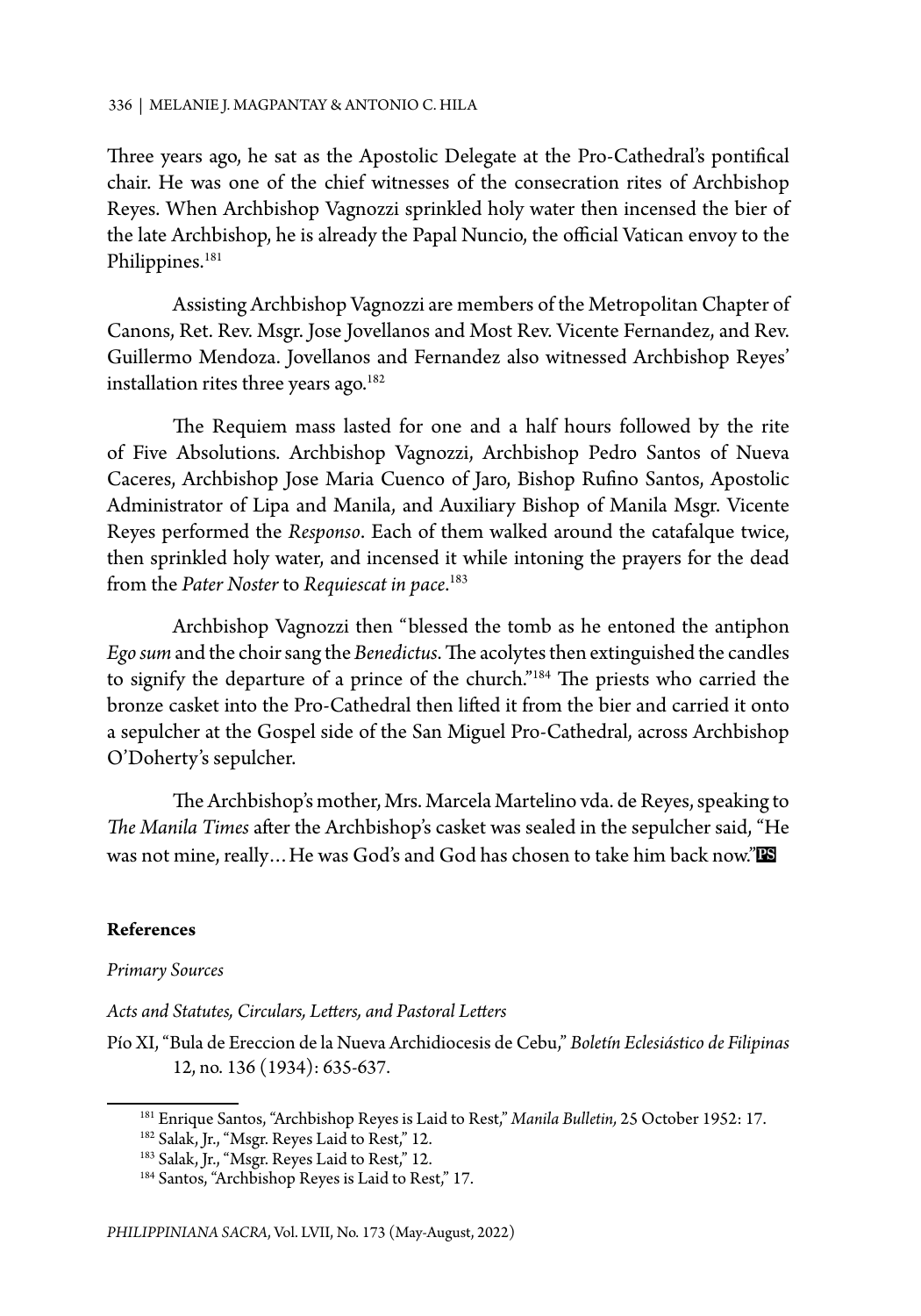- Pío XII, "Trasladando al Arzobispado de Manila al Excmo. Sr. D. Gabriel M. Reyes, D.D." *Boletin Eclesiastico de Filipinas* 24, no. 261 (1950), 155-159.
- Reyes, Gabriel M. "A Message from the Archbishop of Manila The Sacredness of the Ballot," *Boletín Eclesiástico de Filipinas* 23, no. 258 (1949): 808-809.

\_\_\_\_\_\_\_\_\_\_. "ARZOBISPADO DE MANILA CIRCULAR FOR THE NTERNATIONALIZATION OF THE HOLY LAND," *Boletín Eclesiástico de Filipinas* 24, no. 259 (1950): 16-18.

\_\_\_\_\_\_\_\_\_\_. "Carta del Exmo. Sr. Obispo sobre el Semanario catolico 'Ang Lungsuranon,'" *Boletín Eclesiástico de Filipinas* 12, no. 135 (1934): 590-592.

\_\_\_\_\_\_\_\_\_\_. "Circular Sobre el Día Misional," *Boletín Eclesiástico de Filipinas* 24, no. 268 (1950): 677.

\_\_\_\_\_\_\_\_\_\_. "Circular Sobre el Día Misional," *Boletín Eclesiástico de Filipinas* 25, no. 280 (1951): 637.

\_\_\_\_\_\_\_\_\_\_. "Desmembración de la Parroquias de Sagrado Corazón e Inmaculada Concepción en Quezon City y Erreción de una Nueva Parroquia Titulada, "San José de Quezon City," *Boletín Eclesiástico de Filipinas* 26, no. 284 (1952): 81-82.

\_\_\_\_\_\_\_\_\_\_. "Desmembración de la Parroquia de San Pedro, Makati, Rizal y Erreción, de una Parroquia Titulada Nuestra Sra. de Guadalupe," *Boletín Eclesiástico de Filipinas* 26, no. 283 (1952), 14-15.

\_\_\_\_\_\_\_\_\_\_. "Erección de la Nueva Parroquia de Santa Cruz en Paco, Obando, Bulacan," *Boletín Eclesiástico de Filipinas* 26, no. 283 (1952), 12-13.

\_\_\_\_\_\_\_\_\_\_. "Erección de la Nueva Parroquia del Santisimo Rosario en Hagonoy," *Boletín Eclesiástico de Filipinas* 26, no. 287 (1952): 301-302.

\_\_\_\_\_\_\_\_\_\_. "Ereccion de Nuevas Vicarias Foraneas," *Boletín Eclesiástico de Filipinas* 25, no. 282 (1951): 753-755.

\_\_\_\_\_\_\_\_\_\_. "Message of the Manila Archbishop," Boletín Eclesiástico de Filipinas 25, no. 275 (1951): 288.

- Sacra Congregatio Consistorialis, "Caebuana Administrationis Apostolicae Decretum," *Boletín Eclesiástico de Filipinas* 24, no. 261 (1950): 159.
- Vagnozzi, Egidio D.D., "Delegacion Apostolica De Filipinas," *Boletín Eclesiástico de Filipinas* 23, no. 258 (1949), 803-805.

*Newspaper Articles*

[OBITUARY], *The Sentinel*, 18 October 1952: 3.

[PHOTO], *Manila Chronicle,* 28 October 1952: 1.

[PHOTO], *The Manila Times,* 30 September 1949: 1.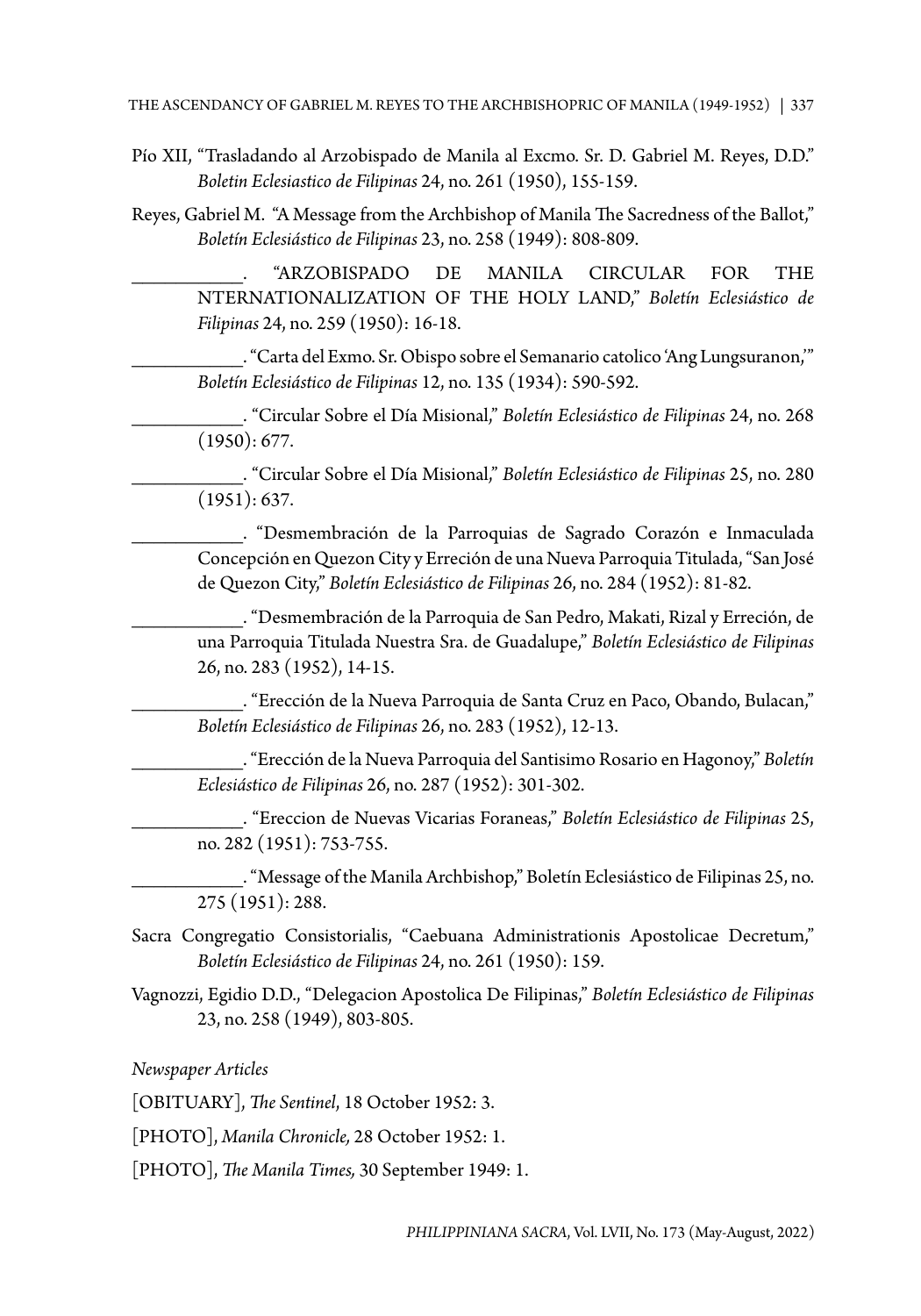- "2-Km, All Male Procession Tops Off Homage to Christ the King," *The Sentinel,* 4 November 1951: 1 and 4.
- "40 Organizations to Keep Vigil over Prelate's Body," *Manila Chronicle,* 17 October 1952: 1 and 9.
- "4-Day Knights of Columbus First National Convention Successful," *The Sentinel,* 4 December 1949: 1.
- "America's Catholic Church Pays Honors to PI Prelate," *Manila Chronicle,* 15 October 1952: 1 and 8.
- "Archbishop Michael J. O'Doherty Dies of Lobar Pneunomia At 75; Burial at Pro-Cathedral, Oct 22," *The Sentinel,* 16 October 1949: 1.
- "Archbishop of Manila Boosts 'The Sentinel,'" *The Sentinel,* 19 January 1951: 1 and 11.
- "Archbishop Opens FEU Radio Station," *The Sentinel,* 19 September 1951: 1-2.
- "Archbishop Presides At Solemn Induction of New SCA Officials," *The Sentinel,* 19 September 1951: 1.
- "Archbishop Reyes Asks Grace of God For Government At EQ Inaugural Rites," *The Sentinel*, 1 January 1950: 1.
- "Archbishop Reyes Bans Palma Work; Calls Book 'Depreciatory' of Church," *The Sentinel,* 22 January 1950: 1.
- "Archbishop Reyes Calls on SCA to Step Up Apostolic Activities," *The Sentinel,* 10 September  $1950 \cdot 1$
- "Archbishop Reyes Confers With Head of US Survey Team," *The Sentinel,* 13 August 1950: 1-2.
- "Archbishop Reyes Is Installed Co-Adjutor of Manila Archdiocese," *The Sentinel,* 2 October 1949: 1 and 4.
- "Archbishop Reyes Is One Clergy Man who combines Humor, Intellect, Drive," *The Sentinel*, 25 September 1949: 3 and 5.
- "Archbishop Reyes Lies in State At His Palace," *Manila Bulletin,* 20 October 1952: 1 and 9.
- "Archbishop Reyes Spurs President Into Defining PI Stand on Holy Land," *The Sentinel,* 4 December 1949: 1.
- "Archbishop Reyes Urges Clean Elections Statement of His Excellency, the Most Reverend Gabriel M. Reyes, D.D. Archbishop of Manila In the Sacredness of the Ballot," *The Sentinel*, 6 November 1949: 1.
- "Archbishop Reyes Urges Parents to Foster Vocation," *The Sentinel,* 21 October 1951: 1-2.
- "Archbishop Says Aid Should Go to Individual Concern for the Person Should Dominate ECA Program, Prelate Says," *The Sentinel,* 26 August 1951: 1-2.
- "Bless Cornerstone of Manila Seminary," *The Sentinel,* 30 September 1951: 1 and 4.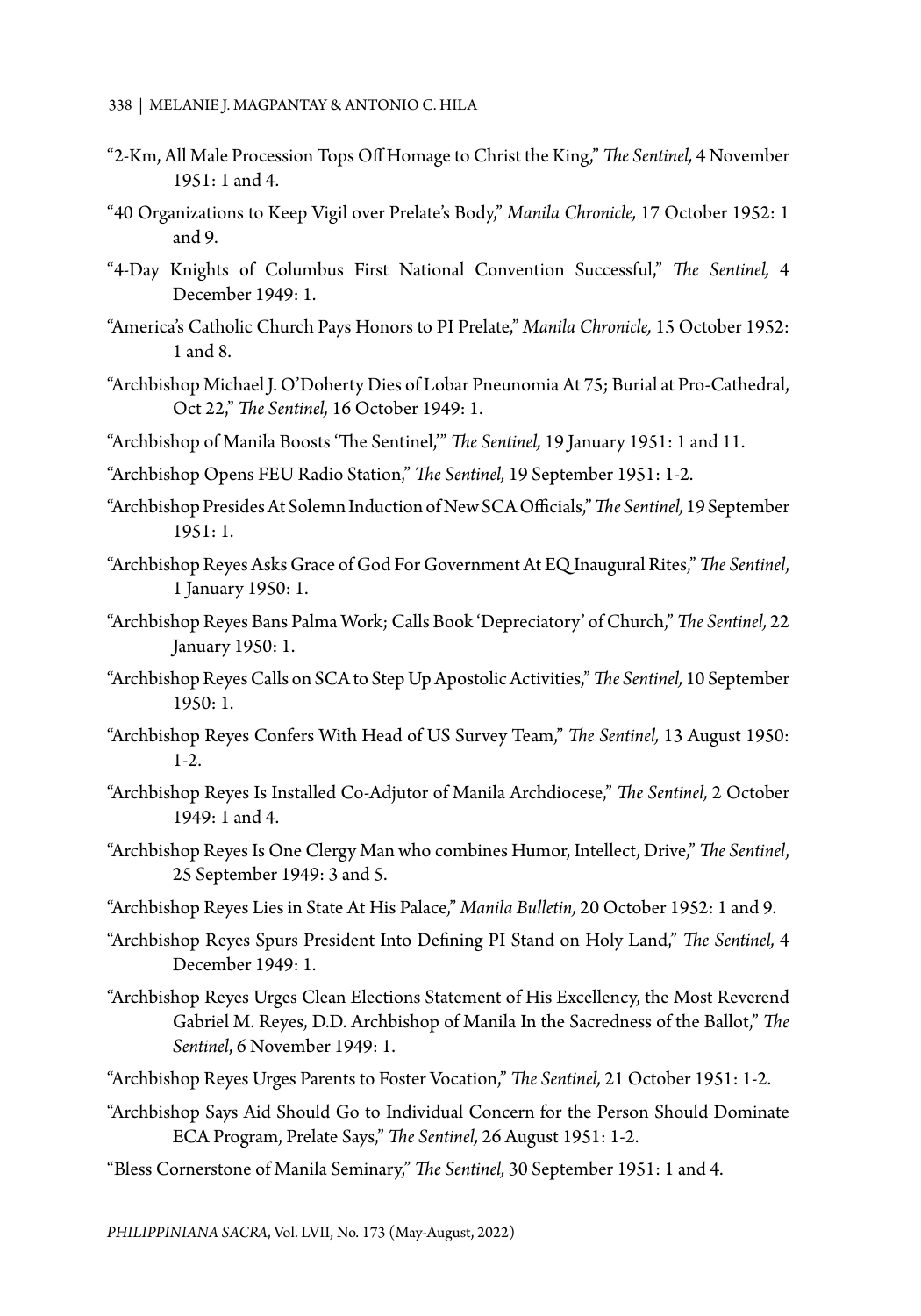- "CAP Holds 1<sup>st</sup> Meet; Objectives, Mode of Operation Are Clarified," *The Sentinel*, 6 August 1950: 1-2.
- "Catholic Press Hour Over DZST Features Volunteer Players," *The Sentinel,* 24 May 1952: 1-2.
- "Church Bells will Toll Upon Arrival Sunday of Late Archbishop's Body," *Manila Bulletin,* 11 October 1952: 1 and 15.
- "City Coadjutor Archbishop Installed at Colorful Rites," *Manila Bulletin*, 30 September 1949: 1 and 8.
- "EDITORIAL A God-Send," *The Sentinel*, 18 September 1949: 1.
- "EDITORIALS A Family Rejoices," *Manila Times*, 29 September 1949: 4.
- "Full Text of Archbishop Reyes' Circular Letter (Extension of the Holy Year 1950)," *The Sentinel,* 25 February 1951: 2.
- "Intensify Drive Vs. Palma Book," *The Sentinel,* 5 February 1950: 1 and 3.
- "July 4th Message of Archbishop Reyes," *The Sentinel,* 5 July 1952: 6.
- "Manila Archbishop Enjoins Prayer for UN Week Fete," *The Sentinel,* 21 October 1951: 1-2.
- "Manila Archdiocese will hold Catechist Training Classes," *The Sentinel,* 22 March 1952: 11.
- "Manila will soon have New Catholic Hospital," *The Sentinel*, 7 June 1952: 9.
- "Many Pay Homage to Late Prelate," *Manila Bulletin,* 21 October 1952: 1 and 6.
- "Message from the Archbishop," *The Sentinel,* 5 January 1952: 2.
- "Mourning Period Set for Prelate," *Manila Chronicle,* 12 October 1952: 1-2.
- "Msgr. Reyes Registers To Stress Sacred Right Of Exercising Suffrage," *The Sentinel,* 21 October 1951: 1.
- "Msgr. Reyes Sets Up Archdiocesan Committee to Cooperate with CAP," *The Sentinel,* 15 April, 1951: 1 and 3.
- "Msgr. Reyes' Body Here Tomorrow," *Manila Bulletin,* 18 October 1952: 1-2.
- "Organization of Catholic Press Service Underway," *The Sentinel,* 19 September 1951: 1 and 3.
- "P2-Million Seminary Up Soon," *The Sentinel,* 5 August 1951: 1 and 5.
- "Philippine Bishops to Impose Ban on Palma Book Within Own Dioceses," *The Sentinel*, 29 January 1950: 1.
- "PI Central Catholic Action Board Created," *The Sentinel,* 6 August 1950, 1-2.
- "Pictorial Highlights of Installation Rites," *The Sentinel,* 2 October 1949: 1.
- "Pope Pius XII Deplores Dangers to Church in Europe and China In his Annual Christmas Message," *The Sentinel,* 4 December 1949: 1.
- "Regret Voiced by Archbishop," *Manila Chronicle,* 20 October 1952: 1 and 4.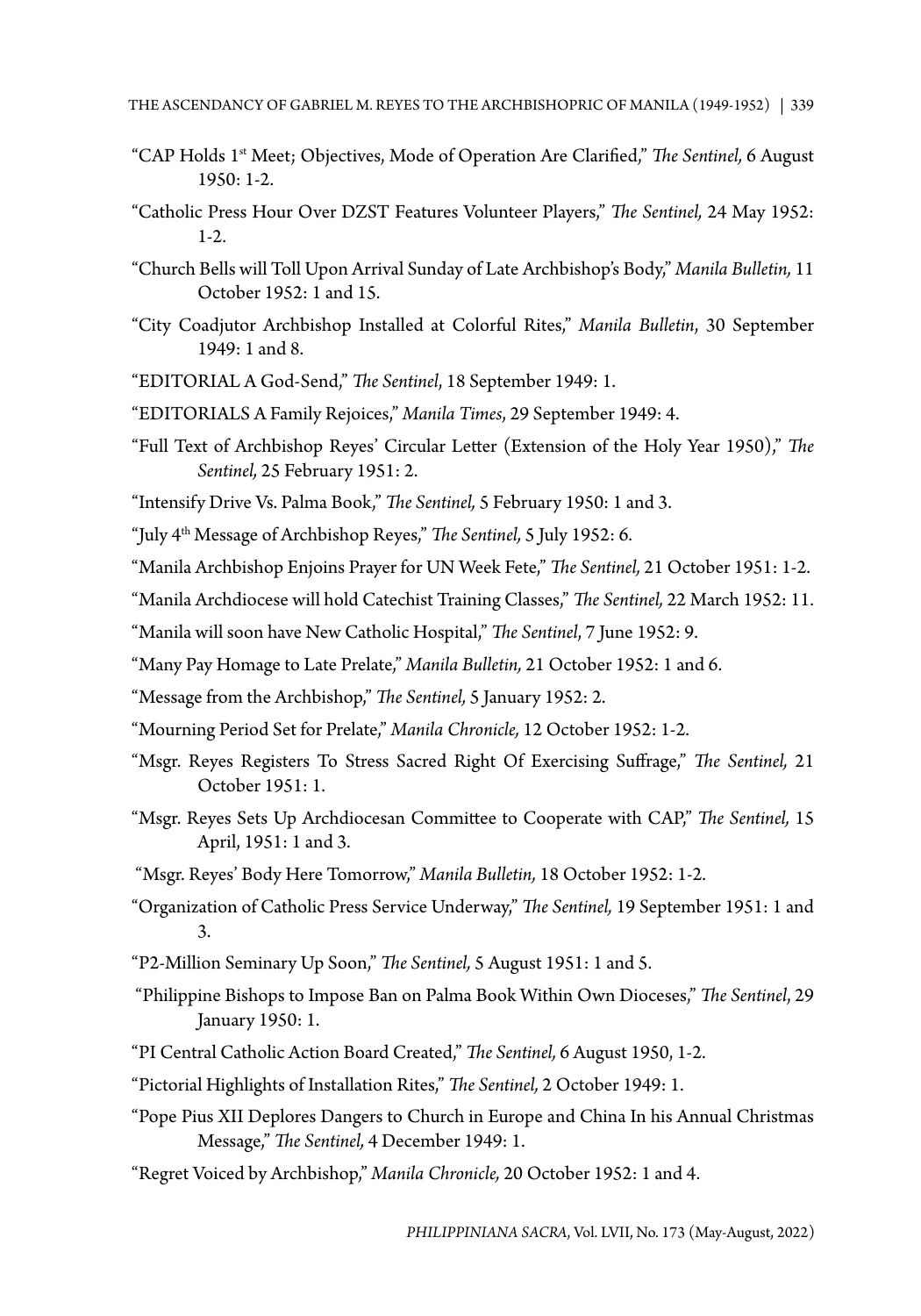- "Religious Educational Institutions Freed From Taxes Court Finds Tuition Fees Exempt From Income Tax," *The Sentinel,* 31 May 1952: 2 and 11.
- "Thousands of Public School Students Receive Catechism," *The Sentinel,* 6 August 1952: 3.
- Misa, George W. "Archbishop Reyes Urges Unity on Catholic Action," *The Sentinel,* 10 September 1950: 1-2.
- Misa, George W. "Episcopal Commission on Catholic Action," *The Sentinel,* 24 June 1951: 1 and 4.
- Reyes, Gabriel M. "Christmas Message," *The Sentinel,* 24 December 1950: 1.
- Salak, Jr., Manuel B. "Msgr. Reyes Laid to Rest," *Manila Times,* 25 October 1952: 12.
- Salak, Jr., Manuel, "Resplendent Rites Feature Elevation of Coadjutor Archbishop in Manila's Pro-Cathedral," *Manila Times*, 30 September 1949: 1 and 16.
- Santos, Enrique. "Archbishop Reyes is Laid to Rest in Pro-Cathedral," *Manila Chronicle,* 28 October 1952: 1 and 5.

### *Periodicals*

- Re "[Illustration]." Records of the American Catholic Historical Society of Philadelphia 16, no. 4 (1905). www.jstor.org/stable/44207943.
- "TRASLADO A MANILA DEL EXCMO. ER. ARZOBISPO DE CEBÚ D. GABRIEL M. REYES, D.D.," *Boletín Eclesiástico de Filipinas* 23, no. 258 (December 1949): 814- 822.
- Cuenco, Jose M. "Datos Biograficos del Excmo. y Revmo. Sr. D. Gabriel M. Reyes," *Boletín Eclesiástico de Filipinas* 18, no. 201 (1940): 275-278.
- Santos, Rufino J. D.D., "DISCURSO DEL EXCMO. SR. DR. RUFINO J. SANTOS, OBISPO AUXILIAR DE MANILA, EN LA TOMA DE POSESION DEL EXCMO. SR. DR. D. GABRIEL M. REYES COMO ARZOBISPO AUXILIAR Y ADMINISTRATOR DEL ARZOBISPADO," *Boletín Eclesiástico de Filipinas* 23, no. 258 (1949): 806-808.

## *Directory*

Catholic Directory of the Philippines 1952, Manila: Catholic Trade School, 1952.

## *Legal Document*

Jesus Sacred Heart College vs. Collector of the Internal Revenue*,* G.R. No. L-6807, 24 May 1954.

### *Book*

Benedict XV. *The 1917 or Pio-Benedictine Code of Canon Law: in English translation with extensive scholarly apparatus,* trans. Dr. Edward N. Peters, San Francisco: Ignatius Press, 2001.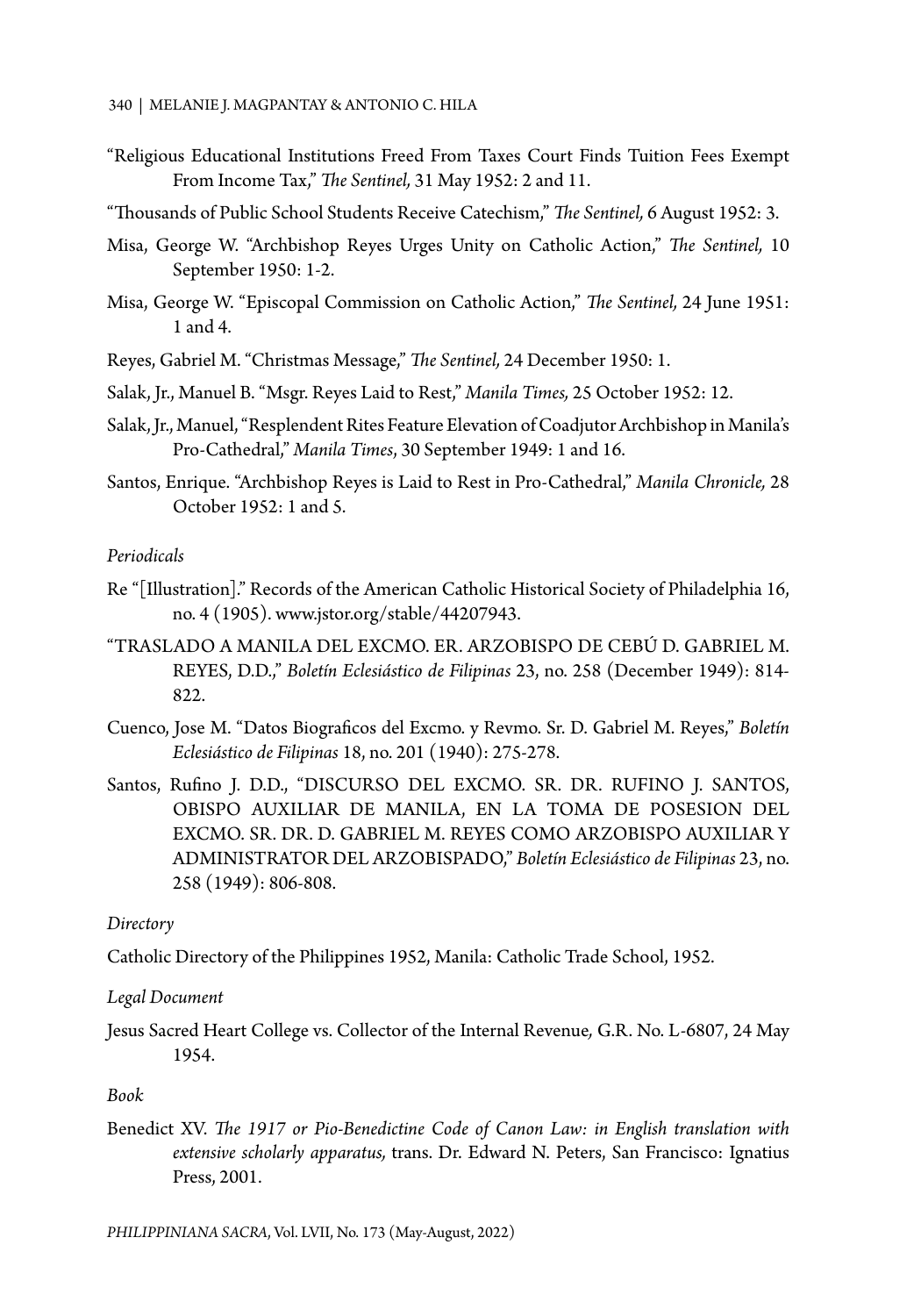- Chapelle, P. L. *Informe de S. E., el Reverendísimo P. L. Chapelle Delegado Apostólico,* no publication information in the copy of the Antonio Vivencio del Rosario Heritage Section of the UST Miguel de Benavidez Library.
- Leo XIII, *Constituciones del Papa Leo XIII para las Islas Filipinas,* Manila: Imprenta del Colegio de Santo Tomás, 1902.
- Nainfa, John Abel. *Costume of prelates of the Catholic Church according to Roman Etiquette*, France: John Murphy Company, 1926.
- Regidor, Antonio. *El Pleito De los Filipinos Contra los Frailes Interview publicada en The Independent de New York, num. 2, 723, 7 Febrero 1901 (Traducción del ingles)*, Madrid: Imp. y Lito de J. Corrales, 1901.
- Schroeder, H.J. O.P. trans., *Canons and decrees of the Council of Trent,* Rockford: Tan Books, 1978.
- Toynbee, Arnold. *A Study of History.* London: Oxford University Press, 1972.

*Secondary Sources*

*Books*

- dela Rosa, Rolando V. OP, *Beginnings of the Filipino Dominicans,* Manila: UST Publishing House, 2014.
- de Castro, Antonio Francisco B. SJ. "Between Madrid and Rome: The Philippine Church in Transition (1898-1902)," in *Philippine Local Churches After the Spanish Regime Quae Mari Sinico and Beyond* edited by Pilario, Daniel Franklin and Vibal, Gerardo, 17-87. Manila: Adamson University, 2015.
- Flores, Albert Cecilio A. "The First Provincial Council of Manila, 1907: A Preliminary Study," in *Philippine Local Churches After the Spanish Regime Quae Mari Sinico and Beyond* edited by Pilario, Daniel Franklin and Vibal, Gerardo, 159-181. Manila: Adamson University, 2015.
- Reese, Thomas J. *Inside the Vatican: the politics and organization of the Catholic Church,* Massachusetts: Harvard University Press, 1996.
- Reyes-Tirol, Evelyn S. *Gentle Shepherd, Faithful Sentinel: A biography of Gabriel M. Reyes First Filipino Archbishop,* Manila: Archbishop Gabriel M. Reyes Memorial Foundation Inc., 1992.
- Uy, Antolin V. SVD. "The New Dioceses and the Bishops until 1910," in *Philippine Local Churches After the Spanish Regime Quae Mari Sinico and Beyond* edited by Pilario, Daniel Franklin and Vibal, Gerardo, 89-110. Manila: Adamson University, 2015.
- Schumacher John N. *Readings in Philippine Church History*, Quezon City: Loyola School of Theology, 1979.

\_\_\_\_\_\_\_\_\_\_. *Revolutionary Clergy: the Filipino clergy and the nationalist movement, 1850- 1903*, Quezon City: Ateneo de Manila University Press, 1981.